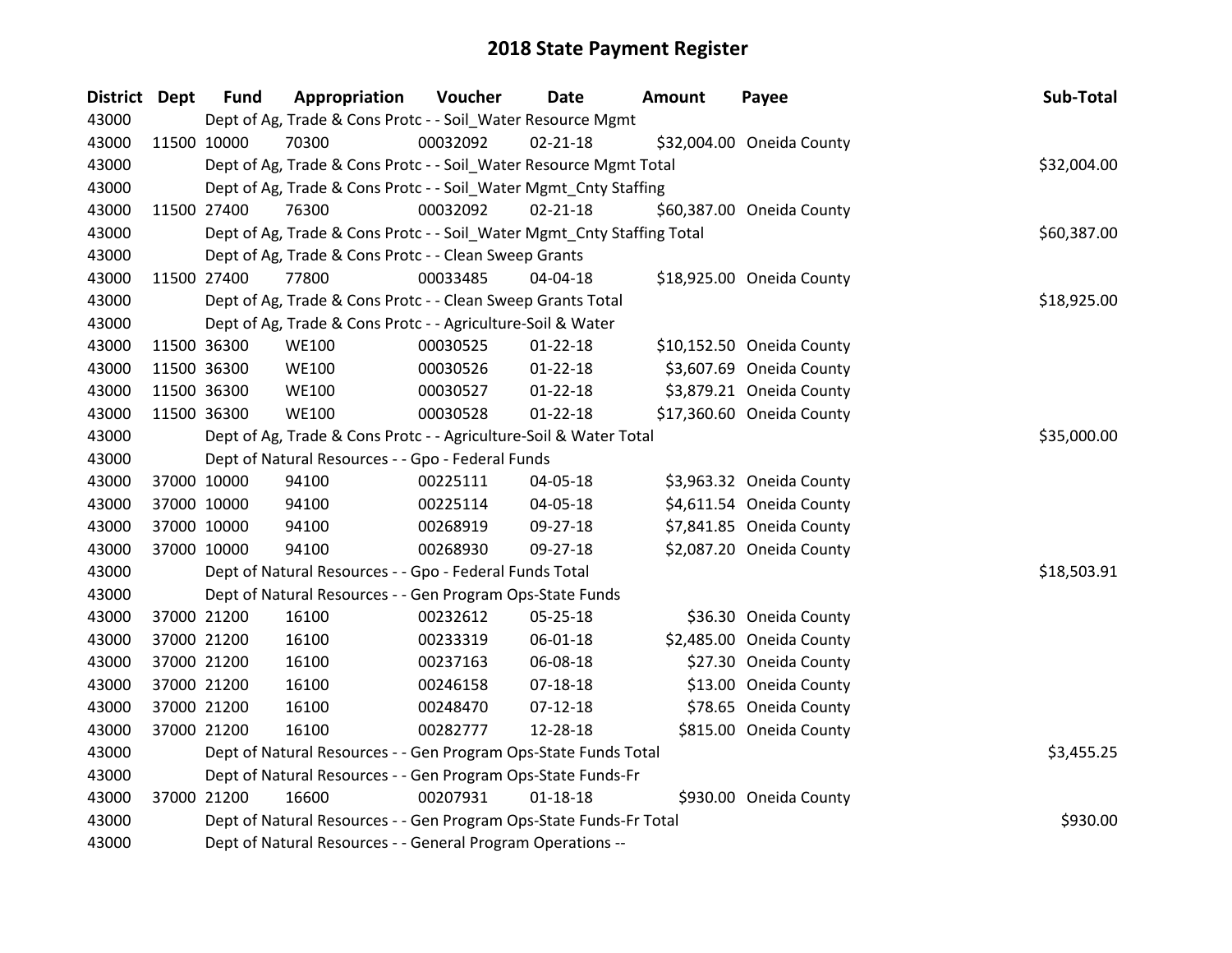| <b>District</b> | <b>Dept</b> | <b>Fund</b> | Appropriation                                                      | Voucher  | <b>Date</b>    | <b>Amount</b> | Payee                     | Sub-Total   |
|-----------------|-------------|-------------|--------------------------------------------------------------------|----------|----------------|---------------|---------------------------|-------------|
| 43000           |             | 37000 21200 | 25400                                                              | 00225553 | 04-10-18       |               | \$2,340.00 Oneida County  |             |
| 43000           |             | 37000 21200 | 25400                                                              | 00240226 | 05-30-18       |               | \$23.80 Oneida County     |             |
| 43000           |             | 37000 21200 | 25400                                                              | 00246142 | $07-12-18$     |               | \$280.00 Oneida County    |             |
| 43000           |             | 37000 21200 | 25400                                                              | 00253851 | 07-19-18       |               | \$1,140.00 Oneida County  |             |
| 43000           |             | 37000 21200 | 25400                                                              | 00277578 | 11-08-18       |               | \$13.00 Oneida County     |             |
| 43000           |             | 37000 21200 | 25400                                                              | 00282894 | 12-06-18       |               | \$600.00 Oneida County    |             |
| 43000           |             | 37000 21200 | 25400                                                              | 00286670 | $12 - 27 - 18$ |               | \$840.00 Oneida County    |             |
| 43000           |             |             | Dept of Natural Resources - - General Program Operations -- Total  |          |                |               |                           | \$5,236.80  |
| 43000           |             |             | Dept of Natural Resources - - Gpo -Federal Funds                   |          |                |               |                           |             |
| 43000           |             | 37000 21200 | 38100                                                              | 00222246 | 03-23-18       |               | \$5,693.13 Oneida County  |             |
| 43000           |             |             | Dept of Natural Resources - - Gpo -Federal Funds Total             |          |                |               |                           | \$5,693.13  |
| 43000           |             |             | Dept of Natural Resources - - Venison Processing                   |          |                |               |                           |             |
| 43000           |             | 37000 21200 | 54900                                                              | 00222324 | 03-26-18       |               | \$1,120.00 Oneida County  |             |
| 43000           |             |             | Dept of Natural Resources - - Venison Processing Total             |          |                |               |                           | \$1,120.00  |
| 43000           |             |             | Dept of Natural Resources - - Enf A - Boating Enforcement          |          |                |               |                           |             |
| 43000           |             | 37000 21200 | 55000                                                              | 00222246 | 03-23-18       |               | \$12,491.17 Oneida County |             |
| 43000           |             |             | Dept of Natural Resources - - Enf A - Boating Enforcement Total    |          |                |               |                           | \$12,491.17 |
| 43000           |             |             | Dept of Natural Resources - - Enf A - Atv & Utv Enforcement        |          |                |               |                           |             |
| 43000           |             | 37000 21200 | 55100                                                              | 00268018 | 09-27-18       |               | \$9,905.44 Oneida County  |             |
| 43000           |             | 37000 21200 | 55100                                                              | 00268552 | 09-27-18       |               | \$26,011.36 Oneida County |             |
| 43000           |             |             | Dept of Natural Resources - - Enf A - Atv & Utv Enforcement Total  |          |                |               |                           | \$35,916.80 |
| 43000           |             |             | Dept of Natural Resources - - Wildlife Damage Claims & Abat        |          |                |               |                           |             |
| 43000           |             | 37000 21200 | 55300                                                              | 00222324 | 03-26-18       |               | \$37,652.82 Oneida County |             |
| 43000           |             |             | Dept of Natural Resources - - Wildlife Damage Claims & Abat Total  |          |                |               |                           | \$37,652.82 |
| 43000           |             |             | Dept of Natural Resources - - Ra- Fish, WI & Forestry              |          |                |               |                           |             |
| 43000           |             | 37000 21200 | 56400                                                              | 00228681 | $04-19-18$     |               | \$3,862.21 Oneida County  |             |
| 43000           |             |             | Dept of Natural Resources - - Ra- Fish, WI & Forestry Total        |          |                |               |                           | \$3,862.21  |
| 43000           |             |             | Dept of Natural Resources - - Resaids - Forest CropInd & Mfl       |          |                |               |                           |             |
| 43000           |             | 37000 21200 | 56600                                                              | 00267475 | 09-18-18       |               | \$84,376.50 Oneida County |             |
| 43000           |             |             | Dept of Natural Resources - - Resaids - Forest CropInd & Mfl Total |          |                |               |                           | \$84,376.50 |
| 43000           |             |             | Dept of Natural Resources - - Resaids - Cnty Forst & Admin         |          |                |               |                           |             |
| 43000           |             | 37000 21200 | 57200                                                              | 00216337 | $02 - 26 - 18$ |               | \$61,703.27 Oneida County |             |
| 43000           |             |             | Dept of Natural Resources - - Resaids - Cnty Forst & Admin Total   |          |                |               |                           | \$61,703.27 |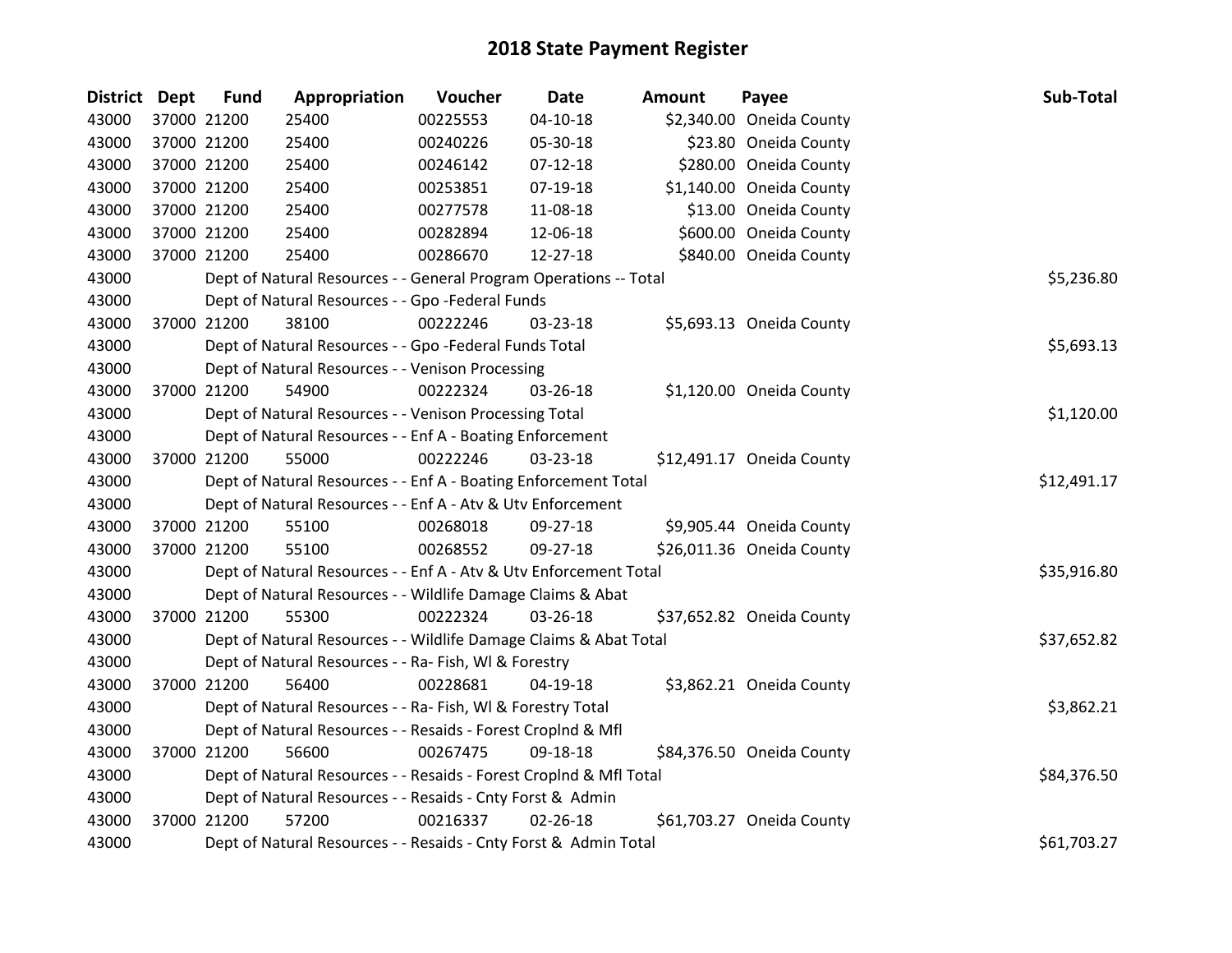| District Dept | <b>Fund</b> | Appropriation                                                      | Voucher  | Date           | Amount | Payee                      | Sub-Total    |
|---------------|-------------|--------------------------------------------------------------------|----------|----------------|--------|----------------------------|--------------|
| 43000         |             | Dept of Natural Resources - - Ra- Snowmobile Trail Areas           |          |                |        |                            |              |
| 43000         | 37000 21200 | 57500                                                              | 00208225 | $01 - 22 - 18$ |        | \$72,496.07 Oneida County  |              |
| 43000         | 37000 21200 | 57500                                                              | 00224575 | 04-03-18       |        | \$60,525.00 Oneida County  |              |
| 43000         | 37000 21200 | 57500                                                              | 00262364 | 08-27-18       |        | \$60,525.00 Oneida County  |              |
| 43000         | 37000 21200 | 57500                                                              | 00268881 | 09-26-18       |        | \$120,686.20 Oneida County |              |
| 43000         |             | Dept of Natural Resources - - Ra- Snowmobile Trail Areas Total     |          |                |        |                            | \$314,232.27 |
| 43000         |             | Dept of Natural Resources - - Ra- Atv Prj Aids, Gas Tax Pymt       |          |                |        |                            |              |
| 43000         | 37000 21200 | 57600                                                              | 00207637 | $01 - 16 - 18$ |        | \$7,812.00 Oneida County   |              |
| 43000         | 37000 21200 | 57600                                                              | 00255288 | $07 - 25 - 18$ |        | \$541.86 Oneida County     |              |
| 43000         | 37000 21200 | 57600                                                              | 00262344 | 08-30-18       |        | \$11,270.00 Oneida County  |              |
| 43000         | 37000 21200 | 57600                                                              | 00262559 | 08-27-18       |        | \$11,270.00 Oneida County  |              |
| 43000         |             | Dept of Natural Resources - - Ra- Atv Prj Aids, Gas Tax Pymt Total |          |                |        |                            | \$30,893.86  |
| 43000         |             | Dept of Natural Resources - - Ra- Atv Project Aids                 |          |                |        |                            |              |
| 43000         | 37000 21200 | 57700                                                              | 00207637 | $01 - 16 - 18$ |        | \$31,431.20 Oneida County  |              |
| 43000         |             | Dept of Natural Resources - - Ra- Atv Project Aids Total           |          |                |        |                            | \$31,431.20  |
| 43000         |             | Dept of Natural Resources - - Resaids - Pymt In Lieu Tax Fed       |          |                |        |                            |              |
| 43000         | 37000 21200 | 58400                                                              | 00270440 | $10-02-18$     |        | \$32.49 Oneida County      |              |
| 43000         |             | Dept of Natural Resources - - Resaids - Pymt In Lieu Tax Fed Total |          |                |        |                            | \$32.49      |
| 43000         |             | Dept of Natural Resources - - Ea - Invasive Aqu & Lake Mon         |          |                |        |                            |              |
| 43000         | 37000 21200 | 67800                                                              | 00226436 | $04 - 11 - 18$ |        | \$6,403.75 Oneida County   |              |
| 43000         | 37000 21200 | 67800                                                              | 00234410 | 05-09-18       |        | \$26,316.75 Oneida County  |              |
| 43000         | 37000 21200 | 67800                                                              | 00267583 | 09-19-18       |        | \$381.56 Oneida County     |              |
| 43000         |             | Dept of Natural Resources - - Ea - Invasive Aqu & Lake Mon Total   |          |                |        |                            | \$33,102.06  |
| 43000         |             | Dept of Natural Resources - - Res Acq & Dev - State Funds          |          |                |        |                            |              |
| 43000         | 37000 21200 | 77400                                                              | 00274475 | $10-31-18$     |        | \$978.15 Oneida County     |              |
| 43000         |             | Dept of Natural Resources - - Res Acq & Dev - State Funds Total    |          |                |        |                            | \$978.15     |
| 43000         |             | Dept of Natural Resources - - Gpo--State Funds                     |          |                |        |                            |              |
| 43000         | 37000 21200 | 86100                                                              | 00213254 | 03-02-18       |        | \$9.00 Oneida County       |              |
| 43000         | 37000 21200 | 86100                                                              | 00227125 | 04-20-18       |        | \$56.00 Oneida County      |              |
| 43000         | 37000 21200 | 86100                                                              | 00234328 | 05-25-18       |        | \$64.25 Oneida County      |              |
| 43000         | 37000 21200 | 86100                                                              | 00244728 | 06-29-18       |        | \$10.00 Oneida County      |              |
| 43000         | 37000 21200 | 86100                                                              | 00253900 | 08-01-18       |        | \$38.86 Oneida County      |              |
| 43000         | 37000 21200 | 86100                                                              | 00282332 | 11-28-18       |        | \$92.50 Oneida County      |              |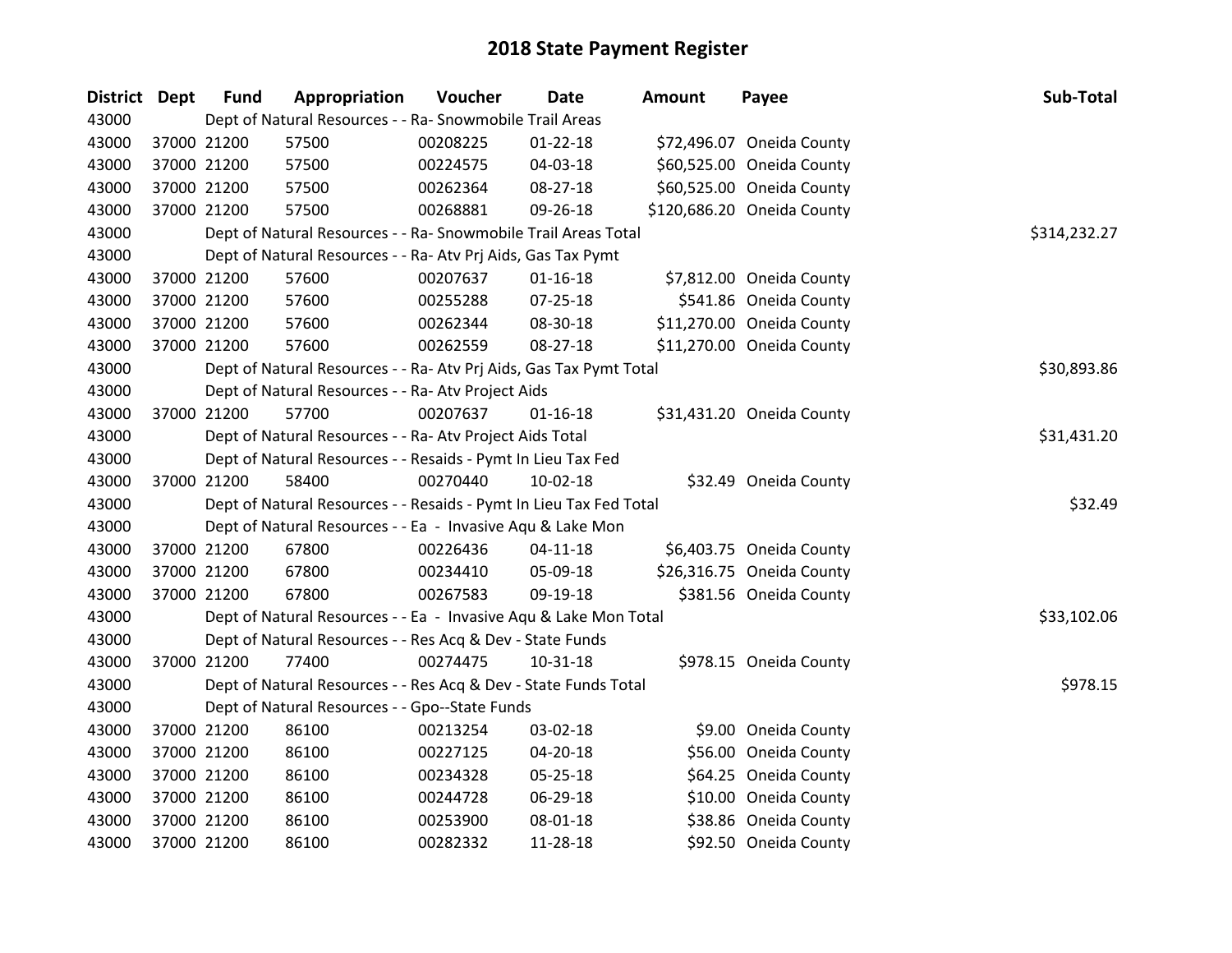| <b>District Dept</b> | <b>Fund</b> | Appropriation                                                      | Voucher  | Date           | <b>Amount</b> | Payee                      | Sub-Total    |  |  |  |
|----------------------|-------------|--------------------------------------------------------------------|----------|----------------|---------------|----------------------------|--------------|--|--|--|
| 43000                |             | Dept of Natural Resources - - Gpo--State Funds Total               |          |                |               |                            | \$270.61     |  |  |  |
| 43000                |             | Dept of Natural Resources - - Gpo - State Funds                    |          |                |               |                            |              |  |  |  |
| 43000                | 37000 21200 | 96100                                                              | 00209704 | $01 - 24 - 18$ |               | \$47.25 Oneida County      |              |  |  |  |
| 43000                | 37000 21200 | 96100                                                              | 00210508 | 02-09-18       |               | \$121.00 Oneida County     |              |  |  |  |
| 43000                |             | Dept of Natural Resources - - Gpo - State Funds Total              |          |                |               |                            | \$168.25     |  |  |  |
| 43000                |             | Dept of Natural Resources - - Fin Asst For Responsible Units       |          |                |               |                            |              |  |  |  |
| 43000                | 37000 27400 | 67000                                                              | 00235485 | $05-11-18$     |               | \$79,246.72 Oneida County  |              |  |  |  |
| 43000                |             | Dept of Natural Resources - - Fin Asst For Responsible Units Total |          |                |               |                            | \$79,246.72  |  |  |  |
| 43000                |             | Dept of Natural Resources - - Recycling Consolidation Grants       |          |                |               |                            |              |  |  |  |
| 43000                | 37000 27400 | 67300                                                              | 00235485 | $05-11-18$     |               | \$6,993.23 Oneida County   |              |  |  |  |
| 43000                |             | Dept of Natural Resources - - Recycling Consolidation Grants Total |          |                |               |                            | \$6,993.23   |  |  |  |
| 43000                |             | Dept of Natural Resources - - Land Acquisition                     |          |                |               |                            |              |  |  |  |
| 43000                | 37000 36300 | <b>TA100</b>                                                       | 00209860 | $01 - 26 - 18$ |               | \$30.00 Oneida County      |              |  |  |  |
| 43000                | 37000 36300 | TA100                                                              | 00218446 | 03-07-18       |               | \$30.00 Oneida County      |              |  |  |  |
| 43000                | 37000 36300 | <b>TA100</b>                                                       | 00226929 | $04 - 17 - 18$ |               | \$30.00 Oneida County      |              |  |  |  |
| 43000                | 37000 36300 | TA100                                                              | 00236103 | 05-16-18       |               | \$30.00 Oneida County      |              |  |  |  |
| 43000                | 37000 36300 | TA100                                                              | 00238161 | 05-22-18       |               | \$30.00 Oneida County      |              |  |  |  |
| 43000                | 37000 36300 | TA100                                                              | 00241458 | 06-08-18       |               | \$30.00 Oneida County      |              |  |  |  |
| 43000                | 37000 36300 | TA100                                                              | 00241460 | 06-08-18       |               | \$30.00 Oneida County      |              |  |  |  |
| 43000                | 37000 36300 | <b>TA100</b>                                                       | 00241464 | 06-08-18       |               | \$30.00 Oneida County      |              |  |  |  |
| 43000                | 37000 36300 | TA100                                                              | 00252960 | $07 - 18 - 18$ |               | \$30.00 Oneida County      |              |  |  |  |
| 43000                | 37000 36300 | TA100                                                              | 00258654 | 08-09-18       |               | \$30.00 Oneida County      |              |  |  |  |
| 43000                | 37000 36300 | <b>TA100</b>                                                       | 00279597 | $11 - 14 - 18$ |               | \$30.00 Oneida County      |              |  |  |  |
| 43000                |             | Dept of Natural Resources - - Land Acquisition Total               |          |                |               |                            | \$330.00     |  |  |  |
| 43000                |             | Dept of Natural Resources - - Gpo - Sd Water Loan Prog, Fed        |          |                |               |                            |              |  |  |  |
| 43000                | 37000 57300 | 48200                                                              | 00214874 | $02 - 16 - 18$ |               | \$18,089.00 Oneida County  |              |  |  |  |
| 43000                | 37000 57300 | 48200                                                              | 00222033 | 04-19-18       |               | \$12,748.00 Oneida County  |              |  |  |  |
| 43000                | 37000 57300 | 48200                                                              | 00244144 | 06-18-18       |               | \$12,748.00 Oneida County  |              |  |  |  |
| 43000                | 37000 57300 | 48200                                                              | 00267299 | $10-10-18$     |               | \$12,748.00 Oneida County  |              |  |  |  |
| 43000                |             | Dept of Natural Resources - - Gpo - Sd Water Loan Prog, Fed Total  |          |                |               |                            | \$56,333.00  |  |  |  |
| 43000                |             | WI Dept of Transportation - - Eldly&Disa Co/Aid Sf                 |          |                |               |                            |              |  |  |  |
| 43000                | 39500 21100 | 16800                                                              | 00238280 | 04-05-18       |               | \$120,261.00 Oneida County |              |  |  |  |
| 43000                |             | WI Dept of Transportation - - Eldly&Disa Co/Aid Sf Total           |          |                |               |                            | \$120,261.00 |  |  |  |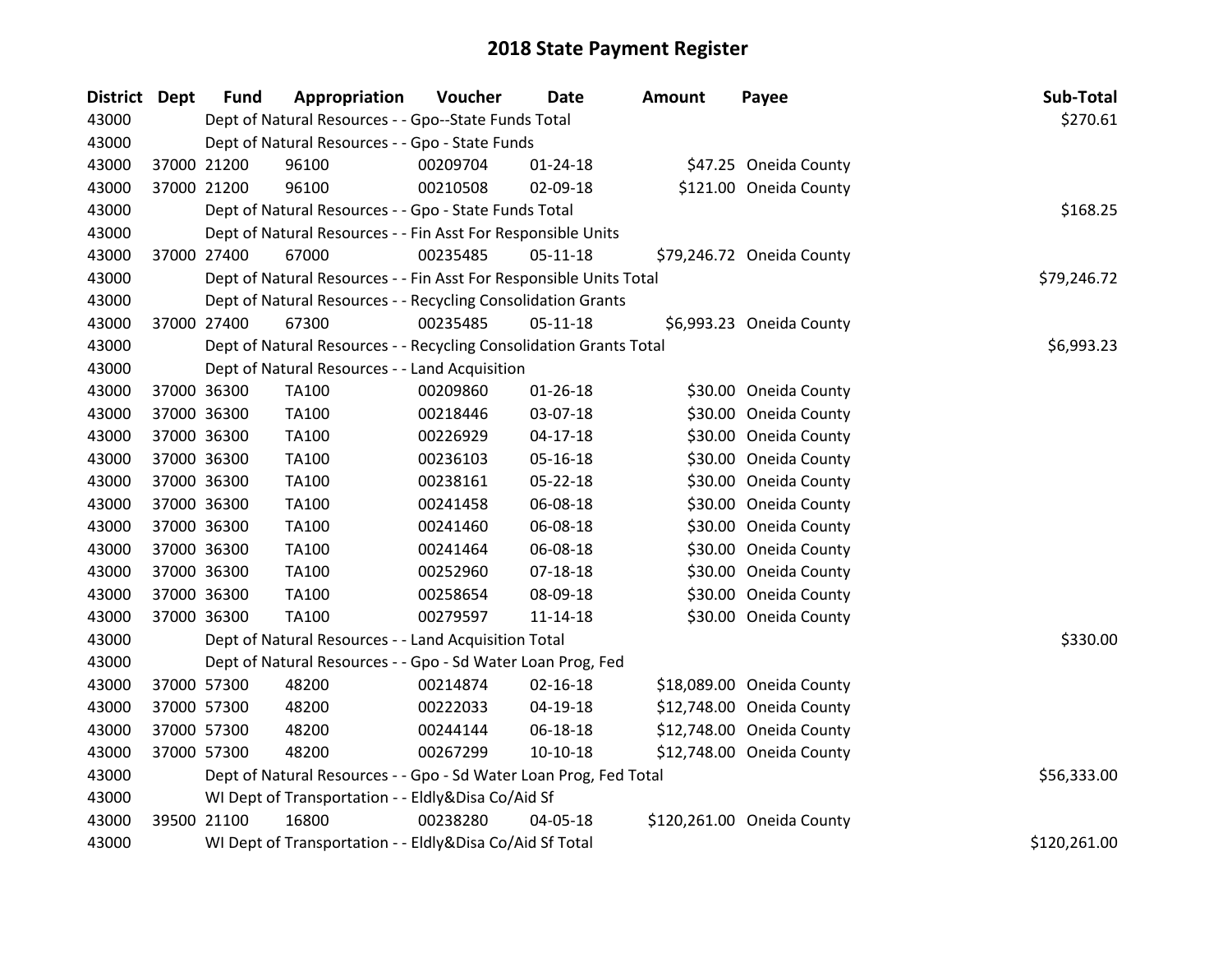| District Dept | <b>Fund</b> | Appropriation                                            | Voucher  | <b>Date</b>    | <b>Amount</b> | Payee                      | Sub-Total    |
|---------------|-------------|----------------------------------------------------------|----------|----------------|---------------|----------------------------|--------------|
| 43000         |             | WI Dept of Transportation - - County Forest Aids         |          |                |               |                            |              |
| 43000         | 39500 21100 | 17000                                                    | 00223739 | $02 - 21 - 18$ |               | \$11,689.83 Oneida County  |              |
| 43000         |             | WI Dept of Transportation - - County Forest Aids Total   |          |                |               |                            | \$11,689.83  |
| 43000         |             | WI Dept of Transportation - - Hwy Sfty Loc Aid Ffd       |          |                |               |                            |              |
| 43000         | 39500 21100 | 18500                                                    | 00208440 | 01-08-18       |               | \$314.86 Oneida County     |              |
| 43000         | 39500 21100 | 18500                                                    | 00258687 | 06-06-18       |               | \$531.86 Oneida County     |              |
| 43000         | 39500 21100 | 18500                                                    | 00300008 | 09-24-18       |               | \$326.24 Oneida County     |              |
| 43000         | 39500 21100 | 18500                                                    | 00306405 | 10-09-18       |               | \$543.52 Oneida County     |              |
| 43000         | 39500 21100 | 18500                                                    | 00320759 | 11-20-18       |               | \$15,209.16 Oneida County  |              |
| 43000         |             | WI Dept of Transportation - - Hwy Sfty Loc Aid Ffd Total |          |                |               |                            | \$16,925.64  |
| 43000         |             | WI Dept of Transportation - - Trans Aids To Co.-Sf       |          |                |               |                            |              |
| 43000         | 39500 21100 | 19000                                                    | 00203655 | 01-02-18       |               | \$224,556.85 Oneida County |              |
| 43000         | 39500 21100 | 19000                                                    | 00267863 | 07-02-18       |               | \$449,113.70 Oneida County |              |
| 43000         | 39500 21100 | 19000                                                    | 00301915 | 10-01-18       |               | \$224,556.87 Oneida County |              |
| 43000         |             | WI Dept of Transportation - - Trans Aids To Co.-Sf Total |          |                |               |                            | \$898,227.42 |
| 43000         |             | WI Dept of Transportation - - Loc Rd Imp Prg St Fd       |          |                |               |                            |              |
| 43000         | 39500 21100 | 27800                                                    | 00278490 | 07-25-18       |               | \$5,974.07 Oneida County   |              |
| 43000         | 39500 21100 | 27800                                                    | 00295388 | 09-13-18       |               | \$17,375.48 Oneida County  |              |
| 43000         | 39500 21100 | 27800                                                    | 00325761 | 11-26-18       |               | \$132,470.15 Oneida County |              |
| 43000         |             | WI Dept of Transportation - - Loc Rd Imp Prg St Fd Total |          |                |               |                            | \$155,819.70 |
| 43000         |             | WI Dept of Transportation - - St Hwy Rehab, Sf           |          |                |               |                            |              |
| 43000         | 39500 21100 | 36300                                                    | 00222797 | $02 - 16 - 18$ |               | \$2.00 Oneida County       |              |
| 43000         | 39500 21100 | 36300                                                    | 00231166 | 03-15-18       |               | \$3.00 Oneida County       |              |
| 43000         | 39500 21100 | 36300                                                    | 00241366 | $04 - 12 - 18$ |               | \$21.00 Oneida County      |              |
| 43000         | 39500 21100 | 36300                                                    | 00254104 | $05 - 16 - 18$ |               | \$43.00 Oneida County      |              |
| 43000         | 39500 21100 | 36300                                                    | 00262368 | 06-12-18       |               | \$5.00 Oneida County       |              |
| 43000         | 39500 21100 | 36300                                                    | 00275148 | $07 - 13 - 18$ |               | \$8.00 Oneida County       |              |
| 43000         | 39500 21100 | 36300                                                    | 00290325 | 08-30-18       |               | \$41.00 Oneida County      |              |
| 43000         | 39500 21100 | 36300                                                    | 00303920 | 09-28-18       |               | \$6.00 Oneida County       |              |
| 43000         | 39500 21100 | 36300                                                    | 00312766 | 10-30-18       |               | \$60.00 Oneida County      |              |
| 43000         | 39500 21100 | 36300                                                    | 00326661 | 11-30-18       |               | \$60.00 Oneida County      |              |
| 43000         |             | WI Dept of Transportation - - St Hwy Rehab, Sf Total     |          |                |               |                            | \$249.00     |
| 43000         |             | WI Dept of Transportation - - Hwy Mgmt & Opers Sf        |          |                |               |                            |              |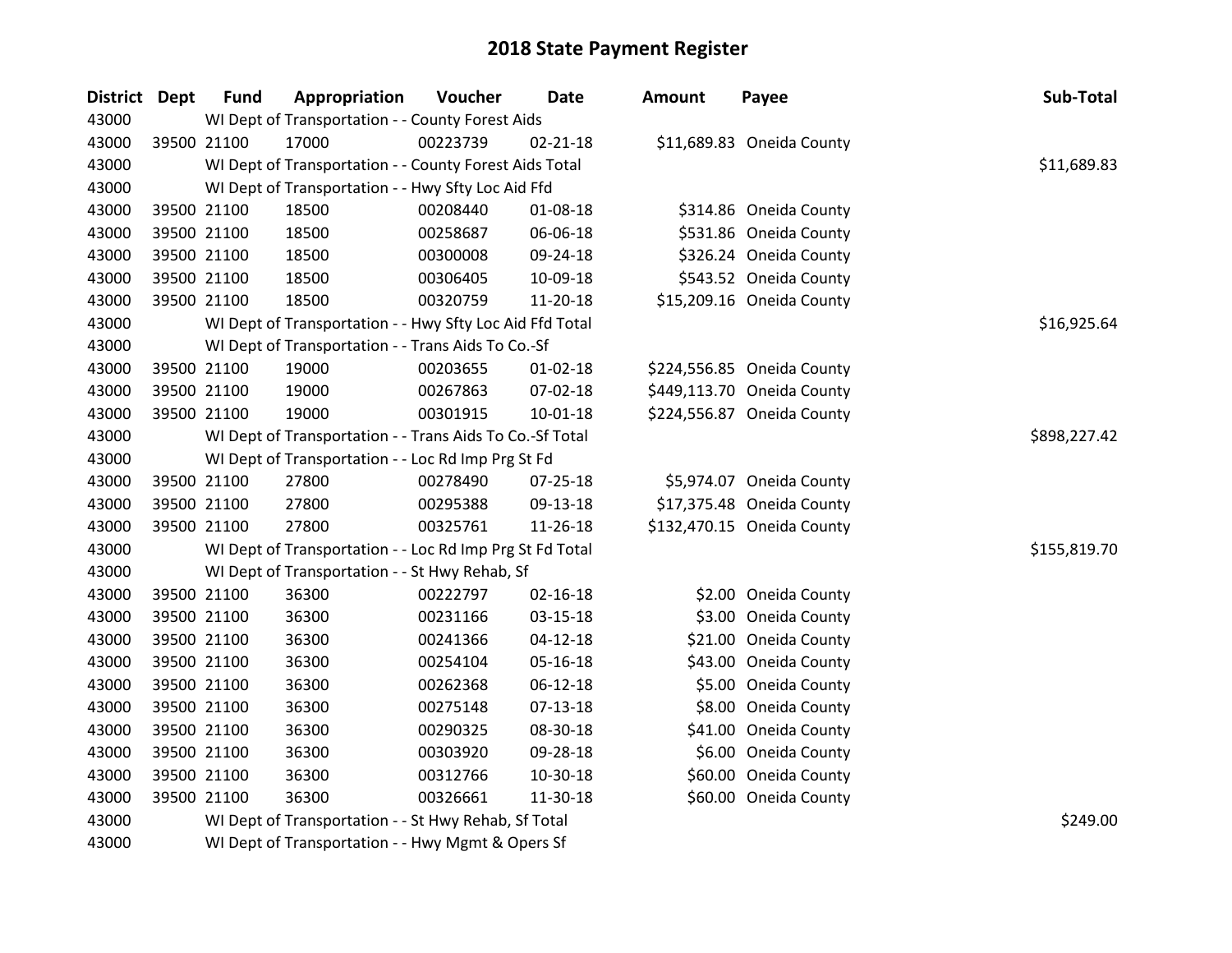| District Dept | <b>Fund</b> | Appropriation                                           | Voucher  | <b>Date</b>    | <b>Amount</b> | Payee                      | Sub-Total      |
|---------------|-------------|---------------------------------------------------------|----------|----------------|---------------|----------------------------|----------------|
| 43000         | 39500 21100 | 36500                                                   | 00213275 | $01 - 22 - 18$ |               | \$1,183.72 Oneida County   |                |
| 43000         | 39500 21100 | 36500                                                   | 00225951 | 02-28-18       |               | \$1,530.49 Oneida County   |                |
| 43000         | 39500 21100 | 36500                                                   | 00233031 | 03-23-18       |               | \$23,608.80 Oneida County  |                |
| 43000         | 39500 21100 | 36500                                                   | 00238229 | 04-04-18       |               | \$2,494.24 Oneida County   |                |
| 43000         | 39500 21100 | 36500                                                   | 00244512 | 04-20-18       |               | \$6,180.56 Oneida County   |                |
| 43000         | 39500 21100 | 36500                                                   | 00253752 | $05 - 17 - 18$ |               | \$734.25 Oneida County     |                |
| 43000         | 39500 21100 | 36500                                                   | 00262386 | 06-20-18       |               | \$1,983.61 Oneida County   |                |
| 43000         | 39500 21100 | 36500                                                   | 00285001 | 08-08-18       |               | \$5,028.47 Oneida County   |                |
| 43000         | 39500 21100 | 36500                                                   | 00292041 | 08-30-18       |               | \$529.95 Oneida County     |                |
| 43000         | 39500 21100 | 36500                                                   | 00295366 | 09-11-18       |               | \$88,976.25 Oneida County  |                |
| 43000         | 39500 21100 | 36500                                                   | 00295367 | 09-11-18       |               | \$83,728.54 Oneida County  |                |
| 43000         | 39500 21100 | 36500                                                   | 00311834 | 10-17-18       |               | \$41,779.95 Oneida County  |                |
| 43000         | 39500 21100 | 36500                                                   | 00319559 | 11-07-18       |               | \$32,993.83 Oneida County  |                |
| 43000         | 39500 21100 | 36500                                                   | 00327008 | 11-28-18       |               | \$38,124.81 Oneida County  |                |
| 43000         |             | WI Dept of Transportation - - Hwy Mgmt & Opers Sf Total |          |                |               |                            | \$328,877.47   |
| 43000         |             | WI Dept of Transportation - - Routine Maint Sf          |          |                |               |                            |                |
| 43000         | 39500 21100 | 36800                                                   | 00213275 | $01 - 22 - 18$ |               | \$134,829.31 Oneida County |                |
| 43000         | 39500 21100 | 36800                                                   | 00225951 | 02-28-18       |               | \$214,582.87 Oneida County |                |
| 43000         | 39500 21100 | 36800                                                   | 00233031 | 03-23-18       |               | \$8,158.69 Oneida County   |                |
| 43000         | 39500 21100 | 36800                                                   | 00238229 | 04-04-18       |               | \$202,625.51 Oneida County |                |
| 43000         | 39500 21100 | 36800                                                   | 00244512 | 04-20-18       |               | \$174,844.29 Oneida County |                |
| 43000         | 39500 21100 | 36800                                                   | 00253752 | 05-17-18       |               | \$146,494.55 Oneida County |                |
| 43000         | 39500 21100 | 36800                                                   | 00262386 | 06-20-18       |               | \$241,332.20 Oneida County |                |
| 43000         | 39500 21100 | 36800                                                   | 00285001 | 08-08-18       |               | \$104,909.63 Oneida County |                |
| 43000         | 39500 21100 | 36800                                                   | 00295366 | 09-11-18       |               | \$31,485.56 Oneida County  |                |
| 43000         | 39500 21100 | 36800                                                   | 00295367 | 09-11-18       |               | \$26,493.17 Oneida County  |                |
| 43000         | 39500 21100 | 36800                                                   | 00311834 | $10-17-18$     |               | \$13,008.03 Oneida County  |                |
| 43000         | 39500 21100 | 36800                                                   | 00319559 | 11-07-18       |               | \$8,692.81 Oneida County   |                |
| 43000         | 39500 21100 | 36800                                                   | 00327008 | 11-28-18       |               | \$22,265.30 Oneida County  |                |
| 43000         |             | WI Dept of Transportation - - Routine Maint Sf Total    |          |                |               |                            | \$1,329,721.92 |
| 43000         |             | WI Dept of Transportation - - Routine Maint Ff          |          |                |               |                            |                |
| 43000         | 39500 21100 | 38000                                                   | 00213275 | $01 - 22 - 18$ |               | \$211.49 Oneida County     |                |
| 43000         | 39500 21100 | 38000                                                   | 00225951 | 02-28-18       |               | \$196.15 Oneida County     |                |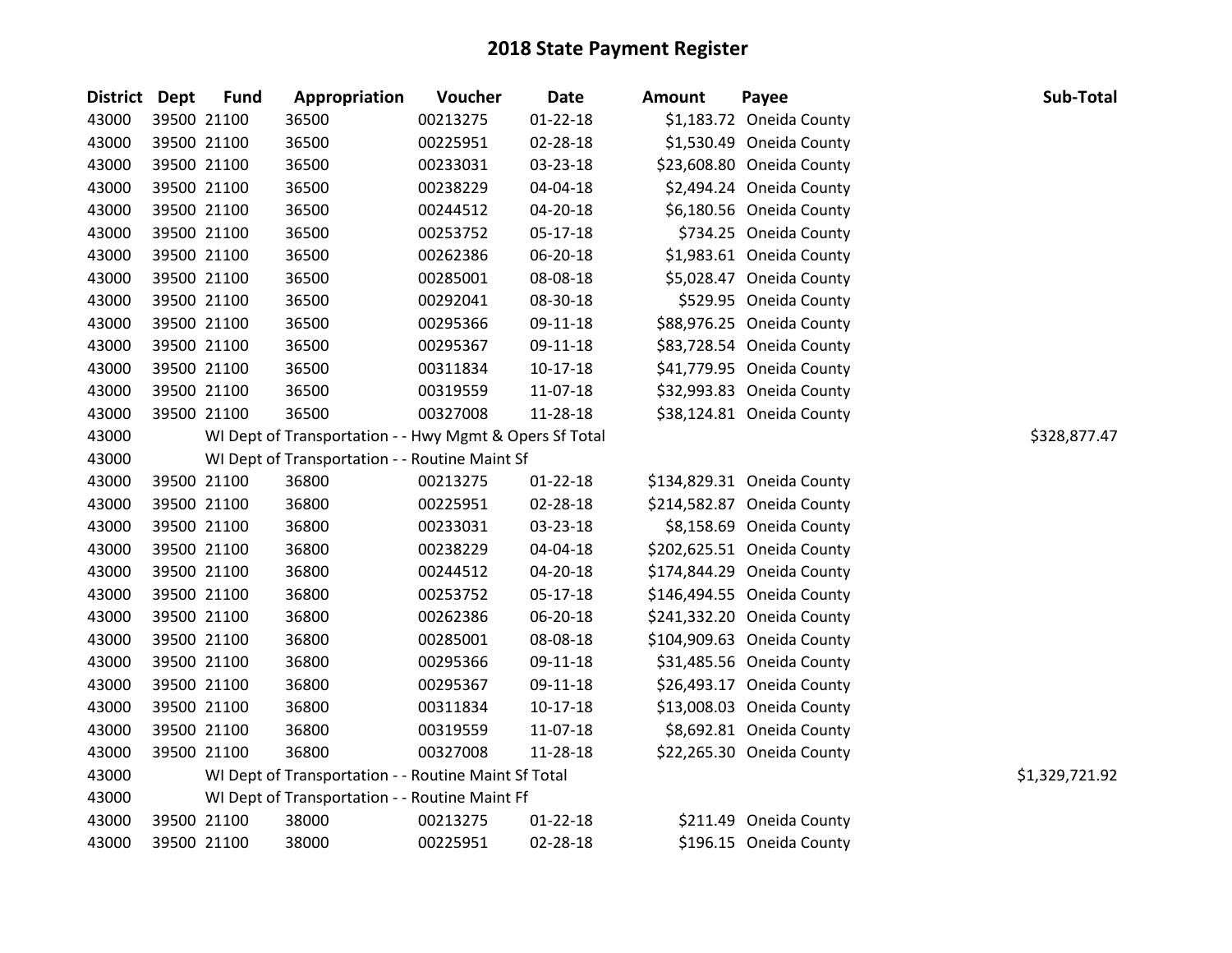| District Dept |             | <b>Fund</b> | Appropriation                                                  | Voucher  | <b>Date</b>    | <b>Amount</b> | Payee                      | Sub-Total  |
|---------------|-------------|-------------|----------------------------------------------------------------|----------|----------------|---------------|----------------------------|------------|
| 43000         |             | 39500 21100 | 38000                                                          | 00238229 | 04-04-18       |               | \$112.19 Oneida County     |            |
| 43000         |             | 39500 21100 | 38000                                                          | 00253752 | 05-17-18       |               | \$51.65 Oneida County      |            |
| 43000         |             | 39500 21100 | 38000                                                          | 00262386 | 06-20-18       |               | -\$48.06 Oneida County     |            |
| 43000         |             | 39500 21100 | 38000                                                          | 00285001 | 08-08-18       |               | -\$3.25 Oneida County      |            |
| 43000         |             |             | WI Dept of Transportation - - Routine Maint Ff Total           |          |                |               |                            | \$520.17   |
| 43000         |             |             | WI Dept of Transportation - - Hwy Mgmt & Opers Ff              |          |                |               |                            |            |
| 43000         |             | 39500 21100 | 38500                                                          | 00292041 | 08-30-18       |               | \$2,119.79 Oneida County   |            |
| 43000         |             |             | WI Dept of Transportation - - Hwy Mgmt & Opers Ff Total        |          |                |               |                            | \$2,119.79 |
| 43000         |             |             | Department of Corrections - - General Program Operations       |          |                |               |                            |            |
| 43000         |             | 41000 10000 | 10100                                                          | 00206518 | 05-03-18       |               | \$2.50 Oneida County       |            |
| 43000         |             | 41000 10000 | 10100                                                          | 00223594 | 07-20-18       |               | \$2,750.00 Oneida County   |            |
| 43000         |             |             | Department of Corrections - - General Program Operations Total |          |                |               |                            | \$2,752.50 |
| 43000         |             |             | Department of Corrections - - Corrections Contracts And Agre   |          |                |               |                            |            |
| 43000         |             | 41000 10000 | 11400                                                          | 00183875 | 01-23-18       |               | \$1,320.00 Oneida County   |            |
| 43000         |             | 41000 10000 | 11400                                                          | 00184006 | $01 - 23 - 18$ |               | \$154,688.76 Oneida County |            |
| 43000         |             | 41000 10000 | 11400                                                          | 00185737 | 02-02-18       |               | \$1,852.56 Oneida County   |            |
| 43000         |             | 41000 10000 | 11400                                                          | 00192084 | 03-01-18       |               | \$1,904.02 Oneida County   |            |
| 43000         | 41000 10000 |             | 11400                                                          | 00192176 | 03-01-18       |               | \$1,705.00 Oneida County   |            |
| 43000         |             | 41000 10000 | 11400                                                          | 00192297 | 03-01-18       |               | \$155,666.50 Oneida County |            |
| 43000         |             | 41000 10000 | 11400                                                          | 00196917 | 03-21-18       |               | \$550.00 Oneida County     |            |
| 43000         |             | 41000 10000 | 11400                                                          | 00198103 | 03-27-18       |               | \$141,154.78 Oneida County |            |
| 43000         |             | 41000 10000 | 11400                                                          | 00204836 | 04-26-18       |               | \$2,035.00 Oneida County   |            |
| 43000         |             | 41000 10000 | 11400                                                          | 00204877 | 04-26-18       |               | \$156,798.62 Oneida County |            |
| 43000         |             | 41000 10000 | 11400                                                          | 00209522 | 05-17-18       |               | \$2,585.00 Oneida County   |            |
| 43000         |             | 41000 10000 | 11400                                                          | 00209694 | 05-17-18       |               | \$150,469.04 Oneida County |            |
| 43000         |             | 41000 10000 | 11400                                                          | 00216073 | 06-18-18       |               | \$4,730.00 Oneida County   |            |
| 43000         |             | 41000 10000 | 11400                                                          | 00216102 | 06-18-18       |               | \$156,335.48 Oneida County |            |
| 43000         |             | 41000 10000 | 11400                                                          | 00216941 | 06-21-18       |               | \$720.44 Oneida County     |            |
| 43000         | 41000 10000 |             | 11400                                                          | 00222003 | 07-13-18       |               | \$151,240.94 Oneida County |            |
| 43000         |             | 41000 10000 | 11400                                                          | 00222235 | 07-17-18       |               | \$3,087.60 Oneida County   |            |
| 43000         |             | 41000 10000 | 11400                                                          | 00227693 | 08-09-18       |               | \$2,970.00 Oneida County   |            |
| 43000         |             | 41000 10000 | 11400                                                          | 00228350 | 08-13-18       |               | \$156,592.78 Oneida County |            |
| 43000         | 41000 10000 |             | 11400                                                          | 00232097 | 08-31-18       |               | \$2,161.32 Oneida County   |            |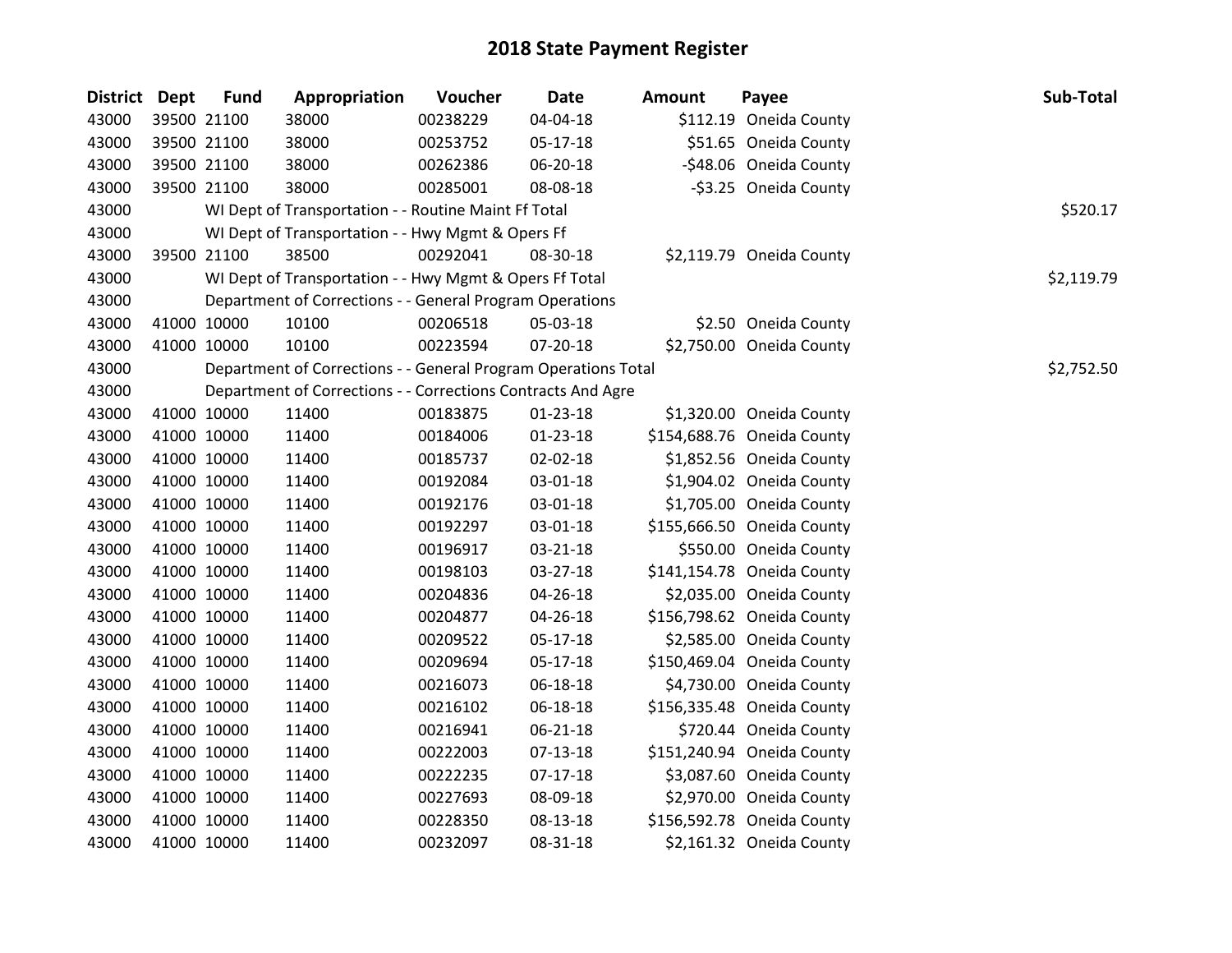| District Dept | <b>Fund</b> | Appropriation                                                      | Voucher  | <b>Date</b>    | <b>Amount</b> | Payee                                                                                                         | Sub-Total      |
|---------------|-------------|--------------------------------------------------------------------|----------|----------------|---------------|---------------------------------------------------------------------------------------------------------------|----------------|
| 43000         | 41000 10000 | 11400                                                              | 00237224 | 10-19-18       |               | \$2,212.78 Oneida County                                                                                      |                |
| 43000         | 41000 10000 | 11400                                                              | 00237480 | 09-28-18       |               | \$5,775.00 Oneida County                                                                                      |                |
| 43000         | 41000 10000 | 11400                                                              | 00237795 | 09-28-18       |               | \$156,644.24 Oneida County                                                                                    |                |
| 43000         | 41000 10000 | 11400                                                              | 00245286 | 10-29-18       |               | \$205.84 Oneida County                                                                                        |                |
| 43000         | 41000 10000 | 11400                                                              | 00245289 | 10-30-18       |               | \$17,160.00 Oneida County                                                                                     |                |
| 43000         | 41000 10000 | 11400                                                              | 00245418 | 10-30-18       |               | \$150,057.36 Oneida County                                                                                    |                |
| 43000         | 41000 10000 | 11400                                                              | 00251863 | 12-06-18       |               | \$2,264.24 Oneida County                                                                                      |                |
| 43000         | 41000 10000 | 11400                                                              | 00252261 | 11-30-18       |               | \$10,065.00 Oneida County                                                                                     |                |
| 43000         | 41000 10000 | 11400                                                              | 00252283 | 11-30-18       |               | \$157,776.36 Oneida County                                                                                    |                |
| 43000         | 41000 10000 | 11400                                                              | 00255279 | 12-28-18       |               | \$1,870.00 Oneida County                                                                                      |                |
| 43000         | 41000 10000 | 11400                                                              | 00255325 | 12-28-18       |               | \$152,167.22 Oneida County                                                                                    |                |
| 43000         | 41000 10000 | 11400                                                              | 00256764 | 12-26-18       |               | \$1,492.34 Oneida County                                                                                      |                |
| 43000         |             | Department of Corrections - - Corrections Contracts And Agre Total |          |                |               |                                                                                                               | \$1,906,258.22 |
| 43000         |             |                                                                    |          |                |               | Department of Corrections - - Reimbursing Counties For Probation, Extended Supervision And Parole Holds       |                |
| 43000         | 41000 10000 | 11600                                                              | 00246216 | 11-02-18       |               | \$28,272.00 Oneida County                                                                                     |                |
| 43000         |             |                                                                    |          |                |               | Department of Corrections - - Reimbursing Counties For Probation, Extended Supervision And Parole Holds Total | \$28,272.00    |
| 43000         |             | Department of Corrections - - Probation, Parole And Extended       |          |                |               |                                                                                                               |                |
| 43000         | 41000 10000 | 18700                                                              | 00246216 | $11-02-18$     |               | \$2,128.00 Oneida County                                                                                      |                |
| 43000         |             | Department of Corrections - - Probation, Parole And Extended Total |          |                |               |                                                                                                               | \$2,128.00     |
| 43000         |             | Department of Health Services - - State/Federal Aids               |          |                |               |                                                                                                               |                |
| 43000         | 43500 10000 | 00000                                                              | 90808    | $01 - 02 - 18$ |               | \$400,509.00 Oneida County                                                                                    |                |
| 43000         | 43500 10000 | 00000                                                              | 90809    | $02 - 01 - 18$ |               | \$135,919.00 Oneida County                                                                                    |                |
| 43000         | 43500 10000 | 00000                                                              | 90810    | 03-01-18       |               | \$194,077.00 Oneida County                                                                                    |                |
| 43000         | 43500 10000 | 00000                                                              | 90811    | 03-02-18       |               | \$6,829.00 Oneida County                                                                                      |                |
| 43000         | 43500 10000 | 00000                                                              | 90812    | 04-02-18       |               | \$150,490.00 Oneida County                                                                                    |                |
| 43000         | 43500 10000 | 00000                                                              | 90813    | 05-01-18       |               | \$187,702.00 Oneida County                                                                                    |                |
| 43000         | 43500 10000 | 00000                                                              | 90814    | 06-01-18       |               | \$236,657.00 Oneida County                                                                                    |                |
| 43000         | 43500 10000 | 00000                                                              | 90815    | $06 - 12 - 18$ |               | \$26,257.00 Oneida County                                                                                     |                |
| 43000         | 43500 10000 | 00000                                                              | 90900    | 07-02-18       |               | \$455,196.00 Oneida County                                                                                    |                |
| 43000         | 43500 10000 | 00000                                                              | 90901    | 08-01-18       |               | \$140,718.00 Oneida County                                                                                    |                |
| 43000         | 43500 10000 | 00000                                                              | 90902    | 09-04-18       |               | \$133,932.00 Oneida County                                                                                    |                |
| 43000         | 43500 10000 | 00000                                                              | 90903    | $10 - 01 - 18$ |               | \$42,850.00 Oneida County                                                                                     |                |
| 43000         | 43500 10000 | 00000                                                              | 90904    | 11-01-18       |               | \$49,565.00 Oneida County                                                                                     |                |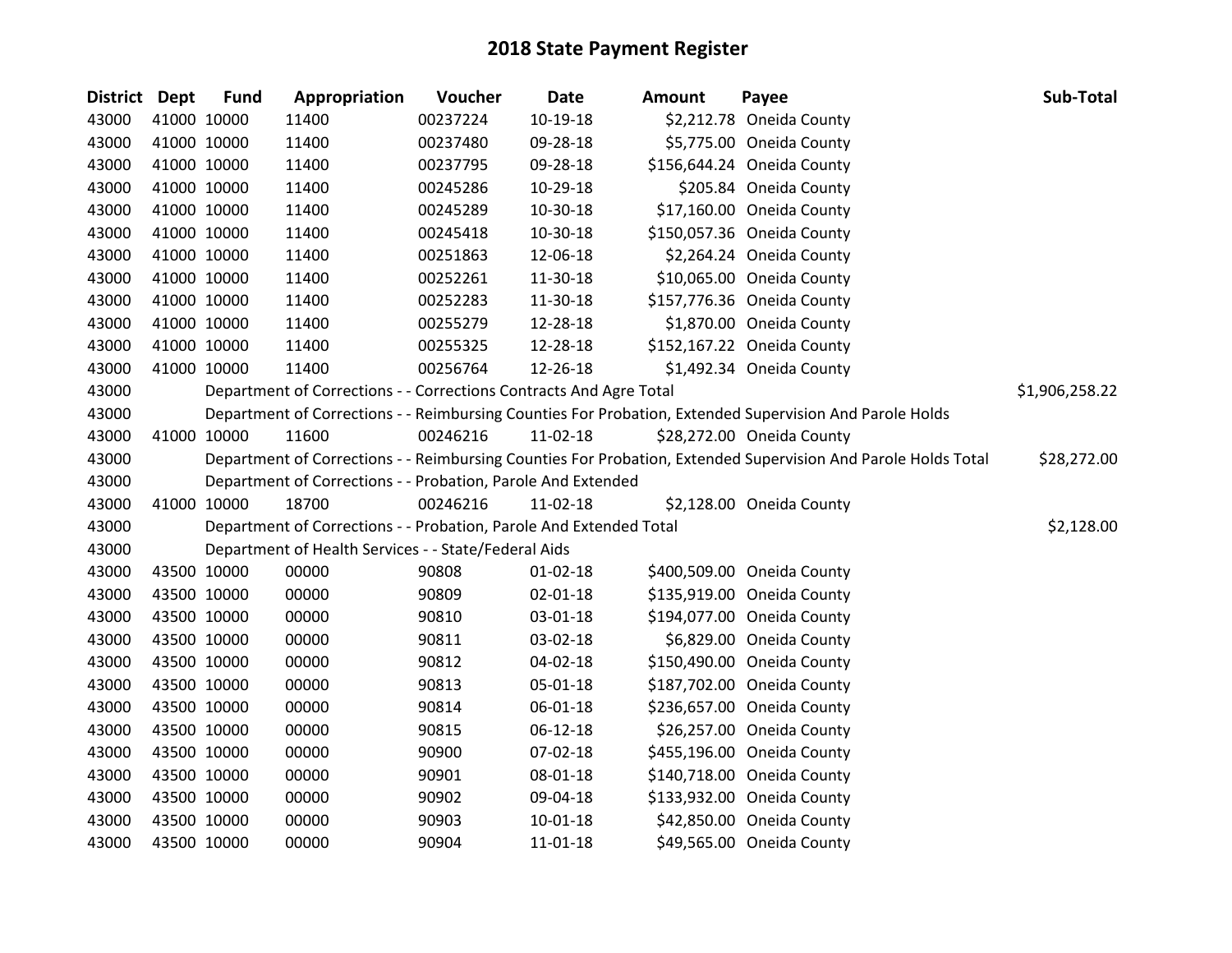| <b>District</b> | <b>Dept</b> | <b>Fund</b> | Appropriation                                                                   | Voucher          | <b>Date</b>    | <b>Amount</b> | Payee                     | Sub-Total      |
|-----------------|-------------|-------------|---------------------------------------------------------------------------------|------------------|----------------|---------------|---------------------------|----------------|
| 43000           | 43500 10000 |             | 00000                                                                           | 90905            | 12-03-18       |               | \$37,793.00 Oneida County |                |
| 43000           |             |             | Department of Health Services - - State/Federal Aids Total                      |                  |                |               |                           | \$2,198,494.00 |
| 43000           |             |             | Department of Health Services - - Emergency Medical Services, Ai                |                  |                |               |                           |                |
| 43000           | 43500 10000 |             | 11900                                                                           | 00229544         | 08-31-18       |               | \$6,050.42 Oneida County  |                |
| 43000           |             |             | Department of Health Services - - Emergency Medical Services, Ai Total          |                  |                |               |                           | \$6,050.42     |
| 43000           |             |             | Department of Health Services - - Federal Program Operations                    |                  |                |               |                           |                |
| 43000           |             | 43500 10000 | 14600                                                                           | 00179861         | 05-18-18       |               | \$222.58 Oneida County    |                |
| 43000           |             |             | Department of Health Services - - Federal Program Operations Total              |                  |                |               |                           | \$222.58       |
| 43000           |             |             | Department of Health Services - - Prepaid Medical Transport Reimbursement       |                  |                |               |                           |                |
| 43000           |             | 43500 10000 | 16300                                                                           | <b>AMBULANCE</b> | 11-08-18       |               | \$10,110.66 Oneida County |                |
| 43000           |             |             | Department of Health Services - - Prepaid Medical Transport Reimbursement Total |                  |                |               |                           | \$10,110.66    |
| 43000           |             |             | Department of Health Services - - Federal Block Grant Aids -- Pr                |                  |                |               |                           |                |
| 43000           |             | 43500 10000 | 19200                                                                           | 00245878         | 11-30-18       |               | \$5,000.00 Oneida County  |                |
| 43000           |             |             | Department of Health Services - - Federal Block Grant Aids -- Pr Total          |                  |                |               |                           | \$5,000.00     |
| 43000           |             |             | Department of Health Services - - General Program Operations                    |                  |                |               |                           |                |
| 43000           |             | 43500 10000 | 40100                                                                           | 00183445         | $01 - 31 - 18$ |               | \$1.00 Oneida County      |                |
| 43000           |             | 43500 10000 | 40100                                                                           | 00183446         | $01 - 31 - 18$ |               | \$15.00 Oneida County     |                |
| 43000           | 43500 10000 |             | 40100                                                                           | 00194016         | 03-22-18       |               | \$1.50 Oneida County      |                |
| 43000           | 43500 10000 |             | 40100                                                                           | 00204809         | 05-09-18       |               | \$1.50 Oneida County      |                |
| 43000           | 43500 10000 |             | 40100                                                                           | 00207768         | 05-23-18       |               | \$1.50 Oneida County      |                |
| 43000           |             | 43500 10000 | 40100                                                                           | 00207780         | 05-23-18       |               | \$1.50 Oneida County      |                |
| 43000           |             | 43500 10000 | 40100                                                                           | 00227998         | 08-23-18       |               | \$1.00 Oneida County      |                |
| 43000           | 43500 10000 |             | 40100                                                                           | 00234977         | 09-27-18       |               | \$1.00 Oneida County      |                |
| 43000           |             | 43500 10000 | 40100                                                                           | 00236506         | 10-03-18       |               | \$25.00 Oneida County     |                |
| 43000           |             | 43500 10000 | 40100                                                                           | 00237744         | $10-10-18$     |               | \$1.50 Oneida County      |                |
| 43000           |             | 43500 10000 | 40100                                                                           | 00242519         | 10-31-18       |               | \$15.00 Oneida County     |                |
| 43000           |             |             | Department of Health Services - - General Program Operations Total              |                  |                |               |                           | \$65.50        |
| 43000           |             |             | Department of Health Services - - Medical Assistance State Admin                |                  |                |               |                           |                |
| 43000           | 43500 10000 |             | 44000                                                                           | 00183445         | $01 - 31 - 18$ |               | \$1.00 Oneida County      |                |
| 43000           | 43500 10000 |             | 44000                                                                           | 00183446         | $01 - 31 - 18$ |               | \$15.00 Oneida County     |                |
| 43000           | 43500 10000 |             | 44000                                                                           | 00194016         | 03-22-18       |               | \$1.50 Oneida County      |                |
| 43000           |             | 43500 10000 | 44000                                                                           | 00204809         | 05-09-18       |               | \$1.50 Oneida County      |                |
| 43000           | 43500 10000 |             | 44000                                                                           | 00207768         | 05-23-18       |               | \$1.50 Oneida County      |                |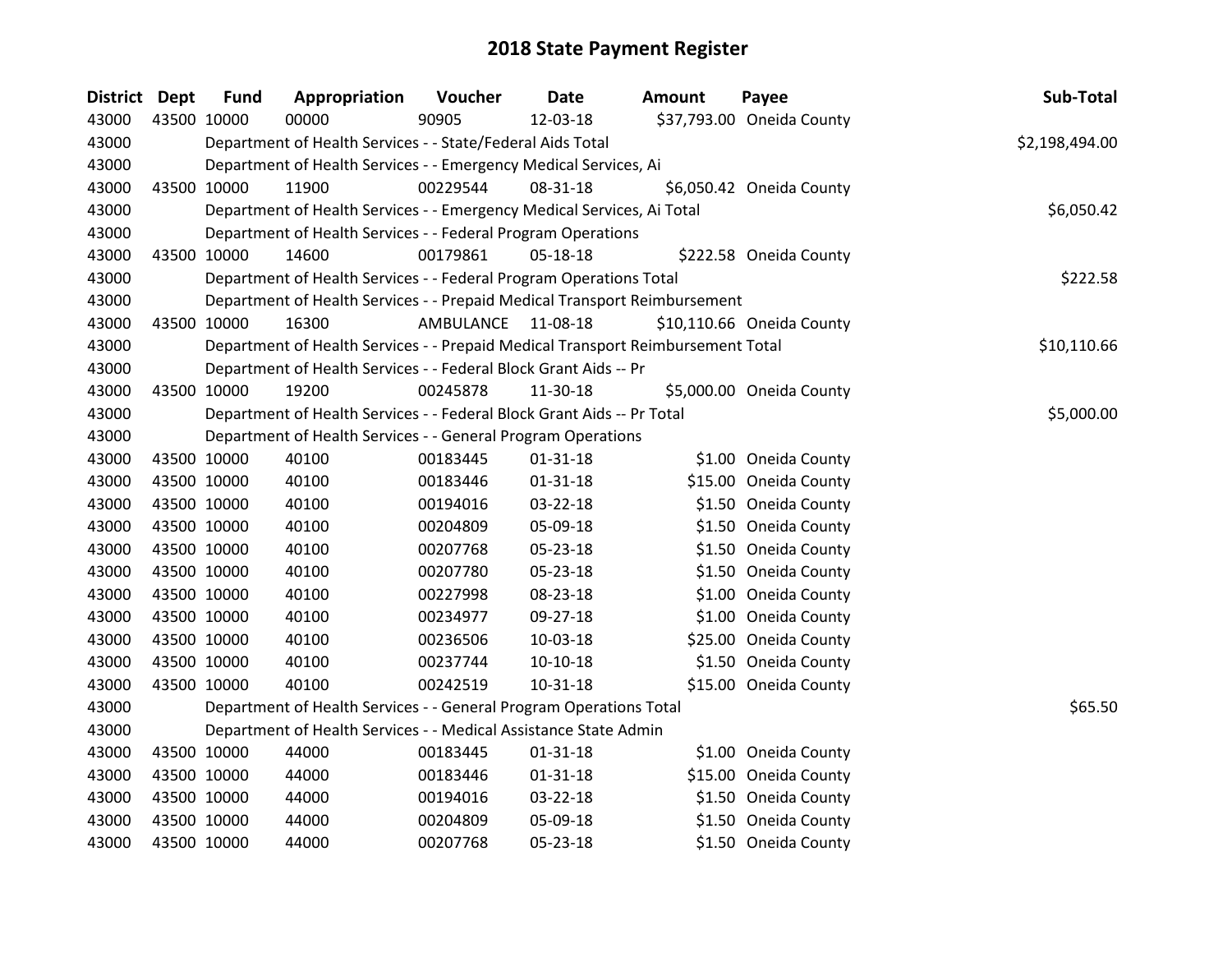| <b>District Dept</b> |             | <b>Fund</b> | Appropriation                                                          | Voucher  | <b>Date</b>    | <b>Amount</b> | Payee                      | Sub-Total |
|----------------------|-------------|-------------|------------------------------------------------------------------------|----------|----------------|---------------|----------------------------|-----------|
| 43000                |             | 43500 10000 | 44000                                                                  | 00207780 | 05-23-18       |               | \$1.50 Oneida County       |           |
| 43000                |             | 43500 10000 | 44000                                                                  | 00227998 | 08-23-18       |               | \$1.00 Oneida County       |           |
| 43000                |             | 43500 10000 | 44000                                                                  | 00234977 | 09-27-18       |               | \$1.00 Oneida County       |           |
| 43000                |             | 43500 10000 | 44000                                                                  | 00236506 | 10-03-18       |               | \$25.00 Oneida County      |           |
| 43000                | 43500 10000 |             | 44000                                                                  | 00237744 | $10-10-18$     |               | \$1.50 Oneida County       |           |
| 43000                |             | 43500 10000 | 44000                                                                  | 00242519 | $10 - 31 - 18$ |               | \$15.00 Oneida County      |           |
| 43000                |             |             | Department of Health Services - - Medical Assistance State Admin Total |          |                |               |                            | \$65.50   |
| 43000                |             |             | Department of Health Services - - Administrative And Support-Fis       |          |                |               |                            |           |
| 43000                |             | 43500 10000 | 82100                                                                  | 00190906 | 03-06-18       |               | \$5.00 Oneida County       |           |
| 43000                |             |             | Department of Health Services - - Administrative And Support-Fis Total |          |                |               |                            | \$5.00    |
| 43000                |             |             | Dept of Children and Families - - Fees For Administrative Servic       |          |                |               |                            |           |
| 43000                |             | 43700 10000 | 23100                                                                  | 00033809 | $01 - 19 - 18$ |               | \$55.00 Oneida County      |           |
| 43000                |             | 43700 10000 | 23100                                                                  | 00038268 | 04-18-18       |               | \$25.00 Oneida County      |           |
| 43000                |             | 43700 10000 | 23100                                                                  | 00042331 | $07-17-18$     |               | \$35.00 Oneida County      |           |
| 43000                | 43700 10000 |             | 23100                                                                  | 00045796 | $10 - 18 - 18$ |               | \$30.00 Oneida County      |           |
| 43000                |             |             | Dept of Children and Families - - Fees For Administrative Servic Total |          |                |               |                            | \$145.00  |
| 43000                |             |             | Dept of Children and Families - - General Aids                         |          |                |               |                            |           |
| 43000                |             | 43700 10000 | 99000                                                                  | 00033209 | 01-05-18       |               | \$54,307.78 Oneida County  |           |
| 43000                |             | 43700 10000 | 99000                                                                  | 00034124 | 01-30-18       |               | \$104,151.92 Oneida County |           |
| 43000                |             | 43700 10000 | 99000                                                                  | 00034319 | 02-05-18       |               | \$77,600.15 Oneida County  |           |
| 43000                | 43700 10000 |             | 99000                                                                  | 00034371 | 02-05-18       |               | \$3,360.00 Oneida County   |           |
| 43000                |             | 43700 10000 | 99000                                                                  | 00034864 | $02 - 21 - 18$ |               | \$89.55 Oneida County      |           |
| 43000                |             | 43700 10000 | 99000                                                                  | 00035017 | $02 - 21 - 18$ |               | \$104.10 Oneida County     |           |
| 43000                | 43700 10000 |             | 99000                                                                  | 00035120 | $02 - 21 - 18$ |               | \$138.57 Oneida County     |           |
| 43000                |             | 43700 10000 | 99000                                                                  | 00035251 | 02-22-18       |               | \$294.12 Oneida County     |           |
| 43000                |             | 43700 10000 | 99000                                                                  | 00035653 | 03-05-18       |               | \$214,123.32 Oneida County |           |
| 43000                |             | 43700 10000 | 99000                                                                  | 00036805 | 03-27-18       |               | \$1,584.46 Oneida County   |           |
| 43000                | 43700 10000 |             | 99000                                                                  | 00036852 | 03-27-18       |               | \$377.32 Oneida County     |           |
| 43000                | 43700 10000 |             | 99000                                                                  | 00037579 | 04-05-18       |               | \$69,482.84 Oneida County  |           |
| 43000                |             | 43700 10000 | 99000                                                                  | 00037623 | 04-06-18       |               | \$17,997.90 Oneida County  |           |
| 43000                |             | 43700 10000 | 99000                                                                  | 00038816 | 04-30-18       |               | \$139,587.50 Oneida County |           |
| 43000                |             | 43700 10000 | 99000                                                                  | 00039093 | 05-01-18       |               | \$3.00 Oneida County       |           |
| 43000                | 43700 10000 |             | 99000                                                                  | 00039192 | 05-07-18       |               | \$115,311.10 Oneida County |           |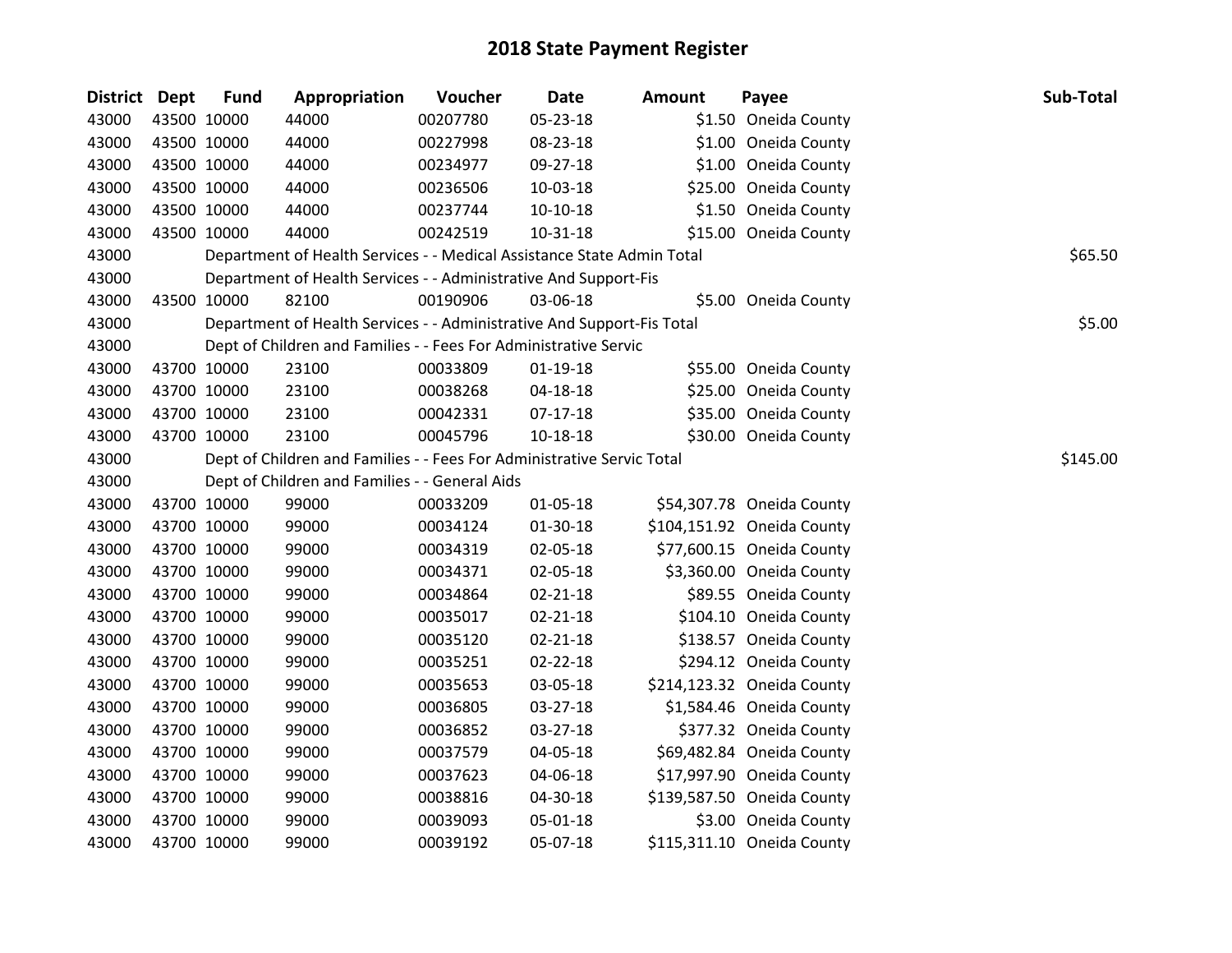| District Dept | <b>Fund</b> | Appropriation                                        | Voucher  | <b>Date</b> | <b>Amount</b> | Payee                      | Sub-Total      |
|---------------|-------------|------------------------------------------------------|----------|-------------|---------------|----------------------------|----------------|
| 43000         | 43700 10000 | 99000                                                | 00040612 | 06-05-18    |               | \$90,673.65 Oneida County  |                |
| 43000         | 43700 10000 | 99000                                                | 00040658 | 06-05-18    |               | \$10,676.60 Oneida County  |                |
| 43000         | 43700 10000 | 99000                                                | 00041559 | 06-27-18    |               | \$2,682.04 Oneida County   |                |
| 43000         | 43700 10000 | 99000                                                | 00041629 | 06-29-18    |               | \$6,046.24 Oneida County   |                |
| 43000         | 43700 10000 | 99000                                                | 00041793 | 07-05-18    |               | \$53,702.07 Oneida County  |                |
| 43000         | 43700 10000 | 99000                                                | 00042807 | 07-31-18    |               | \$97,201.79 Oneida County  |                |
| 43000         | 43700 10000 | 99000                                                | 00043013 | 08-03-18    |               | \$1,067.00 Oneida County   |                |
| 43000         | 43700 10000 | 99000                                                | 00043103 | 08-06-18    |               | \$24,762.09 Oneida County  |                |
| 43000         | 43700 10000 | 99000                                                | 00043380 | 08-14-18    |               | \$10,656.20 Oneida County  |                |
| 43000         | 43700 10000 | 99000                                                | 00043558 | 08-17-18    |               | \$3,866.00 Oneida County   |                |
| 43000         | 43700 10000 | 99000                                                | 00043981 | 08-29-18    |               | \$480,487.65 Oneida County |                |
| 43000         | 43700 10000 | 99000                                                | 00044066 | 08-30-18    |               | \$22,179.00 Oneida County  |                |
| 43000         | 43700 10000 | 99000                                                | 00044177 | 09-05-18    |               | \$36,739.01 Oneida County  |                |
| 43000         | 43700 10000 | 99000                                                | 00044435 | 09-11-18    |               | \$115,554.04 Oneida County |                |
| 43000         | 43700 10000 | 99000                                                | 00045385 | 10-05-18    |               | \$123,094.57 Oneida County |                |
| 43000         | 43700 10000 | 99000                                                | 00046204 | 10-30-18    |               | \$107,422.95 Oneida County |                |
| 43000         | 43700 10000 | 99000                                                | 00046518 | 11-05-18    |               | \$39,401.46 Oneida County  |                |
| 43000         | 43700 10000 | 99000                                                | 00046698 | 11-09-18    |               | \$11,743.16 Oneida County  |                |
| 43000         | 43700 10000 | 99000                                                | 00047575 | 12-05-18    |               | \$23,653.73 Oneida County  |                |
| 43000         | 43700 10000 | 99000                                                | 00048178 | 12-27-18    |               | \$17,091.95 Oneida County  |                |
| 43000         |             | Dept of Children and Families - - General Aids Total |          |             |               |                            | \$2,077,214.83 |
| 43000         |             | Dept of Workforce Development - - Ui Admin Fed       |          |             |               |                            |                |
| 43000         | 44500 10000 | 15100                                                | 00142150 | 01-03-18    |               | \$35.00 Oneida County      |                |
| 43000         | 44500 10000 | 15100                                                | 00146830 | 02-02-18    |               | \$50.00 Oneida County      |                |
| 43000         | 44500 10000 | 15100                                                | 00152415 | 03-02-18    |               | \$40.00 Oneida County      |                |
| 43000         | 44500 10000 | 15100                                                | 00157727 | 04-03-18    |               | \$175.00 Oneida County     |                |
| 43000         | 44500 10000 | 15100                                                | 00163045 | 05-02-18    |               | \$60.00 Oneida County      |                |
| 43000         | 44500 10000 | 15100                                                | 00168121 | 06-04-18    |               | \$30.00 Oneida County      |                |
| 43000         | 44500 10000 | 15100                                                | 00173123 | 07-03-18    |               | \$70.00 Oneida County      |                |
| 43000         | 44500 10000 | 15100                                                | 00178369 | 08-02-18    |               | \$40.00 Oneida County      |                |
| 43000         | 44500 10000 | 15100                                                | 00183427 | 09-05-18    |               | \$35.00 Oneida County      |                |
| 43000         | 44500 10000 | 15100                                                | 00188573 | 10-02-18    |               | \$40.00 Oneida County      |                |
| 43000         | 44500 10000 | 15100                                                | 00194636 | 11-02-18    |               | \$70.00 Oneida County      |                |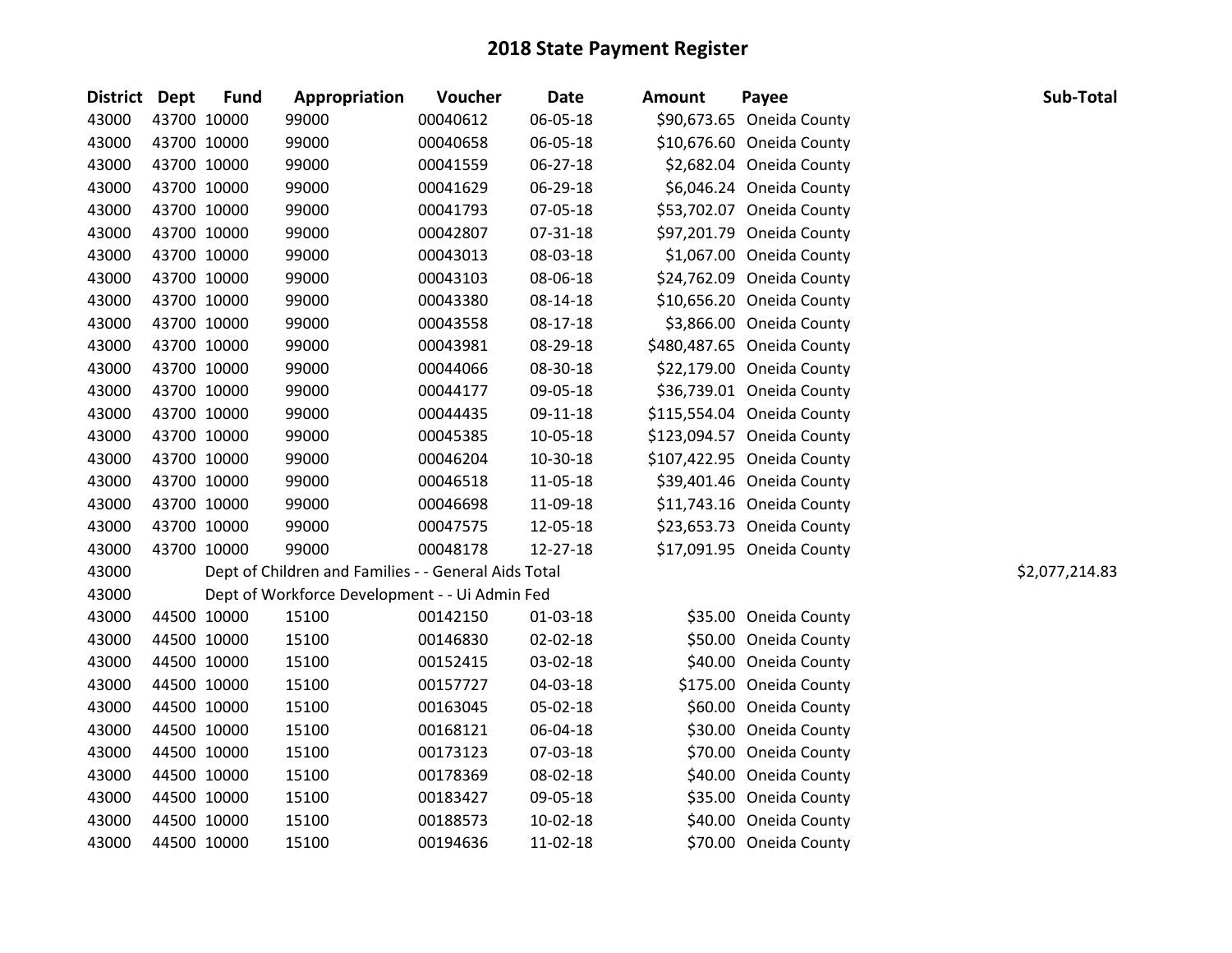| District Dept |             | <b>Fund</b> | Appropriation                                                         | Voucher  | <b>Date</b>    | <b>Amount</b> | Payee                     | Sub-Total   |
|---------------|-------------|-------------|-----------------------------------------------------------------------|----------|----------------|---------------|---------------------------|-------------|
| 43000         | 44500 10000 |             | 15100                                                                 | 00199617 | 12-04-18       |               | \$75.00 Oneida County     |             |
| 43000         |             |             | Dept of Workforce Development - - Ui Admin Fed Total                  |          |                |               |                           | \$720.00    |
| 43000         |             |             | Dept of Workforce Development - - Wc Ops Uninsured Emplyr Admin       |          |                |               |                           |             |
| 43000         |             | 44500 22700 | 17700                                                                 | 00150152 | 02-20-18       |               | \$30.00 Oneida County     |             |
| 43000         |             | 44500 22700 | 17700                                                                 | 00150154 | 02-20-18       |               | \$40.00 Oneida County     |             |
| 43000         |             |             | Dept of Workforce Development - - Wc Ops Uninsured Emplyr Admin Total |          |                |               |                           | \$70.00     |
| 43000         |             |             | Department of Justice - - Officer Training Reimbursement              |          |                |               |                           |             |
| 43000         |             | 45500 10000 | 20200                                                                 | 00040604 | $01 - 18 - 18$ |               | \$1,780.65 Oneida County  |             |
| 43000         |             |             | Department of Justice - - Officer Training Reimbursement Total        |          |                |               |                           | \$1,780.65  |
| 43000         |             |             | Department of Justice - - Crime Laboratories, Dna                     |          |                |               |                           |             |
| 43000         |             | 45500 10000 | 22100                                                                 | 00049014 | 07-19-18       |               | \$1,450.00 Oneida County  |             |
| 43000         |             |             | Department of Justice - - Crime Laboratories, Dna Total               |          |                |               |                           | \$1,450.00  |
| 43000         |             |             | Department of Justice - - County Law Enforcement Service              |          |                |               |                           |             |
| 43000         |             | 45500 10000 | 22600                                                                 | 00040143 | 01-08-18       |               | \$31,152.00 Oneida County |             |
| 43000         |             |             | Department of Justice - - County Law Enforcement Service Total        |          |                |               |                           | \$31,152.00 |
| 43000         |             |             | Department of Justice - - Law Enforcement Train, Local                |          |                |               |                           |             |
| 43000         |             | 45500 10000 | 23100                                                                 | 00053525 | 10-18-18       |               | \$8,800.00 Oneida County  |             |
| 43000         |             |             | Department of Justice - - Law Enforcement Train, Local Total          |          |                |               |                           | \$8,800.00  |
| 43000         |             |             | Department of Justice - - Federal Aid, State Operations               |          |                |               |                           |             |
| 43000         | 45500 10000 |             | 24100                                                                 | 00048939 | 07-19-18       |               | \$124.86 Oneida County    |             |
| 43000         |             |             | Department of Justice - - Federal Aid, State Operations Total         |          |                |               |                           | \$124.86    |
| 43000         |             |             | Department of Justice - - Federal Aid, Local Assistance               |          |                |               |                           |             |
| 43000         |             | 45500 10000 | 25100                                                                 | 00040321 | 01-09-18       |               | \$1,773.86 Oneida County  |             |
| 43000         |             | 45500 10000 | 25100                                                                 | 00040520 | $01 - 18 - 18$ |               | \$887.26 Oneida County    |             |
| 43000         |             | 45500 10000 | 25100                                                                 | 00041318 | 02-01-18       |               | \$2,819.60 Oneida County  |             |
| 43000         |             | 45500 10000 | 25100                                                                 | 00042980 | 03-08-18       |               | \$2,561.65 Oneida County  |             |
| 43000         |             | 45500 10000 | 25100                                                                 | 00044278 | 04-06-18       |               | \$1,864.17 Oneida County  |             |
| 43000         | 45500 10000 |             | 25100                                                                 | 00045078 | 05-04-18       |               | \$18,144.00 Oneida County |             |
| 43000         |             | 45500 10000 | 25100                                                                 | 00047523 | 06-25-18       |               | \$1,667.78 Oneida County  |             |
| 43000         |             | 45500 10000 | 25100                                                                 | 00047534 | 06-25-18       |               | \$5,253.56 Oneida County  |             |
| 43000         |             | 45500 10000 | 25100                                                                 | 00048433 | 07-09-18       |               | \$4,862.33 Oneida County  |             |
| 43000         | 45500 10000 |             | 25100                                                                 | 00049651 | 08-02-18       |               | \$6,079.00 Oneida County  |             |
| 43000         | 45500 10000 |             | 25100                                                                 | 00049721 | 08-02-18       |               | \$1,438.36 Oneida County  |             |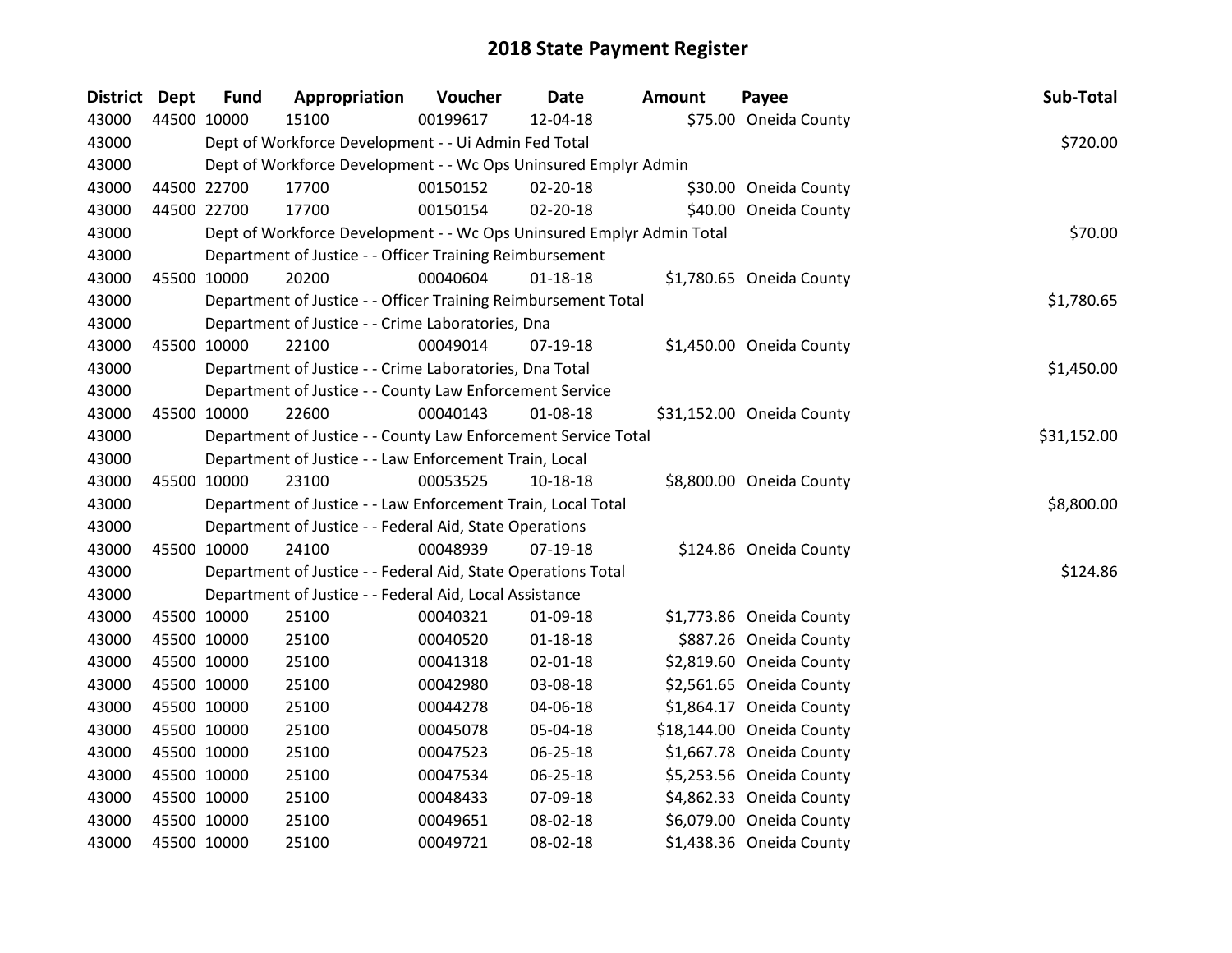| District Dept | <b>Fund</b> | Appropriation                                                           | Voucher  | <b>Date</b>    | <b>Amount</b> | Payee                     | Sub-Total   |
|---------------|-------------|-------------------------------------------------------------------------|----------|----------------|---------------|---------------------------|-------------|
| 43000         | 45500 10000 | 25100                                                                   | 00051982 | 09-25-18       |               | \$633.51 Oneida County    |             |
| 43000         | 45500 10000 | 25100                                                                   | 00052168 | 09-25-18       |               | \$9,031.96 Oneida County  |             |
| 43000         | 45500 10000 | 25100                                                                   | 00053067 | $10-11-18$     |               | \$688.89 Oneida County    |             |
| 43000         | 45500 10000 | 25100                                                                   | 00055784 | 11-26-18       |               | \$2,189.92 Oneida County  |             |
| 43000         | 45500 10000 | 25100                                                                   | 00056080 | 11-30-18       |               | \$1,918.63 Oneida County  |             |
| 43000         |             | Department of Justice - - Federal Aid, Local Assistance Total           |          |                |               |                           | \$61,814.48 |
| 43000         |             | Department of Justice - - Internet Crimes Against Childr                |          |                |               |                           |             |
| 43000         | 45500 10000 | 28400                                                                   | 00039430 | $01 - 02 - 18$ |               | \$3,116.04 Oneida County  |             |
| 43000         |             | Department of Justice - - Internet Crimes Against Childr Total          |          |                |               |                           | \$3,116.04  |
| 43000         |             | Department of Justice - - Crime Victim Witness Assist                   |          |                |               |                           |             |
| 43000         | 45500 10000 | 53200                                                                   | 00043064 | 03-06-18       |               | \$7,037.66 Oneida County  |             |
| 43000         | 45500 10000 | 53200                                                                   | 00049123 | $07-19-18$     |               | \$6,943.99 Oneida County  |             |
| 43000         |             | Department of Justice - - Crime Victim Witness Assist Total             |          |                |               |                           | \$13,981.65 |
| 43000         |             | Department of Military Affairs - - Regional Emergency Response Tm       |          |                |               |                           |             |
| 43000         | 46500 10000 | 30600                                                                   | 00038644 | 02-05-18       |               | \$5,836.93 Oneida County  |             |
| 43000         | 46500 10000 | 30600                                                                   | 00041651 | $04-17-18$     |               | \$5,836.93 Oneida County  |             |
| 43000         | 46500 10000 | 30600                                                                   | 00046037 | 07-09-18       |               | \$5,836.93 Oneida County  |             |
| 43000         | 46500 10000 | 30600                                                                   | 00051710 | $11 - 15 - 18$ |               | \$5,836.93 Oneida County  |             |
| 43000         |             | Department of Military Affairs - - Regional Emergency Response Tm Total |          |                |               |                           | \$23,347.72 |
| 43000         |             | Department of Military Affairs - - Emergency Response Equipment         |          |                |               |                           |             |
| 43000         | 46500 10000 | 30800                                                                   | 00039060 | $02 - 13 - 18$ |               | \$150.37 Oneida County    |             |
| 43000         |             | Department of Military Affairs - - Emergency Response Equipment Total   |          |                |               |                           | \$150.37    |
| 43000         |             | Department of Military Affairs - - Local Emer Planning Grants           |          |                |               |                           |             |
| 43000         | 46500 10000 | 33700                                                                   | 00045730 | $07 - 02 - 18$ |               | \$4,709.70 Oneida County  |             |
| 43000         |             | Department of Military Affairs - - Local Emer Planning Grants Total     |          |                |               |                           | \$4,709.70  |
| 43000         |             | Department of Military Affairs - - Federal Aid, Local Assistance        |          |                |               |                           |             |
| 43000         | 46500 10000 | 34200                                                                   | 00038093 | $01 - 30 - 18$ |               | \$21,962.33 Oneida County |             |
| 43000         | 46500 10000 | 34200                                                                   | 00046381 | $07 - 13 - 18$ |               | \$6,750.13 Oneida County  |             |
| 43000         | 46500 10000 | 34200                                                                   | 00048205 | 08-29-18       |               | \$21,897.49 Oneida County |             |
| 43000         | 46500 10000 | 34200                                                                   | 00048410 | 08-29-18       |               | \$765.00 Oneida County    |             |
| 43000         |             | Department of Military Affairs - - Federal Aid, Local Assistance Total  |          |                |               |                           | \$51,374.95 |
| 43000         |             | Department of Military Affairs - - Federal Aid, Homeland Security       |          |                |               |                           |             |
| 43000         | 46500 10000 | 35000                                                                   | 00036603 | 01-08-18       |               | \$10,000.00 Oneida County |             |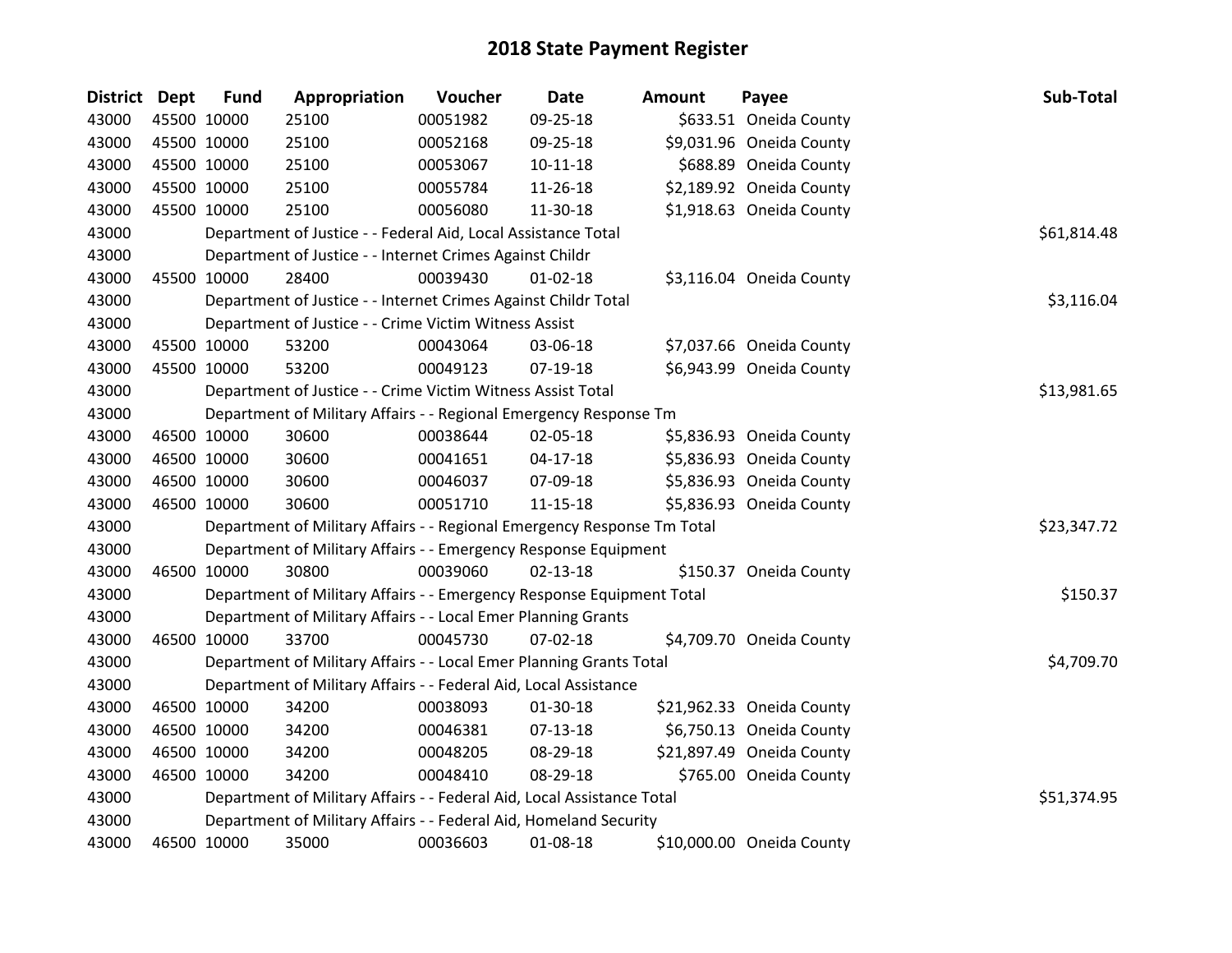| <b>District</b> | <b>Dept</b> | <b>Fund</b> | Appropriation                                                           | Voucher  | <b>Date</b>    | Amount | Payee                     | Sub-Total   |
|-----------------|-------------|-------------|-------------------------------------------------------------------------|----------|----------------|--------|---------------------------|-------------|
| 43000           |             | 46500 10000 | 35000                                                                   | 00041575 | $04 - 10 - 18$ |        | \$4,000.00 Oneida County  |             |
| 43000           |             | 46500 10000 | 35000                                                                   | 00043647 | 05-31-18       |        | \$14,978.46 Oneida County |             |
| 43000           | 46500 10000 |             | 35000                                                                   | 00044305 | 06-11-18       |        | \$3,343.50 Oneida County  |             |
| 43000           |             | 46500 10000 | 35000                                                                   | 00047559 | 08-10-18       |        | \$7,000.00 Oneida County  |             |
| 43000           |             |             | Department of Military Affairs - - Federal Aid, Homeland Security Total |          |                |        |                           | \$39,321.96 |
| 43000           |             |             | Department of Military Affairs - - St Emerg Response Bd Grant Pif       |          |                |        |                           |             |
| 43000           |             | 46500 27200 | 36400                                                                   | 00038430 | $01-30-18$     |        | \$4,695.09 Oneida County  |             |
| 43000           |             |             | Department of Military Affairs - - St Emerg Response Bd Grant Pif Total |          |                |        |                           | \$4,695.09  |
| 43000           |             |             | Department of Veterans Affairs - - Grants To Counties                   |          |                |        |                           |             |
| 43000           |             | 48500 15200 | 12700                                                                   | 00043052 | $02 - 16 - 18$ |        | \$1,000.00 Oneida County  |             |
| 43000           |             |             | Department of Veterans Affairs - - Grants To Counties Total             |          |                |        |                           | \$1,000.00  |
| 43000           |             |             | Department of Veterans Affairs - - County Grants                        |          |                |        |                           |             |
| 43000           |             | 48500 58200 | 26700                                                                   | 00043052 | $02 - 16 - 18$ |        | \$4,500.00 Oneida County  |             |
| 43000           |             |             | Department of Veterans Affairs - - County Grants Total                  |          |                |        |                           | \$4,500.00  |
| 43000           |             |             | Department of Veterans Affairs - - County Grants                        |          |                |        |                           |             |
| 43000           |             | 48500 58300 | 37000                                                                   | 00043052 | $02 - 16 - 18$ |        | \$4,500.00 Oneida County  |             |
| 43000           |             |             | Department of Veterans Affairs - - County Grants Total                  |          |                |        |                           | \$4,500.00  |
| 43000           |             |             | Department of Administration - - Federal Aid, Local Assistance          |          |                |        |                           |             |
| 43000           |             | 50500 10000 | 15500                                                                   | 00071351 | 01-30-18       |        | \$2,552.00 Oneida County  |             |
| 43000           |             | 50500 10000 | 15500                                                                   | 00075119 | 03-15-18       |        | \$3,311.00 Oneida County  |             |
| 43000           |             | 50500 10000 | 15500                                                                   | 00076288 | 03-29-18       |        | \$2,305.00 Oneida County  |             |
| 43000           |             | 50500 10000 | 15500                                                                   | 00079102 | 05-01-18       |        | \$3,628.00 Oneida County  |             |
| 43000           |             | 50500 10000 | 15500                                                                   | 00081320 | 05-30-18       |        | \$3,781.00 Oneida County  |             |
| 43000           |             | 50500 10000 | 15500                                                                   | 00083969 | 06-29-18       |        | \$5,883.00 Oneida County  |             |
| 43000           |             | 50500 10000 | 15500                                                                   | 00085827 | 07-31-18       |        | \$3,281.00 Oneida County  |             |
| 43000           |             | 50500 10000 | 15500                                                                   | 00088336 | 09-17-18       |        | \$1,217.00 Oneida County  |             |
| 43000           |             | 50500 10000 | 15500                                                                   | 00089334 | $10 - 01 - 18$ |        | \$955.00 Oneida County    |             |
| 43000           |             | 50500 10000 | 15500                                                                   | 00091255 | 10-30-18       |        | \$1,494.00 Oneida County  |             |
| 43000           |             | 50500 10000 | 15500                                                                   | 00093764 | 12-17-18       |        | \$3,379.00 Oneida County  |             |
| 43000           |             |             | Department of Administration - - Federal Aid, Local Assistance Total    |          |                |        |                           | \$31,786.00 |
| 43000           |             |             | Department of Administration - - Low-Income Assistance Grants           |          |                |        |                           |             |
| 43000           |             | 50500 23500 | 37100                                                                   | 00071351 | 01-30-18       |        | \$4,116.00 Oneida County  |             |
| 43000           |             | 50500 23500 | 37100                                                                   | 00075119 | 03-15-18       |        | \$4,502.00 Oneida County  |             |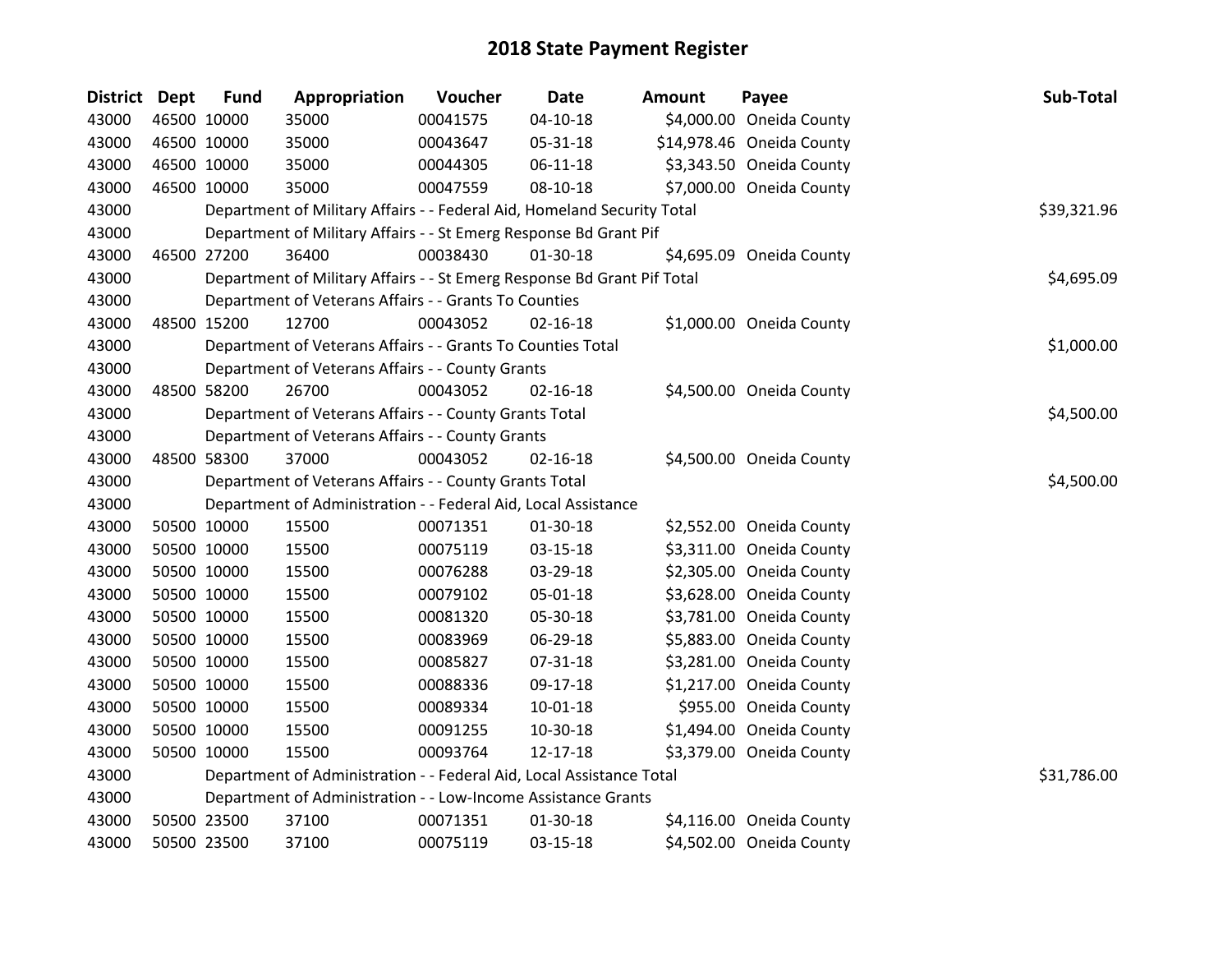| <b>District Dept</b> | <b>Fund</b> | Appropriation                                                          | Voucher  | <b>Date</b>    | <b>Amount</b> | Payee                     | Sub-Total   |
|----------------------|-------------|------------------------------------------------------------------------|----------|----------------|---------------|---------------------------|-------------|
| 43000                | 50500 23500 | 37100                                                                  | 00076288 | 03-29-18       |               | \$3,947.00 Oneida County  |             |
| 43000                | 50500 23500 | 37100                                                                  | 00079102 | 05-01-18       |               | \$4,341.00 Oneida County  |             |
| 43000                | 50500 23500 | 37100                                                                  | 00081320 | 05-30-18       |               | \$4,430.00 Oneida County  |             |
| 43000                | 50500 23500 | 37100                                                                  | 00083969 | 06-29-18       |               | \$957.00 Oneida County    |             |
| 43000                | 50500 23500 | 37100                                                                  | 00085827 | 07-31-18       |               | \$827.00 Oneida County    |             |
| 43000                | 50500 23500 | 37100                                                                  | 00088336 | 09-17-18       |               | \$816.00 Oneida County    |             |
| 43000                | 50500 23500 | 37100                                                                  | 00089334 | 10-01-18       |               | \$663.00 Oneida County    |             |
| 43000                | 50500 23500 | 37100                                                                  | 00091255 | 10-30-18       |               | \$2,177.00 Oneida County  |             |
| 43000                | 50500 23500 | 37100                                                                  | 00093764 | 12-17-18       |               | \$6,012.00 Oneida County  |             |
| 43000                |             | Department of Administration - - Low-Income Assistance Grants Total    |          |                |               |                           | \$32,788.00 |
| 43000                |             | Department of Administration - - Land                                  |          |                |               |                           |             |
| 43000                | 50500 26900 | 16600                                                                  | 00088082 | 09-11-18       |               | \$25,000.00 Oneida County |             |
| 43000                |             | Department of Administration - - Land Total                            |          |                |               |                           | \$25,000.00 |
| 43000                |             | Department of Administration - - Land Information Program; Loca        |          |                |               |                           |             |
| 43000                | 50500 26900 | 17300                                                                  | 00073058 | $02 - 22 - 18$ |               | \$1,000.00 Oneida County  |             |
| 43000                | 50500 26900 | 17300                                                                  | 00075534 | 03-20-18       |               | \$7,120.00 Oneida County  |             |
| 43000                | 50500 26900 | 17300                                                                  | 00077008 | 04-06-18       |               | \$25,000.00 Oneida County |             |
| 43000                |             | Department of Administration - - Land Information Program; Loca Total  |          |                |               |                           | \$33,120.00 |
| 43000                |             | Commissioners of Public Lands - - Trust Lands And Investments --       |          |                |               |                           |             |
| 43000                | 50700 10000 | 12800                                                                  | 00001838 | 05-01-18       |               | \$7.00 Oneida County      |             |
| 43000                | 50700 10000 | 12800                                                                  | 00001860 | 05-11-18       |               | \$68.00 Oneida County     |             |
| 43000                | 50700 10000 | 12800                                                                  | 00001917 | 06-22-18       |               | \$24.00 Oneida County     |             |
| 43000                | 50700 10000 | 12800                                                                  | 00002040 | 08-28-18       |               | \$180.00 Oneida County    |             |
| 43000                | 50700 10000 | 12800                                                                  | 00002050 | 09-07-18       |               | \$70.00 Oneida County     |             |
| 43000                | 50700 10000 | 12800                                                                  | 00002082 | 09-21-18       |               | \$18.00 Oneida County     |             |
| 43000                | 50700 10000 | 12800                                                                  | 00002215 | 12-17-18       |               | \$11.00 Oneida County     |             |
| 43000                |             | Commissioners of Public Lands - - Trust Lands And Investments -- Total |          |                |               |                           | \$378.00    |
| 43000                |             | Public Defender Board - - Appellate Representation                     |          |                |               |                           |             |
| 43000                | 55000 10000 | 10200                                                                  | 00159972 | 09-07-18       |               | \$0.75 Oneida County      |             |
| 43000                |             | Public Defender Board - - Appellate Representation Total               |          |                |               |                           | \$0.75      |
| 43000                |             | Public Defender Board - - Trial Representation                         |          |                |               |                           |             |
| 43000                | 55000 10000 | 10300                                                                  | 00133421 | 03-22-18       |               | \$24.28 Oneida County     |             |
| 43000                | 55000 10000 | 10300                                                                  | 00143114 | 05-22-18       |               | \$4.66 Oneida County      |             |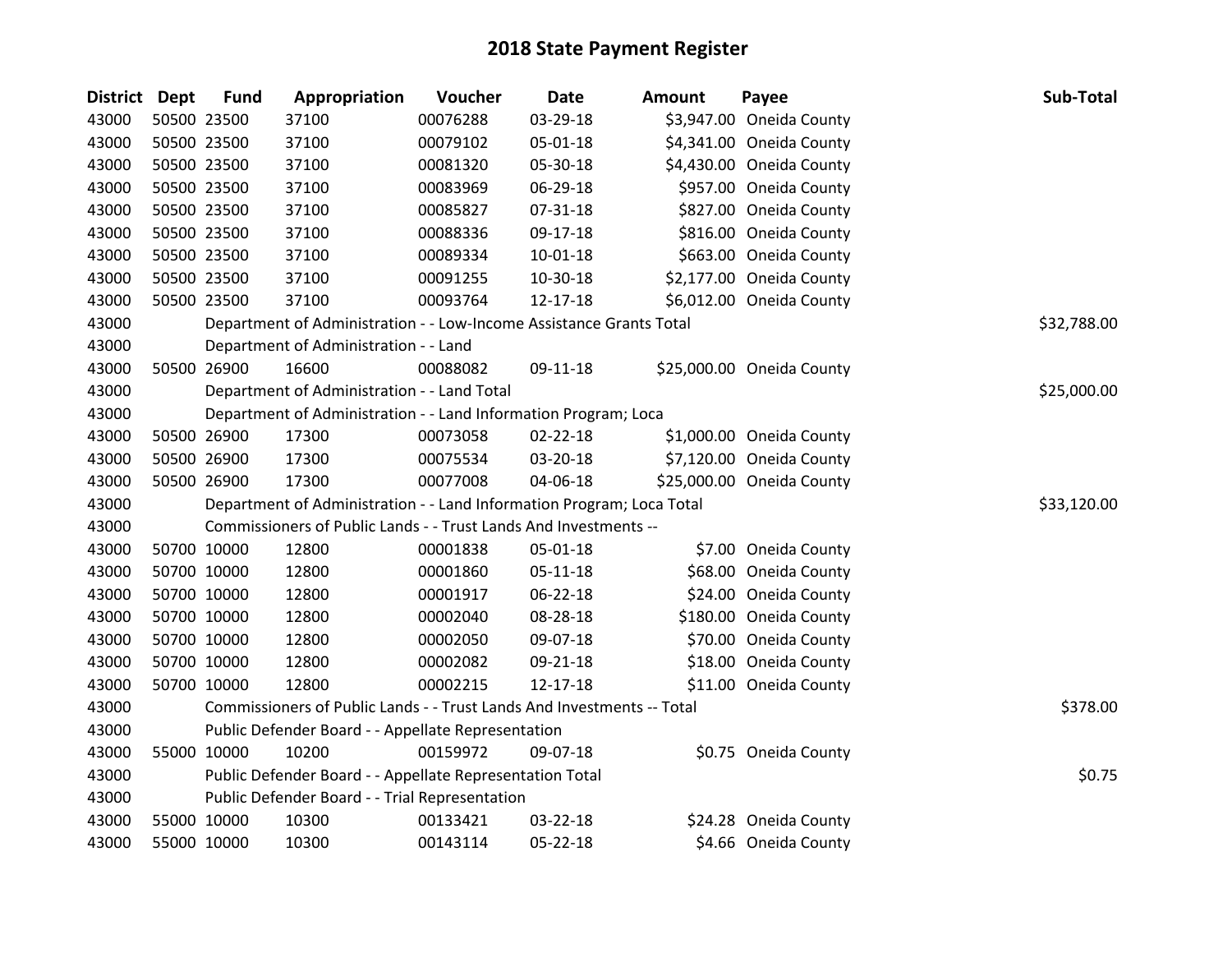| <b>District Dept</b> |             | <b>Fund</b> | Appropriation                                                    | Voucher  | <b>Date</b>    | Amount       | Payee                      | Sub-Total    |
|----------------------|-------------|-------------|------------------------------------------------------------------|----------|----------------|--------------|----------------------------|--------------|
| 43000                |             |             | Public Defender Board - - Trial Representation Total             |          |                |              |                            | \$28.94      |
| 43000                |             |             | Public Defender Board - - Transcript, Discovery And Int          |          |                |              |                            |              |
| 43000                |             | 55000 10000 | 10600                                                            | 00128203 | $02 - 13 - 18$ |              | \$318.00 Oneida County     |              |
| 43000                |             | 55000 10000 | 10600                                                            | 00129513 | 02-21-18       |              | \$40.60 Oneida County      |              |
| 43000                |             | 55000 10000 | 10600                                                            | 00135330 | 04-04-18       |              | \$35.40 Oneida County      |              |
| 43000                |             | 55000 10000 | 10600                                                            | 00138182 | 04-23-18       |              | \$35.40 Oneida County      |              |
| 43000                |             | 55000 10000 | 10600                                                            | 00154427 | 07-31-18       |              | \$31.00 Oneida County      |              |
| 43000                |             | 55000 10000 | 10600                                                            | 00157474 | 08-21-18       |              | \$333.00 Oneida County     |              |
| 43000                |             |             | Public Defender Board - - Transcript, Discovery And Int Total    |          | \$793.40       |              |                            |              |
| 43000                |             |             | Department of Revenue - - General Program Operations             |          |                |              |                            |              |
| 43000                |             | 56600 10000 | 10100                                                            | 00082417 | $01 - 17 - 18$ |              | \$655.00 Oneida County     |              |
| 43000                |             | 56600 10000 | 10100                                                            | 00087690 | 03-16-18       |              | \$210.50 Oneida County     |              |
| 43000                |             | 56600 10000 | 10100                                                            | 00106450 | 07-19-18       |              | \$515.00 Oneida County     |              |
| 43000                |             |             | Department of Revenue - - General Program Operations Total       |          |                |              |                            | \$1,380.50   |
| 43000                |             |             | Circuit Courts - - Circuit Court Costs                           |          |                |              |                            |              |
| 43000                |             | 62500 10000 | 10500                                                            | 00000509 | 01-09-18       |              | \$69,266.00 Oneida County  |              |
| 43000                |             | 62500 10000 | 10500                                                            | 00000869 | 07-27-18       |              | \$226.92 Oneida County     |              |
| 43000                |             | 62500 10000 | 10500                                                            | 00000983 | 08-24-18       |              | \$107,434.32 Oneida County |              |
| 43000                |             |             | Circuit Courts - - Circuit Court Costs Total                     |          |                |              |                            | \$176,927.24 |
| 43000                |             |             | Circuit Courts - - Court Interpreters                            |          |                |              |                            |              |
| 43000                | 62500 10000 |             | 12100                                                            | 00000584 | 02-01-18       |              | \$140.00 Oneida County     |              |
| 43000                |             |             | Circuit Courts - - Court Interpreters Total                      |          |                |              |                            | \$140.00     |
| 43000                |             |             | Shared Revenue and Tax Relief - - County And Municipal Aid       |          |                |              |                            |              |
| 43000                | 83500 10000 |             | 10500                                                            | 00033756 | 07-23-18       |              | \$6,533.88 Oneida County   |              |
| 43000                |             | 83500 10000 | 10500                                                            | 00036642 | 11-19-18       |              | \$26,914.64 Oneida County  |              |
| 43000                |             |             | Shared Revenue and Tax Relief - - County And Municipal Aid Total |          |                |              |                            | \$33,448.52  |
| 43000                |             |             | Shared Revenue and Tax Relief - - Exempt Computer Aid            |          |                |              |                            |              |
| 43000                | 83500 10000 |             | 10900                                                            | 00029912 | 07-23-18       |              | \$15,477.22 Oneida County  |              |
| 43000                |             |             | Shared Revenue and Tax Relief - - Exempt Computer Aid Total      |          |                |              |                            | \$15,477.22  |
| 43000                |             |             | Shared Revenue and Tax Relief - - Utility Aid                    |          |                |              |                            |              |
| 43000                | 83500 10000 |             | 11000                                                            | 00033756 | 07-23-18       |              | \$14,249.04 Oneida County  |              |
| 43000                | 83500 10000 |             | 11000                                                            | 00036642 | 11-19-18       |              | \$103,131.94 Oneida County |              |
| 43000                |             |             | Shared Revenue and Tax Relief - - Utility Aid Total              |          |                | \$117,380.98 |                            |              |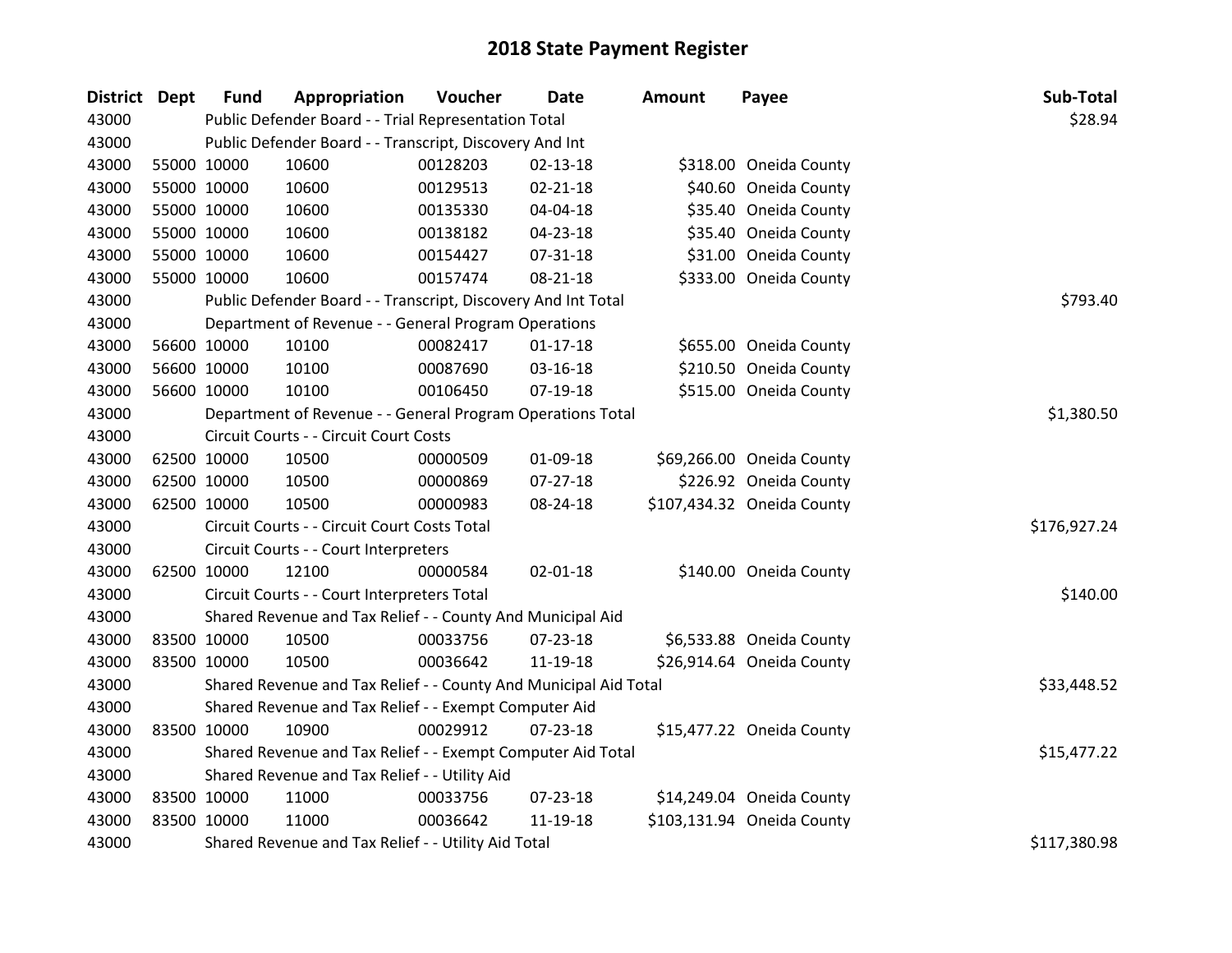| District Dept |             | <b>Fund</b> | Appropriation                                                         | <b>Voucher</b> | Date     | Amount | Payee                        | Sub-Total       |
|---------------|-------------|-------------|-----------------------------------------------------------------------|----------------|----------|--------|------------------------------|-----------------|
| 43000         |             |             | Shared Revenue and Tax Relief - - School Lvy Tx/First Dollar Cr       |                |          |        |                              |                 |
| 43000         | 83500 10000 |             | 30200                                                                 | 00029656       | 07-23-18 |        | \$1,651,449.01 Oneida County |                 |
| 43000         |             | 83500 10000 | 30200                                                                 | 00029804       | 07-23-18 |        | \$9,973,980.81 Oneida County |                 |
| 43000         |             |             | Shared Revenue and Tax Relief - - School Lvy Tx/First Dollar Cr Total |                |          |        |                              | \$11,625,429.82 |
| 43000         |             |             | Shared Revenue and Tax Relief - - Lottery & Gaming Credit             |                |          |        |                              |                 |
| 43000         | 83500 52100 |             | 36300                                                                 | 00027171       | 03-26-18 |        | \$1,155,078.02 Oneida County |                 |
| 43000         |             |             | Shared Revenue and Tax Relief - - Lottery & Gaming Credit Total       |                |          |        |                              | \$1,155,078.02  |
| 43000 Total   |             |             |                                                                       |                |          |        |                              | \$23,578,232.71 |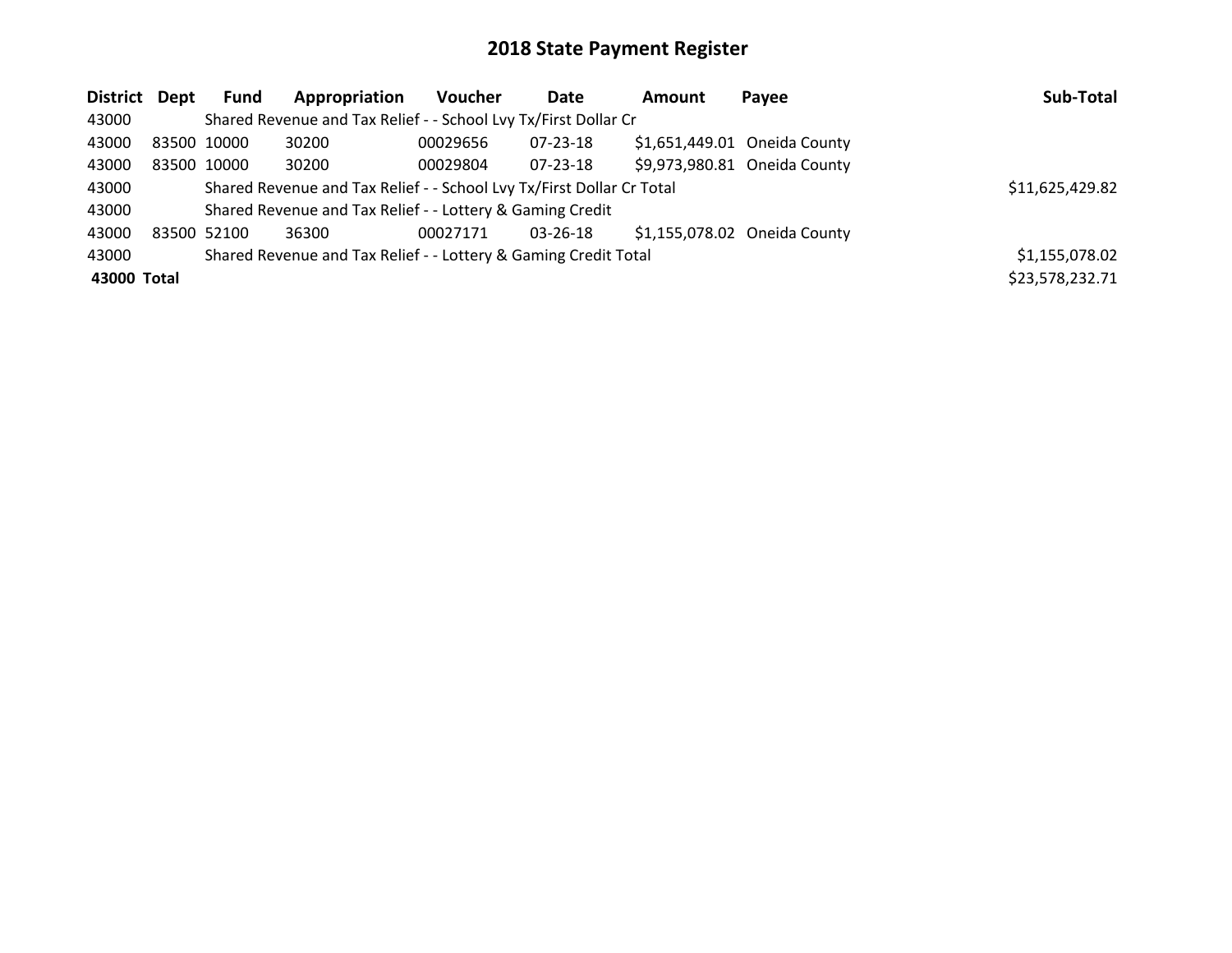| District Dept |             | <b>Fund</b> | Appropriation                                                      | Voucher  | Date           | <b>Amount</b> | Payee                       | Sub-Total    |
|---------------|-------------|-------------|--------------------------------------------------------------------|----------|----------------|---------------|-----------------------------|--------------|
| 43002         |             |             | Dept of Safety & Prof Services - - Fire Dues Distribution          |          |                |               |                             |              |
| 43002         |             | 16500 10000 | 22500                                                              | 00022161 | $07 - 26 - 18$ |               | \$6,168.51 Town Of Cassian  |              |
| 43002         |             |             | Dept of Safety & Prof Services - - Fire Dues Distribution Total    |          |                |               |                             | \$6,168.51   |
| 43002         |             |             | Dept of Natural Resources - - Aids In Lieu Of Taxes - Gener        |          |                |               |                             |              |
| 43002         |             | 37000 10000 | 50300                                                              | 00212285 | 02-05-18       |               | \$15,732.10 Town Of Cassian |              |
| 43002         |             | 37000 10000 | 50300                                                              | 00212286 | 02-05-18       |               | \$13,222.58 Town Of Cassian |              |
| 43002         |             | 37000 10000 | 50300                                                              | 00212287 | 02-05-18       |               | \$712.01 Town Of Cassian    |              |
| 43002         |             | 37000 10000 | 50300                                                              | 00212288 | 02-05-18       |               | \$19,280.69 Town Of Cassian |              |
| 43002         |             | 37000 10000 | 50300                                                              | 00230649 | $04 - 23 - 18$ |               | \$192.48 Town Of Cassian    |              |
| 43002         |             | 37000 10000 | 50300                                                              | 00230652 | 04-23-18       |               | \$111.48 Town Of Cassian    |              |
| 43002         |             |             | Dept of Natural Resources - - Aids In Lieu Of Taxes - Gener Total  |          |                |               |                             | \$49,251.34  |
| 43002         |             |             | Dept of Natural Resources - - Resaids - Cnty Forst, Cl & Mfl       |          |                |               |                             |              |
| 43002         |             | 37000 21200 | 57100                                                              | 00247853 | 06-29-18       |               | \$4,370.74 Town Of Cassian  |              |
| 43002         |             |             | Dept of Natural Resources - - Resaids - Cnty Forst, Cl & Mfl Total |          |                |               |                             | \$4,370.74   |
| 43002         |             |             | Dept of Natural Resources - - Aids In Lieu Of Taxes - Sum S        |          |                |               |                             |              |
| 43002         |             | 37000 21200 | 57900                                                              | 00230648 | 04-23-18       |               | \$8.67 Town Of Cassian      |              |
| 43002         |             | 37000 21200 | 57900                                                              | 00230650 | 04-23-18       |               | \$2.96 Town Of Cassian      |              |
| 43002         |             | 37000 21200 | 57900                                                              | 00230651 | $04 - 23 - 18$ |               | \$105.60 Town Of Cassian    |              |
| 43002         |             |             | Dept of Natural Resources - - Aids In Lieu Of Taxes - Sum S Total  |          |                |               |                             | \$117.23     |
| 43002         |             |             | Dept of Natural Resources - - Resaids - Pymt In Lieu Tax Fed       |          |                |               |                             |              |
| 43002         |             | 37000 21200 | 58400                                                              | 00285588 | 12-14-18       |               | \$1,394.59 Town Of Cassian  |              |
| 43002         |             |             | Dept of Natural Resources - - Resaids - Pymt In Lieu Tax Fed Total |          |                |               |                             | \$1,394.59   |
| 43002         |             |             | WI Dept of Transportation - - Trns Aids To Mnc.-Sf                 |          |                |               |                             |              |
| 43002         |             | 39500 21100 | 19100                                                              | 00204772 | $01 - 02 - 18$ |               | \$54,021.26 Town Of Cassian |              |
| 43002         |             | 39500 21100 | 19100                                                              | 00235280 | 04-02-18       |               | \$54,021.26 Town Of Cassian |              |
| 43002         |             | 39500 21100 | 19100                                                              | 00268979 | 07-02-18       |               | \$54,021.26 Town Of Cassian |              |
| 43002         |             | 39500 21100 | 19100                                                              | 00303031 | $10 - 01 - 18$ |               | \$54,021.27 Town Of Cassian |              |
| 43002         |             |             | WI Dept of Transportation - - Trns Aids To Mnc.-Sf Total           |          |                |               |                             | \$216,085.05 |
| 43002         |             |             | Shared Revenue and Tax Relief - - County And Municipal Aid         |          |                |               |                             |              |
| 43002         | 83500 10000 |             | 10500                                                              | 00033735 | 07-23-18       |               | \$2,882.49 Town Of Cassian  |              |
| 43002         |             | 83500 10000 | 10500                                                              | 00036621 | 11-19-18       |               | \$16,334.70 Town Of Cassian |              |
| 43002         |             |             | Shared Revenue and Tax Relief - - County And Municipal Aid Total   |          |                |               |                             | \$19,217.19  |
| 43002 Total   |             |             |                                                                    |          |                |               |                             | \$296,604.65 |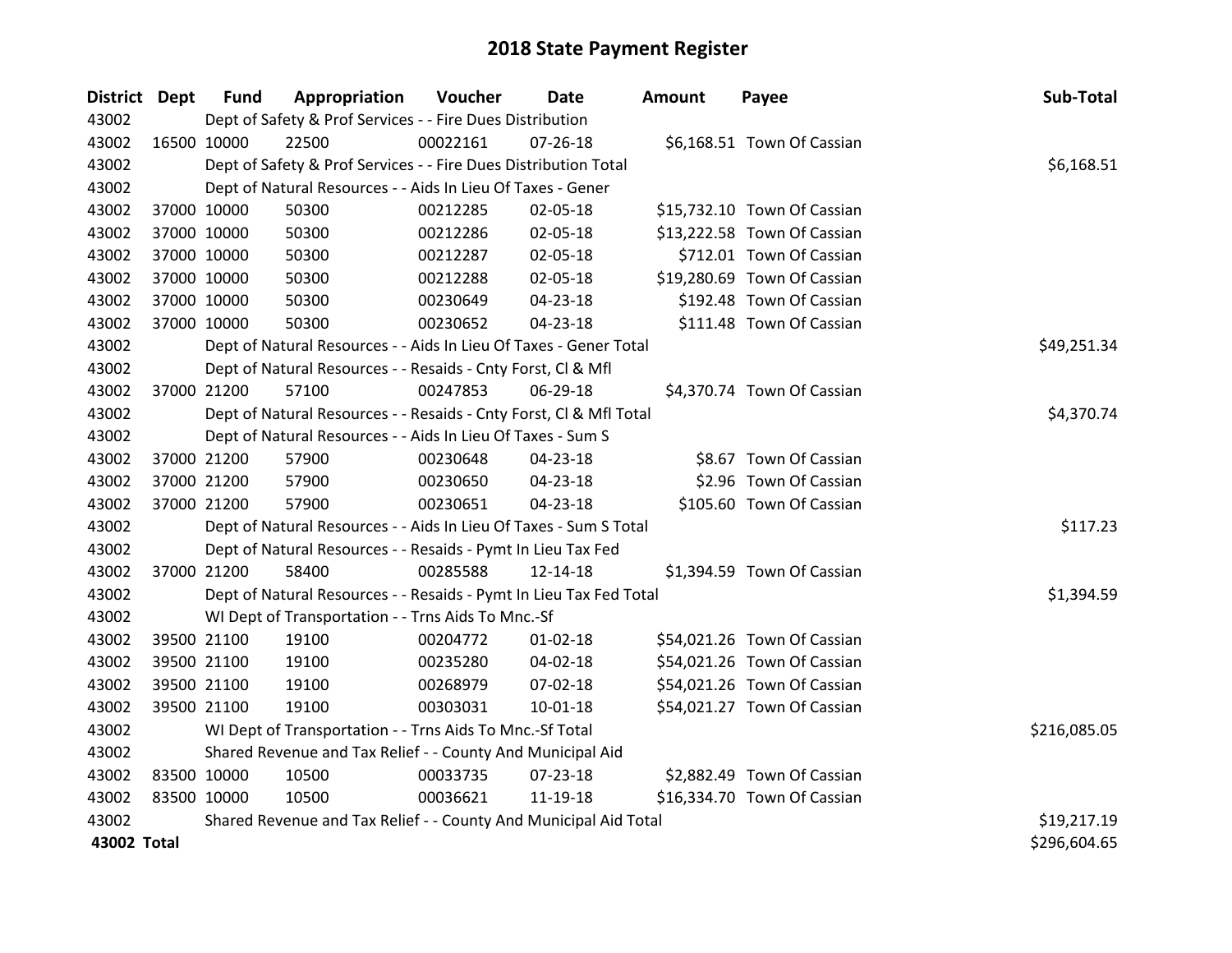| District Dept |             | <b>Fund</b> | Appropriation                                                      | Voucher  | Date           | Amount | Payee                        | Sub-Total    |
|---------------|-------------|-------------|--------------------------------------------------------------------|----------|----------------|--------|------------------------------|--------------|
| 43004         |             |             | Dept of Safety & Prof Services - - Fire Dues Distribution          |          |                |        |                              |              |
| 43004         | 16500 10000 |             | 22500                                                              | 00022162 | $07 - 25 - 18$ |        | \$7,801.66 Town Of Crescent  |              |
| 43004         |             |             | Dept of Safety & Prof Services - - Fire Dues Distribution Total    |          |                |        |                              | \$7,801.66   |
| 43004         |             |             | Dept of Natural Resources - - Aids In Lieu Of Taxes - Gener        |          |                |        |                              |              |
| 43004         |             | 37000 10000 | 50300                                                              | 00212054 | 02-05-18       |        | \$2,676.48 Town Of Crescent  |              |
| 43004         |             |             | Dept of Natural Resources - - Aids In Lieu Of Taxes - Gener Total  |          |                |        |                              | \$2,676.48   |
| 43004         |             |             | Dept of Natural Resources - - Resaids - Cnty Forst, Cl & Mfl       |          |                |        |                              |              |
| 43004         |             | 37000 21200 | 57100                                                              | 00247854 | 06-28-18       |        | \$836.74 Town Of Crescent    |              |
| 43004         |             |             | Dept of Natural Resources - - Resaids - Cnty Forst, Cl & Mfl Total |          |                |        |                              | \$836.74     |
| 43004         |             |             | Dept of Natural Resources - - Aids In Lieu Of Taxes - Sum S        |          |                |        |                              |              |
| 43004         |             | 37000 21200 | 57900                                                              | 00229050 | 04-20-18       |        | \$1.96 Town Of Crescent      |              |
| 43004         |             |             | Dept of Natural Resources - - Aids In Lieu Of Taxes - Sum S Total  |          |                |        |                              | \$1.96       |
| 43004         |             |             | Dept of Natural Resources - - Resaids - Pymt In Lieu Tax Fed       |          |                |        |                              |              |
| 43004         |             | 37000 21200 | 58400                                                              | 00270501 | 10-01-18       |        | \$516.42 Town Of Crescent    |              |
| 43004         |             |             | Dept of Natural Resources - - Resaids - Pymt In Lieu Tax Fed Total | \$516.42 |                |        |                              |              |
| 43004         |             |             | WI Dept of Transportation - - Trns Aids To Mnc.-Sf                 |          |                |        |                              |              |
| 43004         |             | 39500 21100 | 19100                                                              | 00204773 | $01 - 02 - 18$ |        | \$29,534.01 Town Of Crescent |              |
| 43004         | 39500 21100 |             | 19100                                                              | 00235281 | 04-02-18       |        | \$29,534.01 Town Of Crescent |              |
| 43004         | 39500 21100 |             | 19100                                                              | 00268980 | 07-02-18       |        | \$29,534.01 Town Of Crescent |              |
| 43004         |             | 39500 21100 | 19100                                                              | 00303032 | $10 - 01 - 18$ |        | \$29,534.02 Town Of Crescent |              |
| 43004         |             |             | WI Dept of Transportation - - Trns Aids To Mnc.-Sf Total           |          |                |        |                              | \$118,136.05 |
| 43004         |             |             | Shared Revenue and Tax Relief - - County And Municipal Aid         |          |                |        |                              |              |
| 43004         |             | 83500 10000 | 10500                                                              | 00033736 | $07 - 23 - 18$ |        | \$4,276.26 Town Of Crescent  |              |
| 43004         | 83500 10000 |             | 10500                                                              | 00036622 | 11-19-18       |        | \$24,232.16 Town Of Crescent |              |
| 43004         |             |             | Shared Revenue and Tax Relief - - County And Municipal Aid Total   |          |                |        |                              | \$28,508.42  |
| 43004         |             |             | Shared Revenue and Tax Relief - - Exempt Computer Aid              |          |                |        |                              |              |
| 43004         | 83500 10000 |             | 10900                                                              | 00030970 | $07 - 23 - 18$ |        | \$155.25 Town Of Crescent    |              |
| 43004         |             |             | Shared Revenue and Tax Relief - - Exempt Computer Aid Total        |          |                |        |                              | \$155.25     |
| 43004         |             |             | Shared Revenue and Tax Relief - - Utility Aid                      |          |                |        |                              |              |
| 43004         | 83500 10000 |             | 11000                                                              | 00033736 | $07 - 23 - 18$ |        | \$6.92 Town Of Crescent      |              |
| 43004         | 83500 10000 |             | 11000                                                              | 00036622 | 11-19-18       |        | \$41.68 Town Of Crescent     |              |
| 43004         |             |             | Shared Revenue and Tax Relief - - Utility Aid Total                |          |                |        |                              | \$48.60      |
| 43004 Total   |             |             |                                                                    |          |                |        |                              | \$158,681.58 |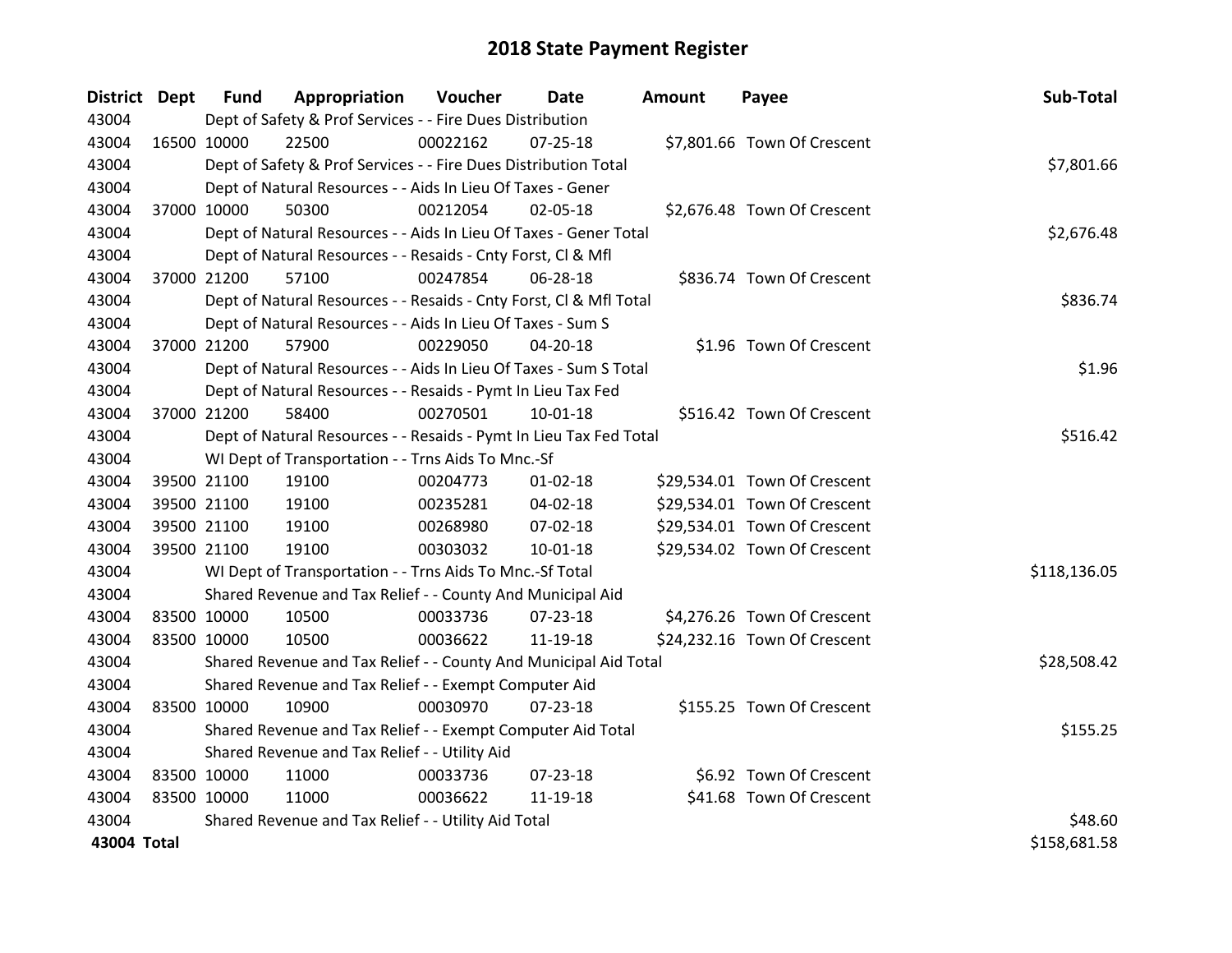| <b>District</b> | Dept  | <b>Fund</b>                                                  | Appropriation                                                      | Voucher  | <b>Date</b>    | <b>Amount</b> | Payee                         | Sub-Total   |
|-----------------|-------|--------------------------------------------------------------|--------------------------------------------------------------------|----------|----------------|---------------|-------------------------------|-------------|
| 43006           |       |                                                              | Dept of Safety & Prof Services - - Fire Dues Distribution          |          |                |               |                               |             |
| 43006           |       | 16500 10000                                                  | 22500                                                              | 00022163 | 07-25-18       |               | \$2,012.07 Town Of Enterprise |             |
| 43006           |       |                                                              | Dept of Safety & Prof Services - - Fire Dues Distribution Total    |          |                |               |                               | \$2,012.07  |
| 43006           |       |                                                              | Dept of Natural Resources - - Aids In Lieu Of Taxes - Gener        |          |                |               |                               |             |
| 43006           | 37000 | 10000                                                        | 50300                                                              | 00212108 | 02-05-18       |               | \$4,471.35 Town Of Enterprise |             |
| 43006           | 37000 | 10000                                                        | 50300                                                              | 00229401 | 04-20-18       |               | \$11.38 Town Of Enterprise    |             |
| 43006           |       |                                                              | Dept of Natural Resources - - Aids In Lieu Of Taxes - Gener Total  |          |                |               |                               | \$4,482.73  |
| 43006           |       | Dept of Natural Resources - - Resaids - Cnty Forst, Cl & Mfl |                                                                    |          |                |               |                               |             |
| 43006           | 37000 | 21200                                                        | 57100                                                              | 00247855 | 06-28-18       |               | \$7,039.10 Town Of Enterprise |             |
| 43006           |       |                                                              | Dept of Natural Resources - - Resaids - Cnty Forst, Cl & Mfl Total |          |                |               |                               | \$7,039.10  |
| 43006           |       |                                                              | WI Dept of Transportation - - Trns Aids To Mnc.-Sf                 |          |                |               |                               |             |
| 43006           |       | 39500 21100                                                  | 19100                                                              | 00204774 | $01 - 02 - 18$ |               | \$8,528.73 Town Of Enterprise |             |
| 43006           |       | 39500 21100                                                  | 19100                                                              | 00235282 | 04-02-18       |               | \$8,528.73 Town Of Enterprise |             |
| 43006           |       | 39500 21100                                                  | 19100                                                              | 00268981 | $07 - 02 - 18$ |               | \$8,528.73 Town Of Enterprise |             |
| 43006           |       | 39500 21100                                                  | 19100                                                              | 00303033 | 10-01-18       |               | \$8,528.73 Town Of Enterprise |             |
| 43006           |       |                                                              | WI Dept of Transportation - - Trns Aids To Mnc.-Sf Total           |          |                |               |                               | \$34,114.92 |
| 43006           |       |                                                              | Shared Revenue and Tax Relief - - County And Municipal Aid         |          |                |               |                               |             |
| 43006           |       | 83500 10000                                                  | 10500                                                              | 00033737 | 07-23-18       |               | \$1,004.33 Town Of Enterprise |             |
| 43006           |       | 83500 10000                                                  | 10500                                                              | 00036623 | 11-19-18       |               | \$5,771.86 Town Of Enterprise |             |
| 43006           |       |                                                              | Shared Revenue and Tax Relief - - County And Municipal Aid Total   |          |                |               |                               | \$6,776.19  |
| 43006           |       |                                                              | Shared Revenue and Tax Relief - - Exempt Computer Aid              |          |                |               |                               |             |
| 43006           |       | 83500 10000                                                  | 10900                                                              | 00030971 | $07 - 23 - 18$ |               | \$1.01 Town Of Enterprise     |             |
| 43006           |       |                                                              | Shared Revenue and Tax Relief - - Exempt Computer Aid Total        |          |                |               |                               | \$1.01      |
| 43006 Total     |       |                                                              |                                                                    |          |                |               |                               | \$54,426.02 |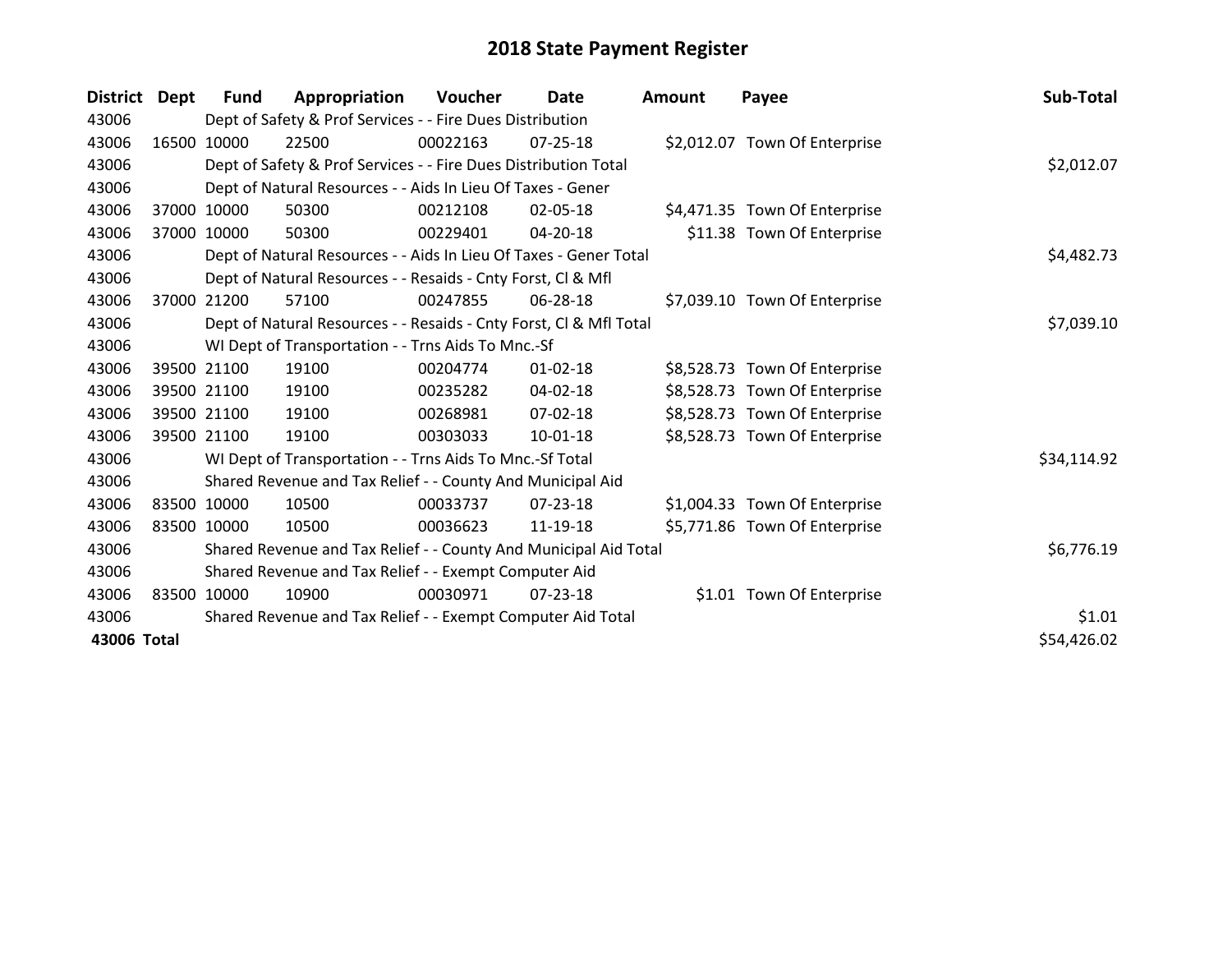| District Dept | <b>Fund</b> | Appropriation                                                      | Voucher  | Date           | <b>Amount</b> | Payee                          | Sub-Total    |
|---------------|-------------|--------------------------------------------------------------------|----------|----------------|---------------|--------------------------------|--------------|
| 43008         |             | Dept of Safety & Prof Services - - Fire Dues Distribution          |          |                |               |                                |              |
| 43008         | 16500 10000 | 22500                                                              | 00022164 | 07-25-18       |               | \$10,905.77 Town Of Hazelhurst |              |
| 43008         |             | Dept of Safety & Prof Services - - Fire Dues Distribution Total    |          |                |               |                                | \$10,905.77  |
| 43008         |             | Dept of Natural Resources - - Aids In Lieu Of Taxes - Gener        |          |                |               |                                |              |
| 43008         | 37000 10000 | 50300                                                              | 00212074 | 02-05-18       |               | \$1,720.05 Town Of Hazelhurst  |              |
| 43008         | 37000 10000 | 50300                                                              | 00229148 | 04-20-18       |               | \$322.27 Town Of Hazelhurst    |              |
| 43008         |             | Dept of Natural Resources - - Aids In Lieu Of Taxes - Gener Total  |          |                |               |                                | \$2,042.32   |
| 43008         |             | Dept of Natural Resources - - Resaids - Cnty Forst, CI & Mfl       |          |                |               |                                |              |
| 43008         | 37000 21200 | 57100                                                              | 00247856 | 06-28-18       |               | \$1,333.14 Town Of Hazelhurst  |              |
| 43008         |             | Dept of Natural Resources - - Resaids - Cnty Forst, Cl & Mfl Total |          |                |               |                                | \$1,333.14   |
| 43008         |             | Dept of Natural Resources - - Aids In Lieu Of Taxes - Sum S        |          |                |               |                                |              |
| 43008         | 37000 21200 | 57900                                                              | 00229146 | 04-20-18       |               | \$0.55 Town Of Hazelhurst      |              |
| 43008         | 37000 21200 | 57900                                                              | 00229147 | 04-20-18       |               | \$66.66 Town Of Hazelhurst     |              |
| 43008         |             | Dept of Natural Resources - - Aids In Lieu Of Taxes - Sum S Total  |          |                |               |                                | \$67.21      |
| 43008         |             | WI Dept of Transportation - - Trns Aids To Mnc.-Sf                 |          |                |               |                                |              |
| 43008         | 39500 21100 | 19100                                                              | 00204775 | $01 - 02 - 18$ |               | \$30,059.59 Town Of Hazelhurst |              |
| 43008         | 39500 21100 | 19100                                                              | 00235283 | 04-02-18       |               | \$30,059.59 Town Of Hazelhurst |              |
| 43008         | 39500 21100 | 19100                                                              | 00268982 | 07-02-18       |               | \$30,059.59 Town Of Hazelhurst |              |
| 43008         | 39500 21100 | 19100                                                              | 00303034 | $10 - 01 - 18$ |               | \$30,059.60 Town Of Hazelhurst |              |
| 43008         |             | WI Dept of Transportation - - Trns Aids To Mnc.-Sf Total           |          |                |               |                                | \$120,238.37 |
| 43008         |             | Shared Revenue and Tax Relief - - County And Municipal Aid         |          |                |               |                                |              |
| 43008         | 83500 10000 | 10500                                                              | 00033738 | $07 - 23 - 18$ |               | \$2,039.08 Town Of Hazelhurst  |              |
| 43008         | 83500 10000 | 10500                                                              | 00036624 | 11-19-18       |               | \$11,554.77 Town Of Hazelhurst |              |
| 43008         |             | Shared Revenue and Tax Relief - - County And Municipal Aid Total   |          |                |               |                                | \$13,593.85  |
| 43008         |             | Shared Revenue and Tax Relief - - Exempt Computer Aid              |          |                |               |                                |              |
| 43008         | 83500 10000 | 10900                                                              | 00030972 | $07 - 23 - 18$ |               | \$9.13 Town Of Hazelhurst      |              |
| 43008         |             | Shared Revenue and Tax Relief - - Exempt Computer Aid Total        |          |                |               |                                | \$9.13       |
| 43008 Total   |             |                                                                    |          |                |               |                                | \$148,189.79 |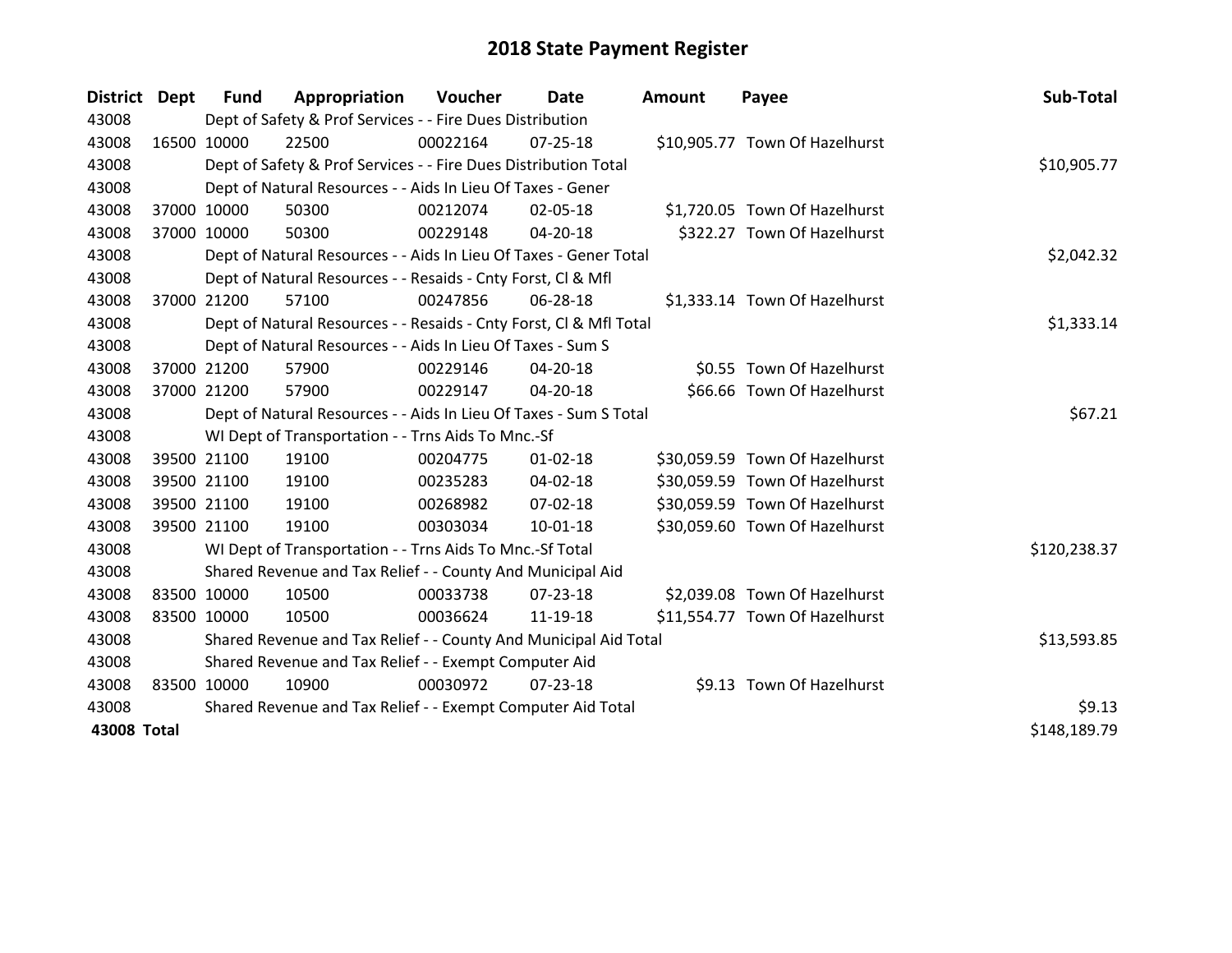| <b>District</b> | Dept        | Fund                                                       | Appropriation                                                      | Voucher  | Date           | <b>Amount</b> | Payee                             | Sub-Total    |
|-----------------|-------------|------------------------------------------------------------|--------------------------------------------------------------------|----------|----------------|---------------|-----------------------------------|--------------|
| 43010           |             |                                                            | Dept of Safety & Prof Services - - Fire Dues Distribution          |          |                |               |                                   |              |
| 43010           |             | 16500 10000                                                | 22500                                                              | 00022165 | $07 - 25 - 18$ |               | \$6,891.57 Town Of Lake Tomahawk  |              |
| 43010           |             |                                                            | Dept of Safety & Prof Services - - Fire Dues Distribution Total    |          |                |               |                                   | \$6,891.57   |
| 43010           |             |                                                            | Dept of Natural Resources - - Aids In Lieu Of Taxes - Gener        |          |                |               |                                   |              |
| 43010           |             | 37000 10000                                                | 50300                                                              | 00212046 | 02-05-18       |               | \$39,122.74 Town Of Lake Tomahawk |              |
| 43010           |             |                                                            | Dept of Natural Resources - - Aids In Lieu Of Taxes - Gener Total  |          | \$39,122.74    |               |                                   |              |
| 43010           |             |                                                            | Dept of Natural Resources - - Resaids - Cnty Forst, CI & Mfl       |          |                |               |                                   |              |
| 43010           | 37000       | 21200                                                      | 57100                                                              | 00247857 | 06-28-18       |               | \$685.90 Town Of Lake Tomahawk    |              |
| 43010           |             |                                                            | Dept of Natural Resources - - Resaids - Cnty Forst, CI & Mfl Total |          | \$685.90       |               |                                   |              |
| 43010           |             |                                                            | Dept of Natural Resources - - Aids In Lieu Of Taxes - Sum S        |          |                |               |                                   |              |
| 43010           |             | 37000 21200                                                | 57900                                                              | 00229002 | 04-20-18       |               | \$11,255.64 Town Of Lake Tomahawk |              |
| 43010           |             |                                                            | Dept of Natural Resources - - Aids In Lieu Of Taxes - Sum S Total  |          |                |               |                                   | \$11,255.64  |
| 43010           |             |                                                            | WI Dept of Transportation - - Trns Aids To Mnc.-Sf                 |          |                |               |                                   |              |
| 43010           |             | 39500 21100                                                | 19100                                                              | 00204776 | $01 - 02 - 18$ |               | \$36,175.43 Town Of Lake Tomahawk |              |
| 43010           |             | 39500 21100                                                | 19100                                                              | 00235284 | $04 - 02 - 18$ |               | \$36,175.43 Town Of Lake Tomahawk |              |
| 43010           |             | 39500 21100                                                | 19100                                                              | 00268983 | 07-02-18       |               | \$36,175.43 Town Of Lake Tomahawk |              |
| 43010           |             | 39500 21100                                                | 19100                                                              | 00303035 | 10-01-18       |               | \$36,175.44 Town Of Lake Tomahawk |              |
| 43010           |             |                                                            | WI Dept of Transportation - - Trns Aids To Mnc.-Sf Total           |          |                |               |                                   | \$144,701.73 |
| 43010           |             |                                                            | Department of Revenue - - Payments For Municipal Svcs              |          |                |               |                                   |              |
| 43010           |             | 56600 10000                                                | 50100                                                              | 00026865 | $01 - 31 - 18$ |               | \$244.19 Town Of Lake Tomahawk    |              |
| 43010           |             |                                                            | Department of Revenue - - Payments For Municipal Svcs Total        |          |                |               |                                   | \$244.19     |
| 43010           |             | Shared Revenue and Tax Relief - - County And Municipal Aid |                                                                    |          |                |               |                                   |              |
| 43010           | 83500 10000 |                                                            | 10500                                                              | 00033739 | 07-23-18       |               | \$1,850.05 Town Of Lake Tomahawk  |              |
| 43010           | 83500 10000 |                                                            | 10500                                                              | 00036625 | 11-19-18       |               | \$10,483.59 Town Of Lake Tomahawk |              |
| 43010           |             |                                                            | Shared Revenue and Tax Relief - - County And Municipal Aid Total   |          |                |               |                                   | \$12,333.64  |
| 43010 Total     |             |                                                            |                                                                    |          |                |               |                                   | \$215,235.41 |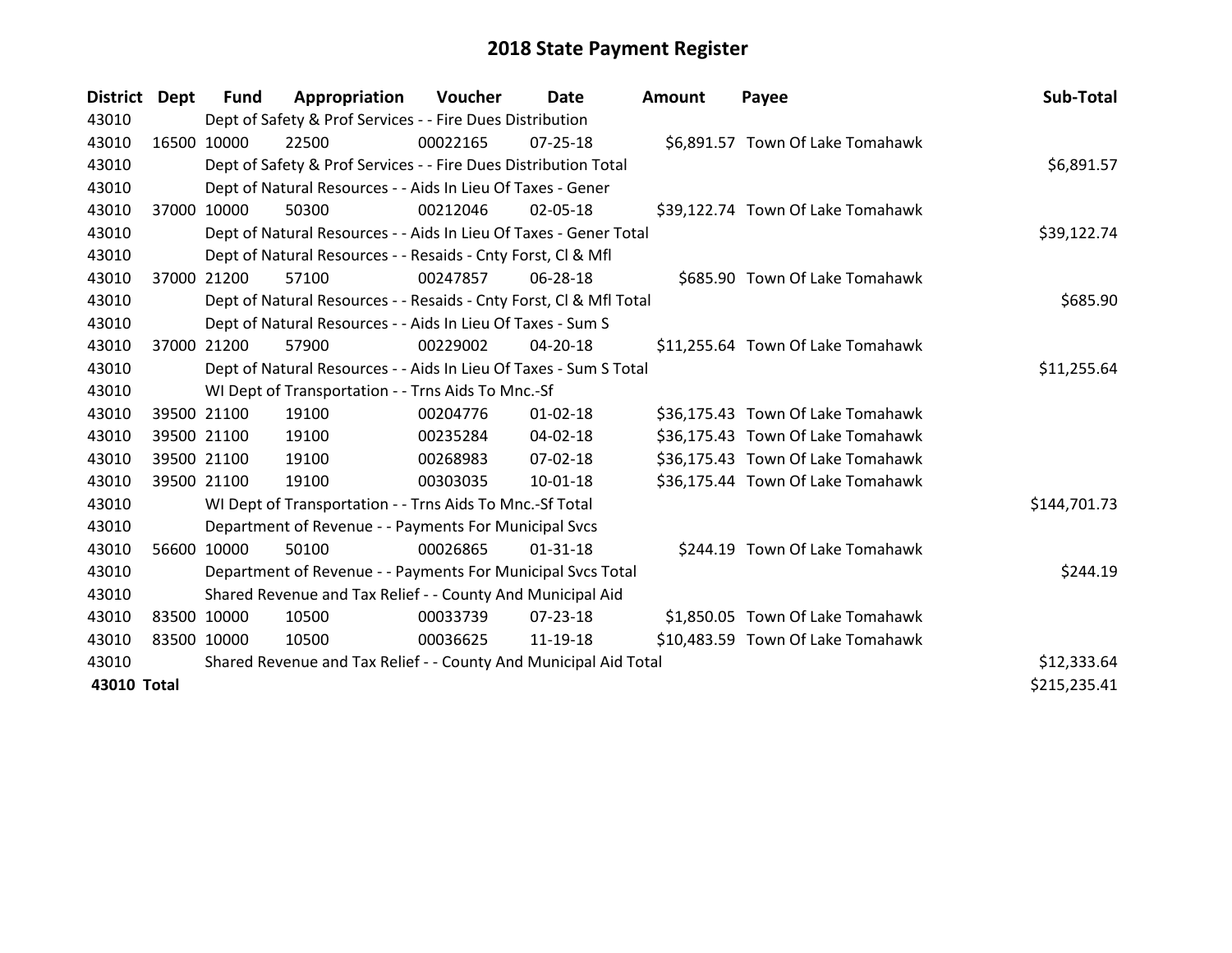| District Dept |             | <b>Fund</b> | Appropriation                                                      | <b>Voucher</b> | Date           | <b>Amount</b> | Payee                            | Sub-Total    |
|---------------|-------------|-------------|--------------------------------------------------------------------|----------------|----------------|---------------|----------------------------------|--------------|
| 43012         |             |             | Dept of Safety & Prof Services - - Fire Dues Distribution          |                |                |               |                                  |              |
| 43012         |             | 16500 10000 | 22500                                                              | 00022166       | $07 - 25 - 18$ |               | \$1,979.62 Town Of Little Rice   |              |
| 43012         |             |             | Dept of Safety & Prof Services - - Fire Dues Distribution Total    |                |                |               |                                  | \$1,979.62   |
| 43012         |             |             | Dept of Natural Resources - - Aids In Lieu Of Taxes - Gener        |                |                |               |                                  |              |
| 43012         |             | 37000 10000 | 50300                                                              | 00212118       | 02-05-18       |               | \$22,005.56 Town Of Little Rice  |              |
| 43012         |             | 37000 10000 | 50300                                                              | 00212119       | 02-05-18       |               | \$134,438.35 Town Of Little Rice |              |
| 43012         |             | 37000 10000 | 50300                                                              | 00212120       | 02-05-18       |               | \$1,443.33 Town Of Little Rice   |              |
| 43012         |             | 37000 10000 | 50300                                                              | 00212121       | 02-05-18       |               | \$449,937.83 Town Of Little Rice |              |
| 43012         |             |             | Dept of Natural Resources - - Aids In Lieu Of Taxes - Gener Total  |                | \$607,825.07   |               |                                  |              |
| 43012         |             |             | Dept of Natural Resources - - Resaids - Cnty Forst, Cl & Mfl       |                |                |               |                                  |              |
| 43012         |             | 37000 21200 | 57100                                                              | 00247858       | 06-28-18       |               | \$5,612.85 Town Of Little Rice   |              |
| 43012         |             |             | Dept of Natural Resources - - Resaids - Cnty Forst, Cl & Mfl Total |                |                |               |                                  | \$5,612.85   |
| 43012         |             |             | Dept of Natural Resources - - Aids In Lieu Of Taxes - Sum S        |                |                |               |                                  |              |
| 43012         |             | 37000 21200 | 57900                                                              | 00229496       | 04-20-18       |               | \$29.07 Town Of Little Rice      |              |
| 43012         |             | 37000 21200 | 57900                                                              | 00229497       | 04-20-18       |               | \$0.44 Town Of Little Rice       |              |
| 43012         |             |             | Dept of Natural Resources - - Aids In Lieu Of Taxes - Sum S Total  |                | \$29.51        |               |                                  |              |
| 43012         |             |             | Dept of Natural Resources - - Fin Asst For Responsible Units       |                |                |               |                                  |              |
| 43012         |             | 37000 27400 | 67000                                                              | 00235064       | $05-11-18$     |               | \$787.71 Town Of Little Rice     |              |
| 43012         |             |             | Dept of Natural Resources - - Fin Asst For Responsible Units Total |                |                |               |                                  | \$787.71     |
| 43012         |             |             | WI Dept of Transportation - - Trns Aids To Mnc.-Sf                 |                |                |               |                                  |              |
| 43012         |             | 39500 21100 | 19100                                                              | 00204777       | $01 - 02 - 18$ |               | \$27,527.25 Town Of Little Rice  |              |
| 43012         |             | 39500 21100 | 19100                                                              | 00235285       | 04-02-18       |               | \$27,527.25 Town Of Little Rice  |              |
| 43012         |             | 39500 21100 | 19100                                                              | 00268984       | 07-02-18       |               | \$27,527.25 Town Of Little Rice  |              |
| 43012         |             | 39500 21100 | 19100                                                              | 00303036       | $10 - 01 - 18$ |               | \$27,527.26 Town Of Little Rice  |              |
| 43012         |             |             | WI Dept of Transportation - - Trns Aids To Mnc.-Sf Total           |                |                |               |                                  | \$110,109.01 |
| 43012         |             |             | Shared Revenue and Tax Relief - - County And Municipal Aid         |                |                |               |                                  |              |
| 43012         |             | 83500 10000 | 10500                                                              | 00033740       | 07-23-18       |               | \$996.86 Town Of Little Rice     |              |
| 43012         |             | 83500 10000 | 10500                                                              | 00036626       | 11-19-18       |               | \$5,648.89 Town Of Little Rice   |              |
| 43012         |             |             | Shared Revenue and Tax Relief - - County And Municipal Aid Total   |                |                |               |                                  | \$6,645.75   |
| 43012         |             |             | Shared Revenue and Tax Relief - - Exempt Computer Aid              |                |                |               |                                  |              |
| 43012         | 83500 10000 |             | 10900                                                              | 00030973       | $07 - 23 - 18$ |               | \$2.03 Town Of Little Rice       |              |
| 43012         |             |             | Shared Revenue and Tax Relief - - Exempt Computer Aid Total        |                |                |               |                                  | \$2.03       |
| 43012 Total   |             |             |                                                                    |                |                |               |                                  | \$732,991.55 |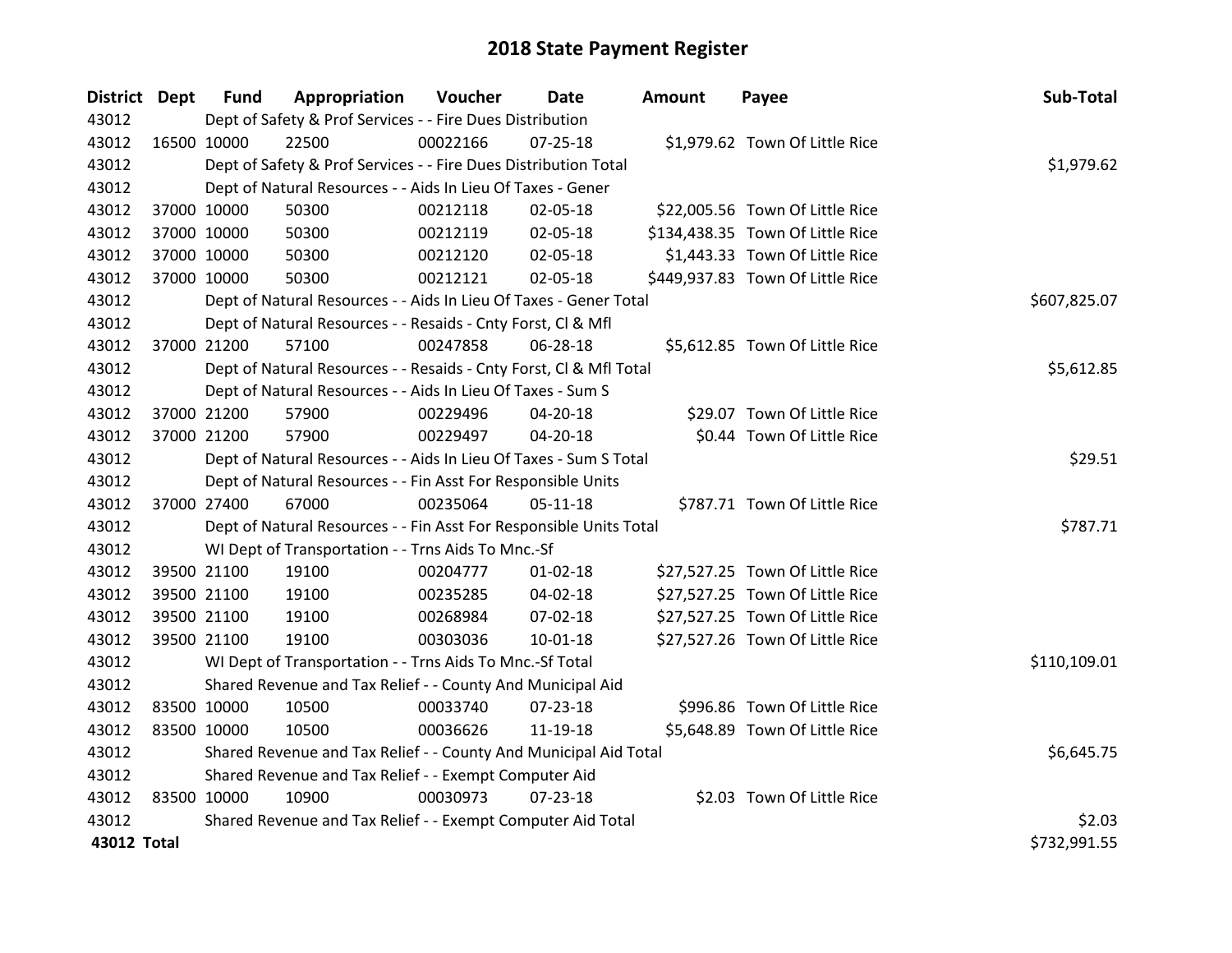| <b>District</b> | Dept  | <b>Fund</b>                                                  | Appropriation                                                      | Voucher  | Date           | <b>Amount</b> | Payee                     | Sub-Total    |
|-----------------|-------|--------------------------------------------------------------|--------------------------------------------------------------------|----------|----------------|---------------|---------------------------|--------------|
| 43014           |       |                                                              | Dept of Safety & Prof Services - - Fire Dues Distribution          |          |                |               |                           |              |
| 43014           |       | 16500 10000                                                  | 22500                                                              | 00022167 | 07-24-18       |               | \$864.10 Town Of Lynne    |              |
| 43014           |       |                                                              | Dept of Safety & Prof Services - - Fire Dues Distribution Total    |          |                |               |                           | \$864.10     |
| 43014           |       |                                                              | Dept of Natural Resources - - Aids In Lieu Of Taxes - Gener        |          |                |               |                           |              |
| 43014           | 37000 | 10000                                                        | 50300                                                              | 00212280 | 02-05-18       |               | \$978.18 Town Of Lynne    |              |
| 43014           |       | 37000 10000                                                  | 50300                                                              | 00212281 | 02-05-18       |               | \$58,480.56 Town Of Lynne |              |
| 43014           |       |                                                              | Dept of Natural Resources - - Aids In Lieu Of Taxes - Gener Total  |          |                |               |                           | \$59,458.74  |
| 43014           |       | Dept of Natural Resources - - Resaids - Cnty Forst, Cl & Mfl |                                                                    |          |                |               |                           |              |
| 43014           | 37000 | 21200                                                        | 57100                                                              | 00247859 | 06-28-18       |               | \$10,908.09 Town Of Lynne |              |
| 43014           |       |                                                              | Dept of Natural Resources - - Resaids - Cnty Forst, Cl & Mfl Total |          |                |               |                           | \$10,908.09  |
| 43014           |       |                                                              | WI Dept of Transportation - - Trns Aids To Mnc.-Sf                 |          |                |               |                           |              |
| 43014           |       | 39500 21100                                                  | 19100                                                              | 00204778 | $01 - 02 - 18$ |               | \$47,104.73 Town Of Lynne |              |
| 43014           |       | 39500 21100                                                  | 19100                                                              | 00235286 | 04-02-18       |               | \$47,104.73 Town Of Lynne |              |
| 43014           |       | 39500 21100                                                  | 19100                                                              | 00268985 | $07 - 02 - 18$ |               | \$47,104.73 Town Of Lynne |              |
| 43014           |       | 39500 21100                                                  | 19100                                                              | 00303037 | 10-01-18       |               | \$47,104.74 Town Of Lynne |              |
| 43014           |       |                                                              | WI Dept of Transportation - - Trns Aids To Mnc.-Sf Total           |          |                |               |                           | \$188,418.93 |
| 43014           |       |                                                              | Shared Revenue and Tax Relief - - County And Municipal Aid         |          |                |               |                           |              |
| 43014           |       | 83500 10000                                                  | 10500                                                              | 00033741 | 07-23-18       |               | \$1,356.73 Town Of Lynne  |              |
| 43014           |       | 83500 10000                                                  | 10500                                                              | 00036627 | 11-19-18       |               | \$7,688.13 Town Of Lynne  |              |
| 43014           |       |                                                              | Shared Revenue and Tax Relief - - County And Municipal Aid Total   |          |                |               |                           | \$9,044.86   |
| 43014           |       |                                                              | Shared Revenue and Tax Relief - - Exempt Computer Aid              |          |                |               |                           |              |
| 43014           |       | 83500 10000                                                  | 10900                                                              | 00030974 | 07-23-18       |               | \$17.25 Town Of Lynne     |              |
| 43014           |       |                                                              | Shared Revenue and Tax Relief - - Exempt Computer Aid Total        |          |                |               |                           | \$17.25      |
| 43014 Total     |       |                                                              |                                                                    |          |                |               |                           | \$268,711.97 |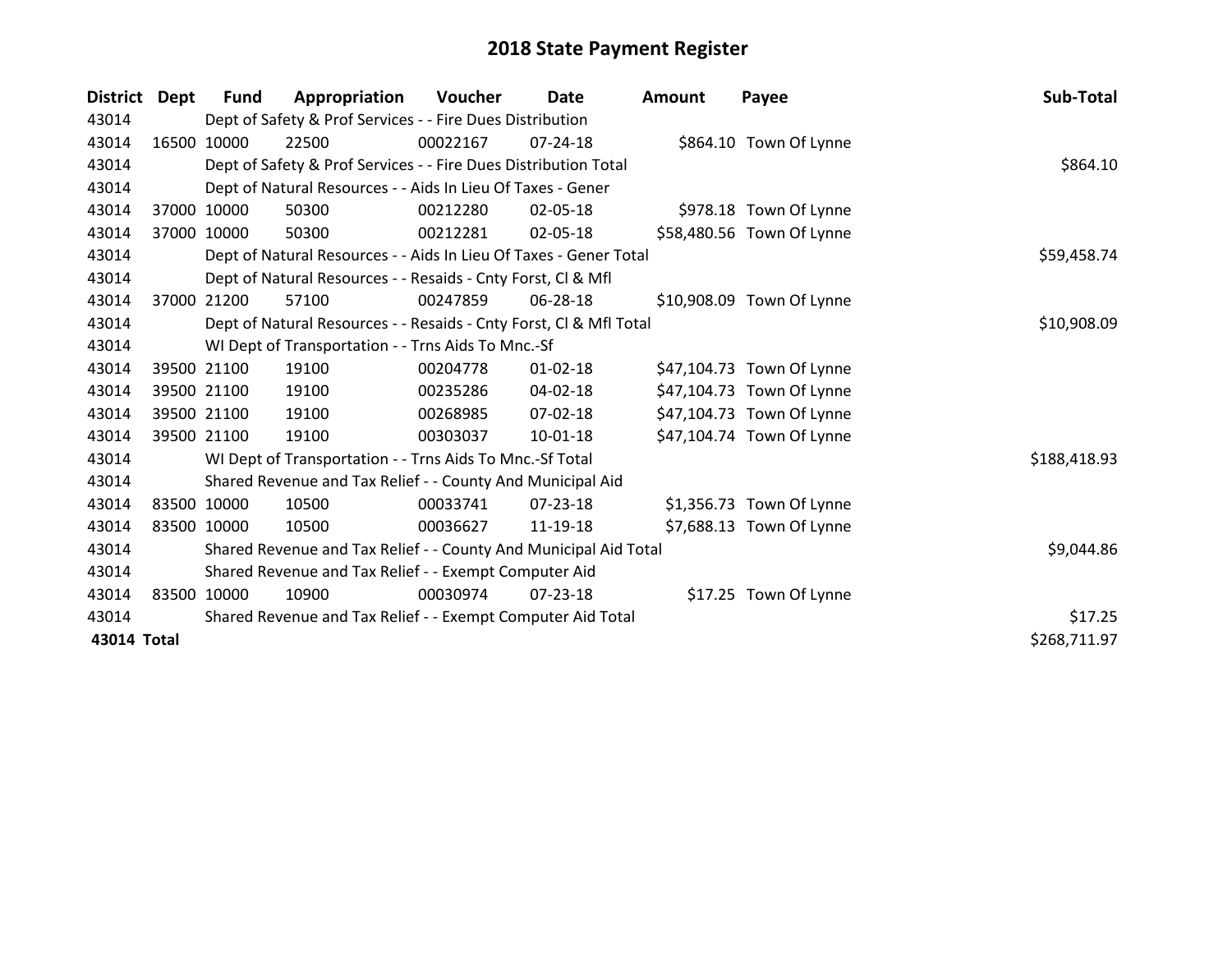| <b>District Dept</b> | <b>Fund</b> | Appropriation                                                      | Voucher    | <b>Date</b>    | Amount | Payee                         | Sub-Total    |  |  |
|----------------------|-------------|--------------------------------------------------------------------|------------|----------------|--------|-------------------------------|--------------|--|--|
| 43016                |             | Dept of Safety & Prof Services - - Fire Dues Distribution          |            |                |        |                               |              |  |  |
| 43016                | 16500 10000 | 22500                                                              | 00017571   | 07-02-18       |        | \$45,173.29 Town Of Minocqua  |              |  |  |
| 43016                |             | Dept of Safety & Prof Services - - Fire Dues Distribution Total    |            |                |        |                               | \$45,173.29  |  |  |
| 43016                |             | Dept of Natural Resources - - Aids In Lieu Of Taxes - Gener        |            |                |        |                               |              |  |  |
| 43016                | 37000 10000 | 50300                                                              | 00212218   | 02-02-18       |        | \$188.41 Town Of Minocqua     |              |  |  |
| 43016                | 37000 10000 | 50300                                                              | 00212219   | 02-02-18       |        | \$53,932.72 Town Of Minocqua  |              |  |  |
| 43016                | 37000 10000 | 50300                                                              | 00212220   | 02-02-18       |        | \$17,711.62 Town Of Minocqua  |              |  |  |
| 43016                | 37000 10000 | 50300                                                              | 00212221   | $02 - 02 - 18$ |        | \$53,700.15 Town Of Minocqua  |              |  |  |
| 43016                | 37000 10000 | 50300                                                              | 00230099   | 04-20-18       |        | \$108.14 Town Of Minocqua     |              |  |  |
| 43016                | 37000 10000 | 50300                                                              | 00230101   | 04-20-18       |        | \$935.69 Town Of Minocqua     |              |  |  |
| 43016                | 37000 10000 | 50300                                                              | 00230104   | $04 - 20 - 18$ |        | \$0.48 Town Of Minocqua       |              |  |  |
| 43016                |             | Dept of Natural Resources - - Aids In Lieu Of Taxes - Gener Total  |            |                |        |                               | \$126,577.21 |  |  |
| 43016                |             | Dept of Natural Resources - - Gpo -Federal Funds                   |            |                |        |                               |              |  |  |
| 43016                | 37000 21200 | 38100                                                              | 00222237   | 03-23-18       |        | \$2,851.59 Town Of Minocqua   |              |  |  |
| 43016                |             | Dept of Natural Resources - - Gpo -Federal Funds Total             | \$2,851.59 |                |        |                               |              |  |  |
| 43016                |             | Dept of Natural Resources - - Enf A - Boating Enforcement          |            |                |        |                               |              |  |  |
| 43016                | 37000 21200 | 55000                                                              | 00222237   | 03-23-18       |        | \$6,256.61 Town Of Minocqua   |              |  |  |
| 43016                |             | Dept of Natural Resources - - Enf A - Boating Enforcement Total    |            |                |        |                               | \$6,256.61   |  |  |
| 43016                |             | Dept of Natural Resources - - Resaids - Cnty Forst, Cl & Mfl       |            |                |        |                               |              |  |  |
| 43016                | 37000 21200 | 57100                                                              | 00247860   | 06-28-18       |        | \$8,931.07 Town Of Minocqua   |              |  |  |
| 43016                |             | Dept of Natural Resources - - Resaids - Cnty Forst, Cl & Mfl Total |            |                |        |                               | \$8,931.07   |  |  |
| 43016                |             | Dept of Natural Resources - - Aids In Lieu Of Taxes - Sum S        |            |                |        |                               |              |  |  |
| 43016                | 37000 21200 | 57900                                                              | 00230100   | 04-20-18       |        | \$62.81 Town Of Minocqua      |              |  |  |
| 43016                | 37000 21200 | 57900                                                              | 00230102   | $04 - 20 - 18$ |        | \$11.47 Town Of Minocqua      |              |  |  |
| 43016                | 37000 21200 | 57900                                                              | 00230103   | $04 - 20 - 18$ |        | \$288.42 Town Of Minocqua     |              |  |  |
| 43016                |             | Dept of Natural Resources - - Aids In Lieu Of Taxes - Sum S Total  |            |                |        |                               | \$362.70     |  |  |
| 43016                |             | WI Dept of Transportation - - Trns Aids To Mnc.-Sf                 |            |                |        |                               |              |  |  |
| 43016                | 39500 21100 | 19100                                                              | 00204779   | $01 - 02 - 18$ |        | \$115,555.93 Town Of Minocqua |              |  |  |
| 43016                | 39500 21100 | 19100                                                              | 00235287   | 04-02-18       |        | \$115,555.93 Town Of Minocqua |              |  |  |
| 43016                | 39500 21100 | 19100                                                              | 00268986   | 07-02-18       |        | \$115,555.93 Town Of Minocqua |              |  |  |
| 43016                | 39500 21100 | 19100                                                              | 00303038   | 10-01-18       |        | \$115,555.93 Town Of Minocqua |              |  |  |
| 43016                |             | WI Dept of Transportation - - Trns Aids To Mnc.-Sf Total           |            |                |        |                               | \$462,223.72 |  |  |
| 43016                |             | Department of Justice - - Law Enforcement Train, Local             |            |                |        |                               |              |  |  |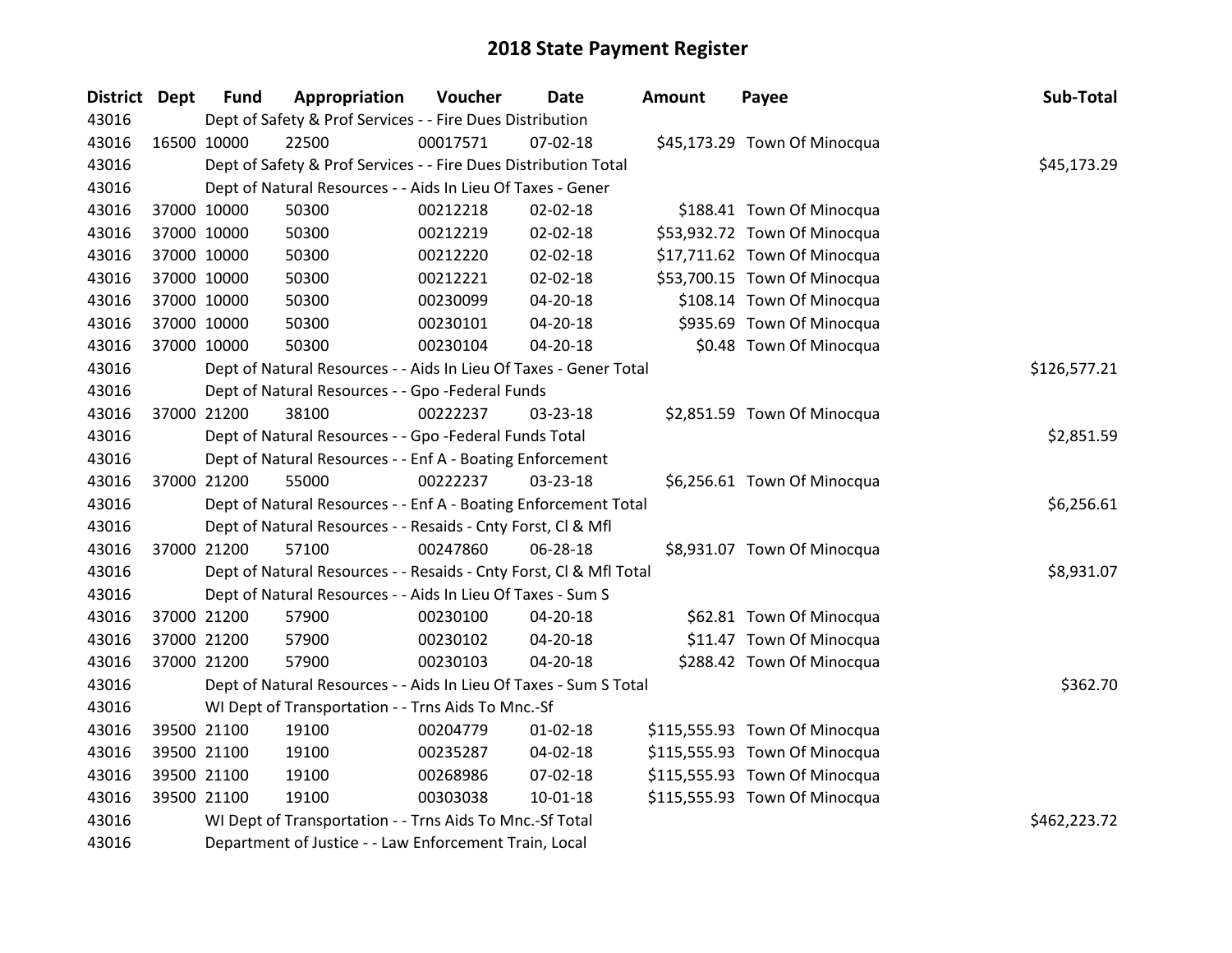| <b>District</b> | Dept        | Fund        | Appropriation                                                          | Voucher    | <b>Date</b>    | <b>Amount</b> | Payee                        | Sub-Total    |
|-----------------|-------------|-------------|------------------------------------------------------------------------|------------|----------------|---------------|------------------------------|--------------|
| 43016           | 45500 10000 |             | 23100                                                                  | 00053248   | 10-18-18       |               | \$1,760.00 Town Of Minocqua  |              |
| 43016           |             |             | Department of Justice - - Law Enforcement Train, Local Total           |            |                |               |                              | \$1,760.00   |
| 43016           |             |             | Department of Military Affairs - - Major Disaster Assist; Pif          |            |                |               |                              |              |
| 43016           | 46500       | 27200       | 36500                                                                  | 00036800   | 01-09-18       |               | \$32,810.53 Town Of Minocqua |              |
| 43016           |             |             | Department of Military Affairs - - Major Disaster Assist; Pif Total    |            |                |               |                              | \$32,810.53  |
| 43016           |             |             | Commissioners of Public Lands - - Trust Lands And Investments --       |            |                |               |                              |              |
| 43016           |             | 50700 10000 | 12800                                                                  | 00001626   | 01-03-18       |               | \$2,181.00 Town Of Minocqua  |              |
| 43016           |             | 50700 10000 | 12800                                                                  | 00002235   | 12-20-18       |               | \$2,181.00 Town Of Minocqua  |              |
| 43016           |             |             | Commissioners of Public Lands - - Trust Lands And Investments -- Total |            | \$4,362.00     |               |                              |              |
| 43016           |             |             | Department of Revenue - - Payments For Municipal Svcs                  |            |                |               |                              |              |
| 43016           |             | 56600 10000 | 50100                                                                  | 00026866   | $01 - 31 - 18$ |               | \$3,827.13 Town Of Minocqua  |              |
| 43016           |             |             | Department of Revenue - - Payments For Municipal Svcs Total            | \$3,827.13 |                |               |                              |              |
| 43016           |             |             | Shared Revenue and Tax Relief - - County And Municipal Aid             |            |                |               |                              |              |
| 43016           |             | 83500 10000 | 10500                                                                  | 00033742   | 07-23-18       |               | \$7,673.18 Town Of Minocqua  |              |
| 43016           |             | 83500 10000 | 10500                                                                  | 00036628   | 11-19-18       |               | \$43,481.33 Town Of Minocqua |              |
| 43016           |             |             | Shared Revenue and Tax Relief - - County And Municipal Aid Total       |            |                |               |                              | \$51,154.51  |
| 43016           |             |             | Shared Revenue and Tax Relief - - Exempt Computer Aid                  |            |                |               |                              |              |
| 43016           |             | 83500 10000 | 10900                                                                  | 00030975   | $07 - 23 - 18$ |               | \$7,883.20 Town Of Minocqua  |              |
| 43016           |             |             | Shared Revenue and Tax Relief - - Exempt Computer Aid Total            |            |                |               |                              | \$7,883.20   |
| 43016           |             |             | Shared Revenue and Tax Relief - - Utility Aid                          |            |                |               |                              |              |
| 43016           |             | 83500 10000 | 11000                                                                  | 00033742   | $07 - 23 - 18$ |               | \$449.31 Town Of Minocqua    |              |
| 43016           | 83500 10000 |             | 11000                                                                  | 00036628   | 11-19-18       |               | \$2,599.11 Town Of Minocqua  |              |
| 43016           |             |             | Shared Revenue and Tax Relief - - Utility Aid Total                    |            |                |               |                              | \$3,048.42   |
| 43016 Total     |             |             |                                                                        |            |                |               |                              | \$757,221.98 |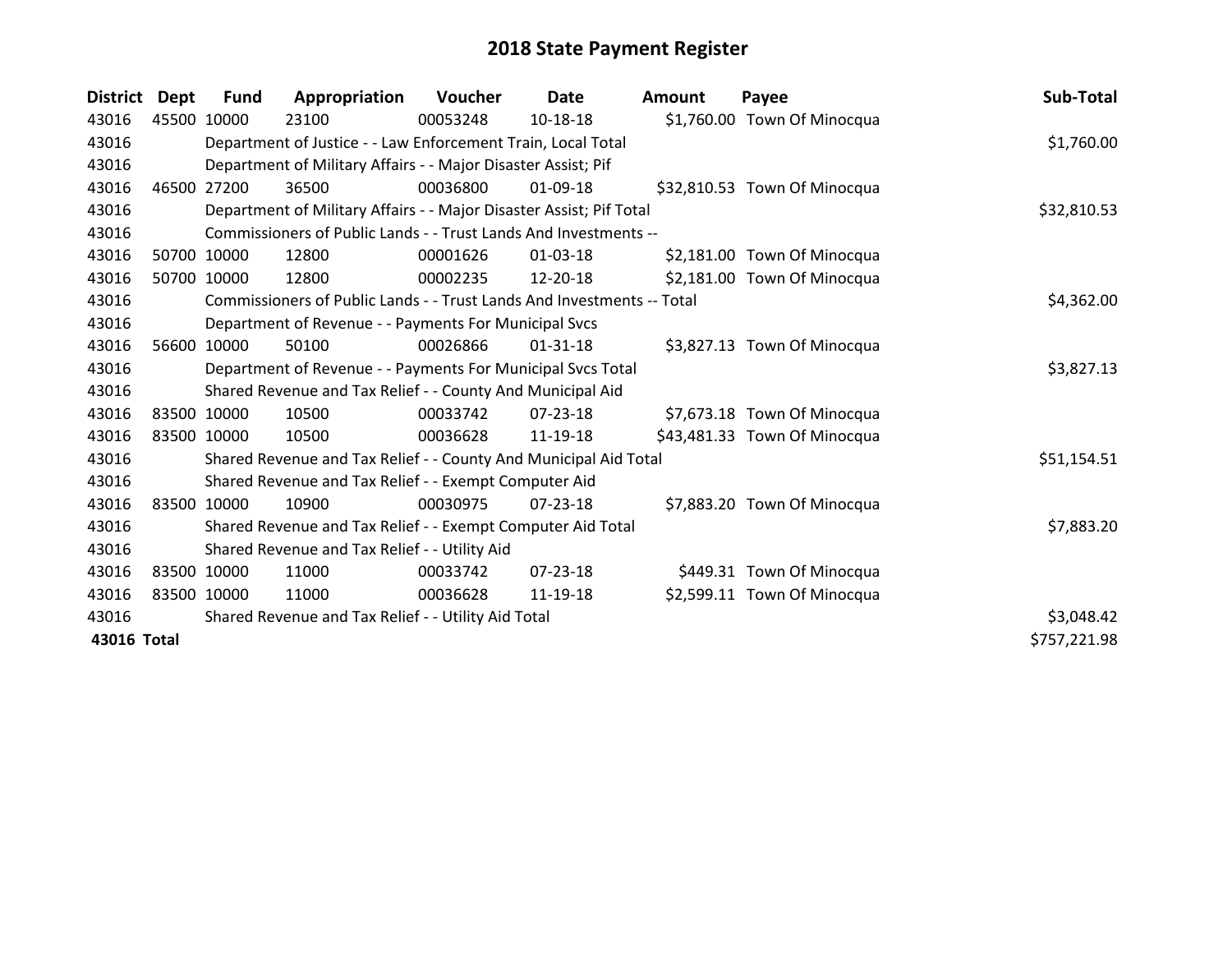| <b>District</b> | Dept  | <b>Fund</b> | Appropriation                                                      | Voucher  | <b>Date</b>    | Amount | Payee                      | Sub-Total   |
|-----------------|-------|-------------|--------------------------------------------------------------------|----------|----------------|--------|----------------------------|-------------|
| 43018           |       |             | Dept of Safety & Prof Services - - Fire Dues Distribution          |          |                |        |                            |             |
| 43018           |       | 16500 10000 | 22500                                                              | 00022168 | $07 - 24 - 18$ |        | \$849.02 Town Of Monico    |             |
| 43018           |       |             | Dept of Safety & Prof Services - - Fire Dues Distribution Total    |          |                |        |                            | \$849.02    |
| 43018           |       |             | Dept of Natural Resources - - Resaids - Cnty Forst, CI & Mfl       |          |                |        |                            |             |
| 43018           | 37000 | 21200       | 57100                                                              | 00247861 | 06-28-18       |        | \$5,835.02 Town Of Monico  |             |
| 43018           |       |             | Dept of Natural Resources - - Resaids - Cnty Forst, Cl & Mfl Total |          |                |        |                            | \$5,835.02  |
| 43018           |       |             | WI Dept of Transportation - - Trns Aids To Mnc.-Sf                 |          |                |        |                            |             |
| 43018           |       | 39500 21100 | 19100                                                              | 00204780 | $01 - 02 - 18$ |        | \$13,014.07 Town Of Monico |             |
| 43018           |       | 39500 21100 | 19100                                                              | 00235288 | 04-02-18       |        | \$13,014.07 Town Of Monico |             |
| 43018           |       | 39500 21100 | 19100                                                              | 00268987 | $07 - 02 - 18$ |        | \$13,014.07 Town Of Monico |             |
| 43018           |       | 39500 21100 | 19100                                                              | 00303039 | 10-01-18       |        | \$13,014.10 Town Of Monico |             |
| 43018           |       |             | WI Dept of Transportation - - Trns Aids To Mnc.-Sf Total           |          |                |        |                            | \$52,056.31 |
| 43018           |       |             | Shared Revenue and Tax Relief - - County And Municipal Aid         |          |                |        |                            |             |
| 43018           |       | 83500 10000 | 10500                                                              | 00033743 | 07-23-18       |        | \$3,864.32 Town Of Monico  |             |
| 43018           |       | 83500 10000 | 10500                                                              | 00036629 | 11-19-18       |        | \$21,897.82 Town Of Monico |             |
| 43018           |       |             | Shared Revenue and Tax Relief - - County And Municipal Aid Total   |          |                |        |                            | \$25,762.14 |
| 43018           |       |             | Shared Revenue and Tax Relief - - Exempt Computer Aid              |          |                |        |                            |             |
| 43018           |       | 83500 10000 | 10900                                                              | 00030976 | $07 - 23 - 18$ |        | \$22.32 Town Of Monico     |             |
| 43018           |       |             | Shared Revenue and Tax Relief - - Exempt Computer Aid Total        |          |                |        |                            | \$22.32     |
| 43018           |       |             | Shared Revenue and Tax Relief - - Utility Aid                      |          |                |        |                            |             |
| 43018           |       | 83500 10000 | 11000                                                              | 00033743 | $07 - 23 - 18$ |        | \$1,084.15 Town Of Monico  |             |
| 43018           |       | 83500 10000 | 11000                                                              | 00036629 | 11-19-18       |        | \$8,234.29 Town Of Monico  |             |
| 43018           |       |             | Shared Revenue and Tax Relief - - Utility Aid Total                |          |                |        |                            | \$9,318.44  |
| 43018 Total     |       |             |                                                                    |          |                |        |                            | \$93,843.25 |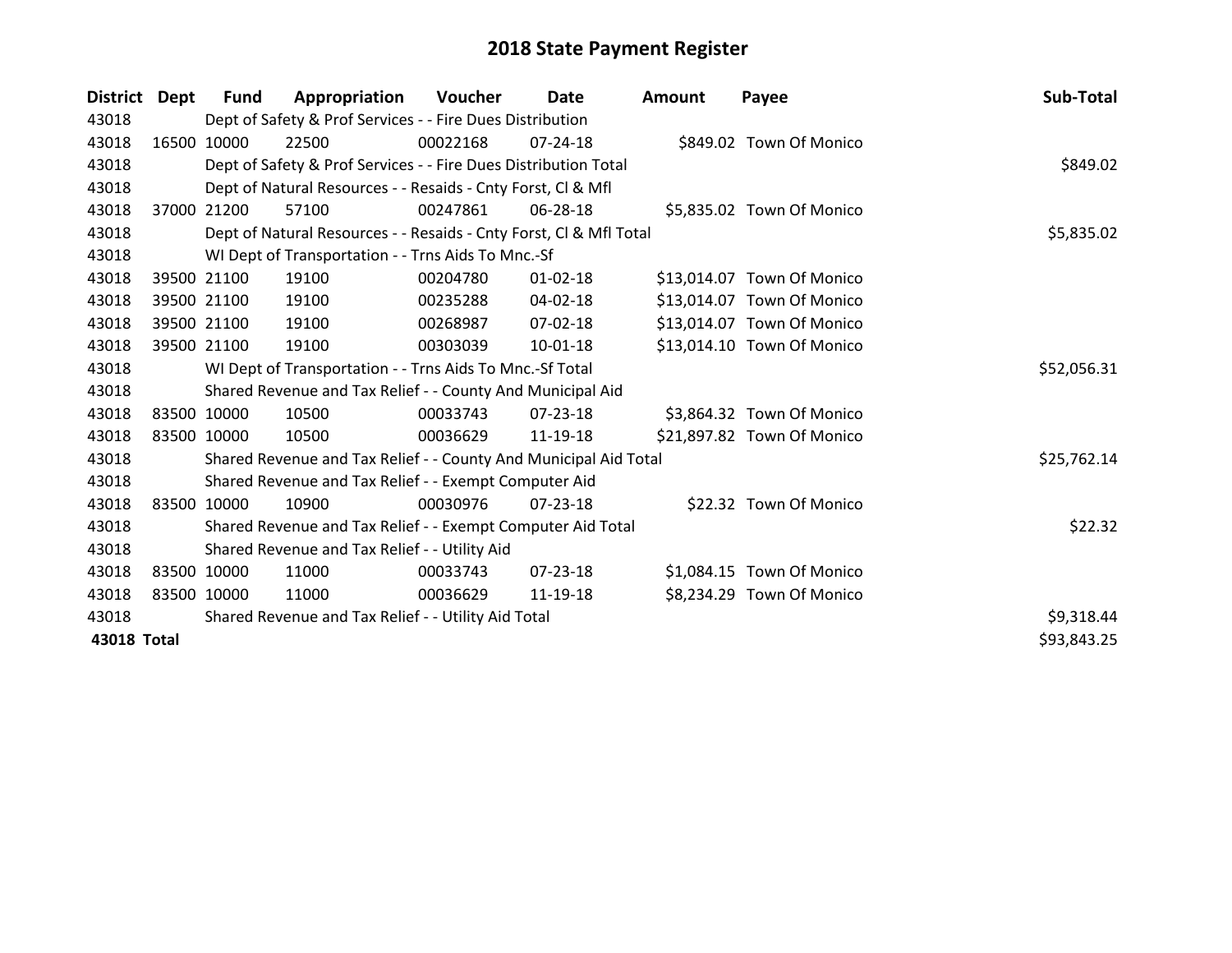| District Dept |             | <b>Fund</b> | Appropriation                                                      | Voucher  | Date           | Amount | Payee                       | Sub-Total    |
|---------------|-------------|-------------|--------------------------------------------------------------------|----------|----------------|--------|-----------------------------|--------------|
| 43020         |             |             | Dept of Safety & Prof Services - - Fire Dues Distribution          |          |                |        |                             |              |
| 43020         |             | 16500 10000 | 22500                                                              | 00022169 | $07 - 26 - 18$ |        | \$15,493.59 Town Of Newbold |              |
| 43020         |             |             | Dept of Safety & Prof Services - - Fire Dues Distribution Total    |          |                |        |                             | \$15,493.59  |
| 43020         |             |             | Dept of Natural Resources - - Aids In Lieu Of Taxes - Gener        |          |                |        |                             |              |
| 43020         |             | 37000 10000 | 50300                                                              | 00212222 | 02-05-18       |        | \$82,253.47 Town Of Newbold |              |
| 43020         |             | 37000 10000 | 50300                                                              | 00230112 | 04-20-18       |        | \$42.78 Town Of Newbold     |              |
| 43020         |             | 37000 10000 | 50300                                                              | 00230114 | 04-20-18       |        | \$20.29 Town Of Newbold     |              |
| 43020         |             |             | Dept of Natural Resources - - Aids In Lieu Of Taxes - Gener Total  |          |                |        |                             | \$82,316.54  |
| 43020         |             |             | Dept of Natural Resources - - Resaids - Fire Suppress Grant        |          |                |        |                             |              |
| 43020         |             | 37000 21200 | 54500                                                              | 00262188 | 08-30-18       |        | \$2,160.66 Town Of Newbold  |              |
| 43020         |             |             | Dept of Natural Resources - - Resaids - Fire Suppress Grant Total  |          |                |        |                             | \$2,160.66   |
| 43020         |             |             | Dept of Natural Resources - - Resaids - Cnty Forst, Cl & Mfl       |          |                |        |                             |              |
| 43020         |             | 37000 21200 | 57100                                                              | 00247862 | 06-28-18       |        | \$769.79 Town Of Newbold    |              |
| 43020         |             |             | Dept of Natural Resources - - Resaids - Cnty Forst, Cl & Mfl Total |          |                |        |                             | \$769.79     |
| 43020         |             |             | Dept of Natural Resources - - Aids In Lieu Of Taxes - Sum S        |          |                |        |                             |              |
| 43020         |             | 37000 21200 | 57900                                                              | 00230113 | $04 - 20 - 18$ |        | \$15,406.31 Town Of Newbold |              |
| 43020         |             |             | Dept of Natural Resources - - Aids In Lieu Of Taxes - Sum S Total  |          |                |        |                             | \$15,406.31  |
| 43020         |             |             | Dept of Natural Resources - - Ea - Invasive Aqu & Lake Mon         |          |                |        |                             |              |
| 43020         |             | 37000 21200 | 67800                                                              | 00207468 | $01 - 16 - 18$ |        | \$3,000.00 Town Of Newbold  |              |
| 43020         |             |             | Dept of Natural Resources - - Ea - Invasive Aqu & Lake Mon Total   |          |                |        |                             | \$3,000.00   |
| 43020         |             |             | WI Dept of Transportation - - Trns Aids To Mnc.-Sf                 |          |                |        |                             |              |
| 43020         |             | 39500 21100 | 19100                                                              | 00204781 | $01 - 02 - 18$ |        | \$67,351.88 Town Of Newbold |              |
| 43020         |             | 39500 21100 | 19100                                                              | 00235289 | 04-02-18       |        | \$67,351.88 Town Of Newbold |              |
| 43020         |             | 39500 21100 | 19100                                                              | 00268988 | 07-02-18       |        | \$67,351.88 Town Of Newbold |              |
| 43020         |             | 39500 21100 | 19100                                                              | 00303040 | $10 - 01 - 18$ |        | \$67,351.89 Town Of Newbold |              |
| 43020         |             |             | WI Dept of Transportation - - Trns Aids To Mnc.-Sf Total           |          |                |        |                             | \$269,407.53 |
| 43020         |             |             | WI Dept of Transportation - - Loc Rd Imp Prg St Fd                 |          |                |        |                             |              |
| 43020         |             | 39500 21100 | 27800                                                              | 00297829 | 09-18-18       |        | \$26,405.21 Town Of Newbold |              |
| 43020         |             |             | WI Dept of Transportation - - Loc Rd Imp Prg St Fd Total           |          |                |        |                             | \$26,405.21  |
| 43020         |             |             | Shared Revenue and Tax Relief - - County And Municipal Aid         |          |                |        |                             |              |
| 43020         | 83500 10000 |             | 10500                                                              | 00033744 | 07-23-18       |        | \$5,971.26 Town Of Newbold  |              |
| 43020         | 83500 10000 |             | 10500                                                              | 00036630 | 11-19-18       |        | \$33,837.12 Town Of Newbold |              |
| 43020         |             |             | Shared Revenue and Tax Relief - - County And Municipal Aid Total   |          |                |        |                             | \$39,808.38  |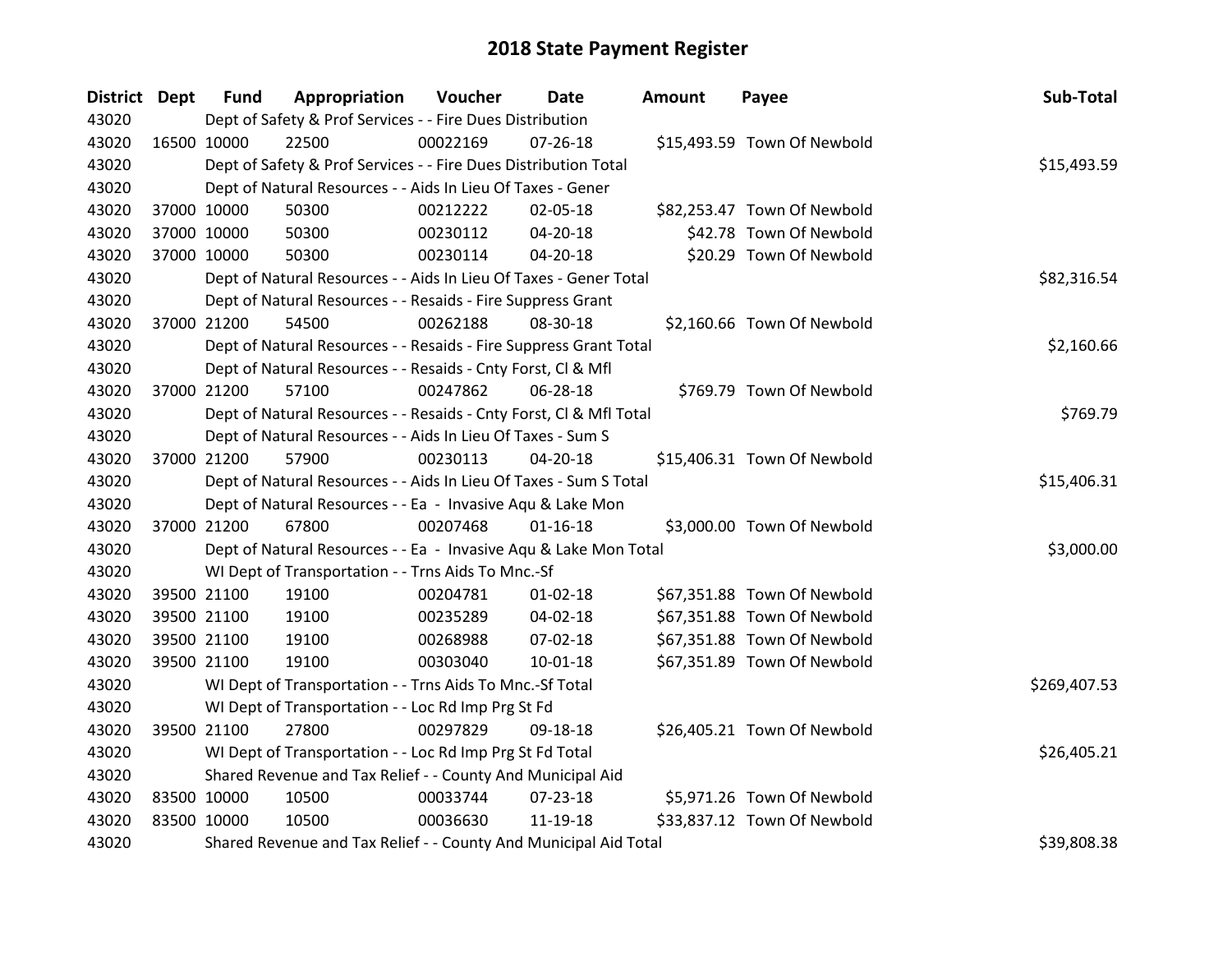| District Dept |                                               | Fund        | Appropriation                                               | <b>Voucher</b> | Date     | Amount | Payee                      | Sub-Total    |
|---------------|-----------------------------------------------|-------------|-------------------------------------------------------------|----------------|----------|--------|----------------------------|--------------|
| 43020         |                                               |             | Shared Revenue and Tax Relief - - Exempt Computer Aid       |                |          |        |                            |              |
| 43020         |                                               | 83500 10000 | 10900                                                       | 00030977       | 07-23-18 |        | \$189.75 Town Of Newbold   |              |
| 43020         |                                               |             | Shared Revenue and Tax Relief - - Exempt Computer Aid Total | \$189.75       |          |        |                            |              |
| 43020         | Shared Revenue and Tax Relief - - Utility Aid |             |                                                             |                |          |        |                            |              |
| 43020         | 83500 10000                                   |             | 11000                                                       | 00033744       | 07-23-18 |        | \$552.13 Town Of Newbold   |              |
| 43020         |                                               | 83500 10000 | 11000                                                       | 00036630       | 11-19-18 |        | \$4,301.04 Town Of Newbold |              |
| 43020         |                                               |             | Shared Revenue and Tax Relief - - Utility Aid Total         |                |          |        |                            | \$4,853.17   |
| 43020 Total   |                                               |             |                                                             |                |          |        |                            | \$459,810.93 |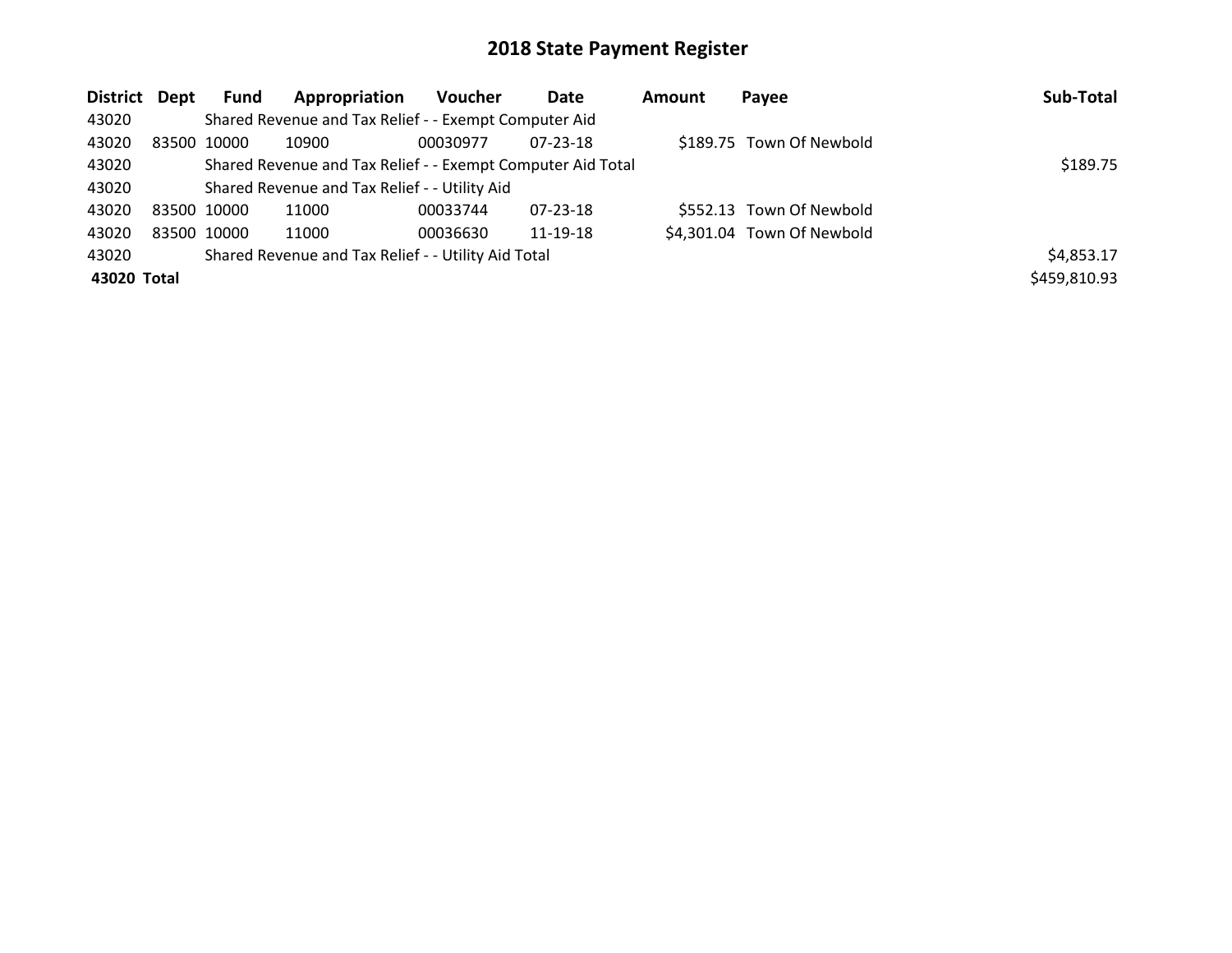| District Dept |             | <b>Fund</b> | Appropriation                                                      | Voucher  | <b>Date</b>    | <b>Amount</b> | Payee                       | Sub-Total    |
|---------------|-------------|-------------|--------------------------------------------------------------------|----------|----------------|---------------|-----------------------------|--------------|
| 43022         |             |             | Dept of Safety & Prof Services - - Fire Dues Distribution          |          |                |               |                             |              |
| 43022         |             | 16500 10000 | 22500                                                              | 00024433 | $07 - 23 - 18$ |               | \$7,251.11 Town Of Nokomis  |              |
| 43022         |             |             | Dept of Safety & Prof Services - - Fire Dues Distribution Total    |          |                |               |                             | \$7,251.11   |
| 43022         |             |             | Dept of Natural Resources - - Aids In Lieu Of Taxes - Gener        |          |                |               |                             |              |
| 43022         | 37000 10000 |             | 50300                                                              | 00212151 | $02 - 02 - 18$ |               | \$1,700.67 Town Of Nokomis  |              |
| 43022         |             | 37000 10000 | 50300                                                              | 00212152 | 02-02-18       |               | \$68,655.73 Town Of Nokomis |              |
| 43022         |             | 37000 10000 | 50300                                                              | 00229615 | 04-20-18       |               | \$87.69 Town Of Nokomis     |              |
| 43022         |             | 37000 10000 | 50300                                                              | 00229616 | 04-20-18       |               | \$20.48 Town Of Nokomis     |              |
| 43022         |             |             | Dept of Natural Resources - - Aids In Lieu Of Taxes - Gener Total  |          |                |               |                             | \$70,464.57  |
| 43022         |             |             | Dept of Natural Resources - - Resaids - Cnty Forst, CI & Mfl       |          |                |               |                             |              |
| 43022         | 37000 21200 |             | 57100                                                              | 00247863 | 06-28-18       |               | \$1,671.24 Town Of Nokomis  |              |
| 43022         |             |             | Dept of Natural Resources - - Resaids - Cnty Forst, Cl & Mfl Total |          |                |               |                             | \$1,671.24   |
| 43022         |             |             | Dept of Natural Resources - - Aids In Lieu Of Taxes - Sum S        |          |                |               |                             |              |
| 43022         | 37000 21200 |             | 57900                                                              | 00229614 | $04 - 20 - 18$ |               | \$34.99 Town Of Nokomis     |              |
| 43022         |             |             | Dept of Natural Resources - - Aids In Lieu Of Taxes - Sum S Total  |          | \$34.99        |               |                             |              |
| 43022         |             |             | Dept of Natural Resources - - Rec & Resource Aids, Fed             |          |                |               |                             |              |
| 43022         |             | 37000 21200 | 58300                                                              | 00238241 | 05-30-18       |               | \$790.15 Town Of Nokomis    |              |
| 43022         |             |             | Dept of Natural Resources - - Rec & Resource Aids, Fed Total       |          |                |               |                             | \$790.15     |
| 43022         |             |             | WI Dept of Transportation - - Trns Aids To Mnc.-Sf                 |          |                |               |                             |              |
| 43022         |             | 39500 21100 | 19100                                                              | 00204782 | $01 - 02 - 18$ |               | \$31,708.00 Town Of Nokomis |              |
| 43022         |             | 39500 21100 | 19100                                                              | 00235290 | $04 - 02 - 18$ |               | \$31,708.00 Town Of Nokomis |              |
| 43022         |             | 39500 21100 | 19100                                                              | 00268989 | $07 - 02 - 18$ |               | \$31,708.00 Town Of Nokomis |              |
| 43022         |             | 39500 21100 | 19100                                                              | 00303041 | 10-01-18       |               | \$31,708.01 Town Of Nokomis |              |
| 43022         |             |             | WI Dept of Transportation - - Trns Aids To Mnc.-Sf Total           |          |                |               |                             | \$126,832.01 |
| 43022         |             |             | Shared Revenue and Tax Relief - - County And Municipal Aid         |          |                |               |                             |              |
| 43022         | 83500 10000 |             | 10500                                                              | 00033745 | 07-23-18       |               | \$2,323.16 Town Of Nokomis  |              |
| 43022         | 83500 10000 |             | 10500                                                              | 00036631 | 11-19-18       |               | \$13,164.54 Town Of Nokomis |              |
| 43022         |             |             | Shared Revenue and Tax Relief - - County And Municipal Aid Total   |          |                |               |                             | \$15,487.70  |
| 43022         |             |             | Shared Revenue and Tax Relief - - Exempt Computer Aid              |          |                |               |                             |              |
| 43022         | 83500 10000 |             | 10900                                                              | 00030978 | $07 - 23 - 18$ |               | \$18.26 Town Of Nokomis     |              |
| 43022         |             |             | Shared Revenue and Tax Relief - - Exempt Computer Aid Total        |          |                |               |                             | \$18.26      |
| 43022 Total   |             |             |                                                                    |          |                |               |                             | \$222,550.03 |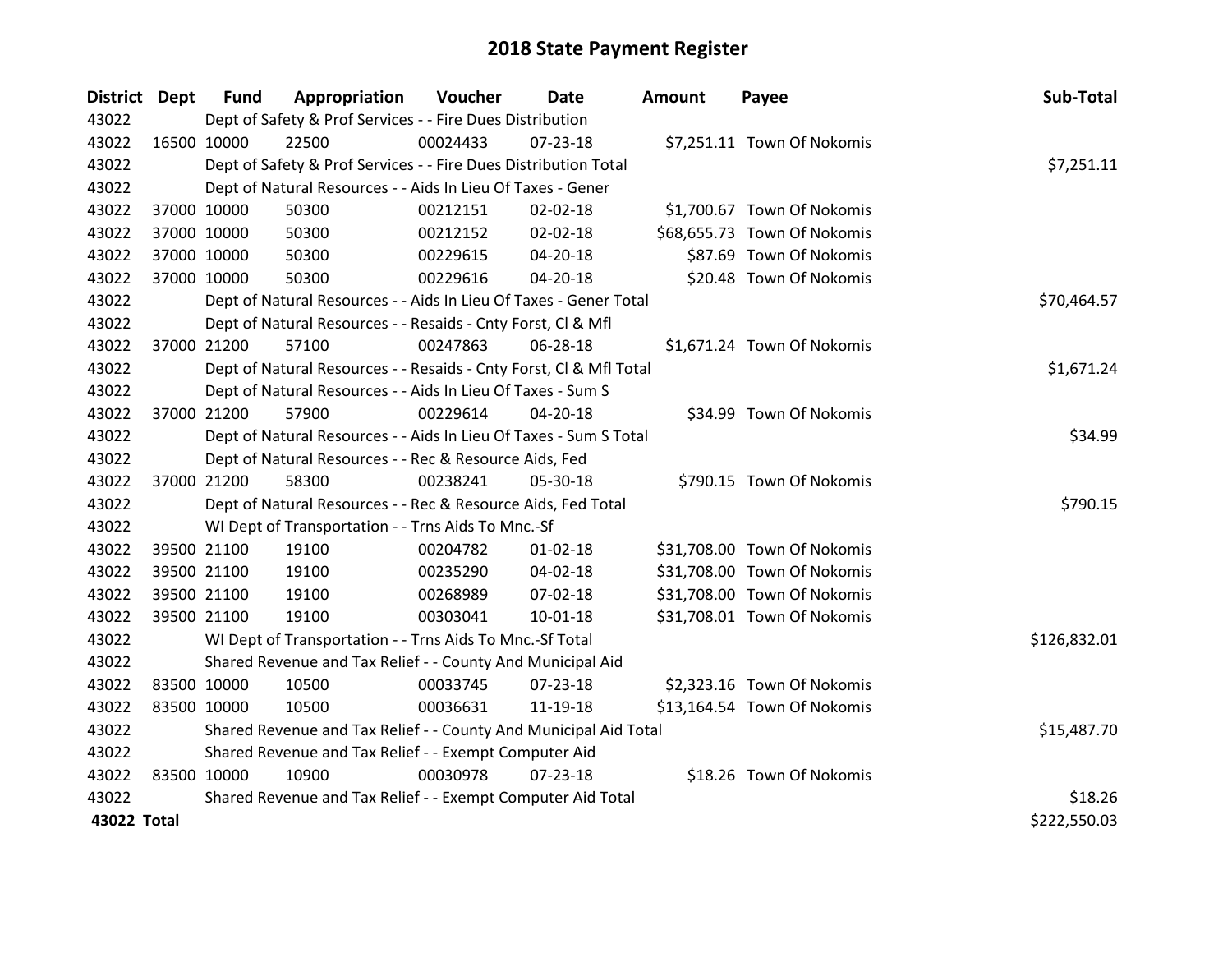| District Dept |             | <b>Fund</b> | Appropriation                                                      | Voucher  | Date           | <b>Amount</b> | Payee                       | Sub-Total    |
|---------------|-------------|-------------|--------------------------------------------------------------------|----------|----------------|---------------|-----------------------------|--------------|
| 43024         |             |             | Dept of Safety & Prof Services - - Fire Dues Distribution          |          |                |               |                             |              |
| 43024         | 16500 10000 |             | 22500                                                              | 00022170 | $07 - 25 - 18$ |               | \$9,248.72 Town Of Pelican  |              |
| 43024         |             |             | Dept of Safety & Prof Services - - Fire Dues Distribution Total    |          |                |               |                             | \$9,248.72   |
| 43024         |             |             | Dept of Natural Resources - - Aids In Lieu Of Taxes - Gener        |          |                |               |                             |              |
| 43024         | 37000 10000 |             | 50300                                                              | 00230144 | 04-20-18       |               | \$17.43 Town Of Pelican     |              |
| 43024         |             |             | Dept of Natural Resources - - Aids In Lieu Of Taxes - Gener Total  |          |                |               |                             | \$17.43      |
| 43024         |             |             | Dept of Natural Resources - - Resaids - Cnty Forst, CI & Mfl       |          |                |               |                             |              |
| 43024         |             | 37000 21200 | 57100                                                              | 00247864 | 06-28-18       |               | \$1,912.79 Town Of Pelican  |              |
| 43024         |             |             | Dept of Natural Resources - - Resaids - Cnty Forst, CI & Mfl Total |          | \$1,912.79     |               |                             |              |
| 43024         |             |             | Dept of Natural Resources - - Aids In Lieu Of Taxes - Sum S        |          |                |               |                             |              |
| 43024         |             | 37000 21200 | 57900                                                              | 00230145 | 04-20-18       |               | \$6.51 Town Of Pelican      |              |
| 43024         |             |             | Dept of Natural Resources - - Aids In Lieu Of Taxes - Sum S Total  |          |                |               |                             | \$6.51       |
| 43024         |             |             | WI Dept of Transportation - - Trns Aids To Mnc.-Sf                 |          |                |               |                             |              |
| 43024         |             | 39500 21100 | 19100                                                              | 00204783 | $01 - 02 - 18$ |               | \$43,234.92 Town Of Pelican |              |
| 43024         |             | 39500 21100 | 19100                                                              | 00235291 | 04-02-18       |               | \$43,234.92 Town Of Pelican |              |
| 43024         |             | 39500 21100 | 19100                                                              | 00268990 | 07-02-18       |               | \$43,234.92 Town Of Pelican |              |
| 43024         |             | 39500 21100 | 19100                                                              | 00303042 | $10 - 01 - 18$ |               | \$43,234.95 Town Of Pelican |              |
| 43024         |             |             | WI Dept of Transportation - - Trns Aids To Mnc.-Sf Total           |          |                |               |                             | \$172,939.71 |
| 43024         |             |             | Shared Revenue and Tax Relief - - County And Municipal Aid         |          |                |               |                             |              |
| 43024         |             | 83500 10000 | 10500                                                              | 00033746 | $07 - 23 - 18$ |               | \$12,898.85 Town Of Pelican |              |
| 43024         | 83500 10000 |             | 10500                                                              | 00036632 | 11-19-18       |               | \$73,093.49 Town Of Pelican |              |
| 43024         |             |             | Shared Revenue and Tax Relief - - County And Municipal Aid Total   |          |                |               |                             | \$85,992.34  |
| 43024         |             |             | Shared Revenue and Tax Relief - - Exempt Computer Aid              |          |                |               |                             |              |
| 43024         | 83500 10000 |             | 10900                                                              | 00030979 | $07 - 23 - 18$ |               | \$159.31 Town Of Pelican    |              |
| 43024         |             |             | Shared Revenue and Tax Relief - - Exempt Computer Aid Total        |          |                |               |                             | \$159.31     |
| 43024         |             |             | Shared Revenue and Tax Relief - - Utility Aid                      |          |                |               |                             |              |
| 43024         | 83500 10000 |             | 11000                                                              | 00033746 | 07-23-18       |               | \$284.77 Town Of Pelican    |              |
| 43024         | 83500 10000 |             | 11000                                                              | 00036632 | 11-19-18       |               | \$1,987.27 Town Of Pelican  |              |
| 43024         |             |             | Shared Revenue and Tax Relief - - Utility Aid Total                |          |                |               |                             | \$2,272.04   |
| 43024 Total   |             |             |                                                                    |          |                |               |                             | \$272,548.85 |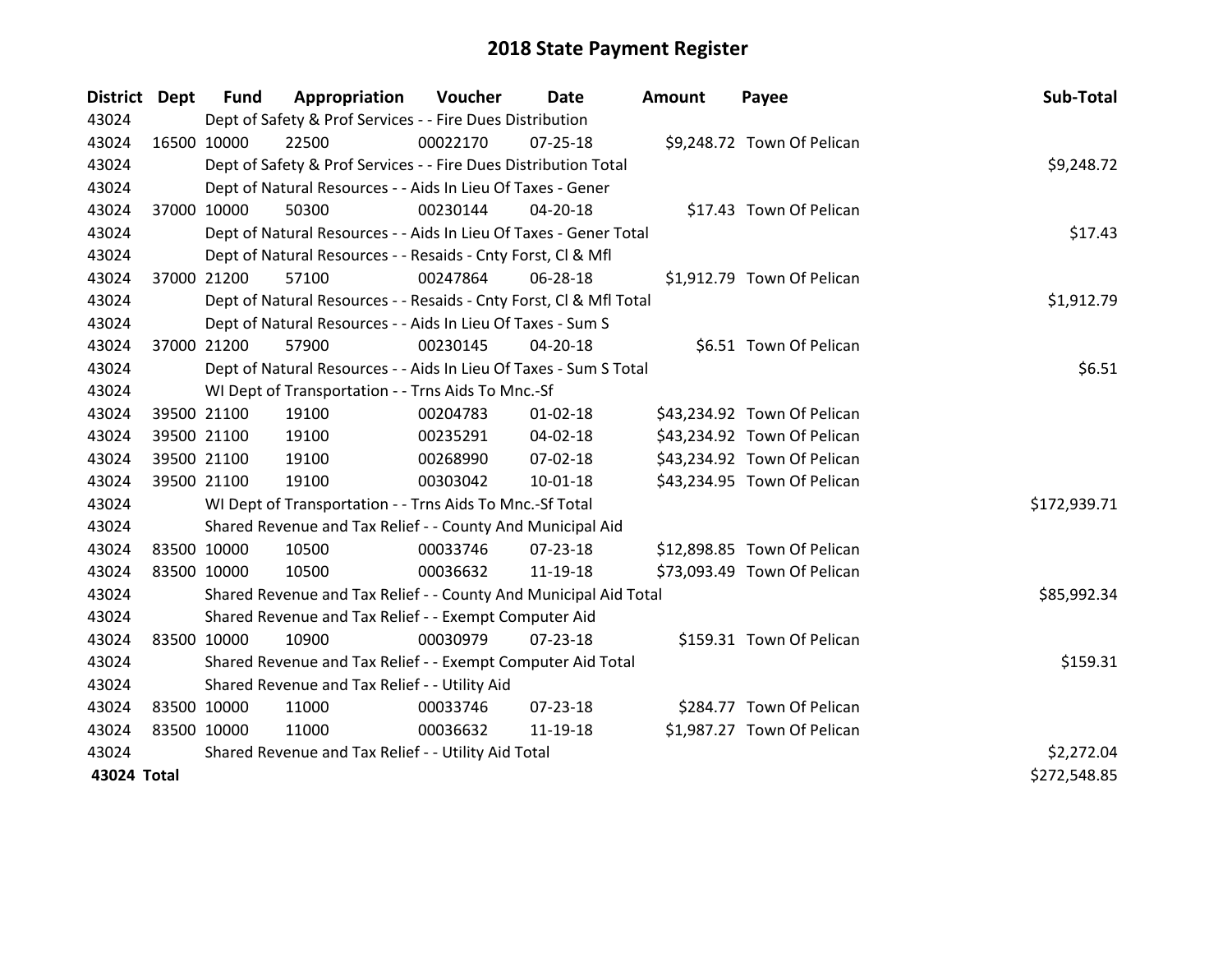| District Dept |             | Fund        | Appropriation                                                      | Voucher     | Date           | Amount | Payee                     | Sub-Total   |
|---------------|-------------|-------------|--------------------------------------------------------------------|-------------|----------------|--------|---------------------------|-------------|
| 43026         |             |             | Dept of Safety & Prof Services - - Fire Dues Distribution          |             |                |        |                           |             |
| 43026         | 16500 10000 |             | 22500                                                              | 00022171    | $07 - 24 - 18$ |        | \$366.84 Town Of Piehl    |             |
| 43026         |             |             | Dept of Safety & Prof Services - - Fire Dues Distribution Total    |             |                |        |                           | \$366.84    |
| 43026         |             |             | Dept of Natural Resources - - Aids In Lieu Of Taxes - Gener        |             |                |        |                           |             |
| 43026         |             | 37000 10000 | 50300                                                              | 00212163    | 02-05-18       |        | \$2,766.71 Town Of Piehl  |             |
| 43026         |             | 37000 10000 | 50300                                                              | 00229681    | $04 - 20 - 18$ |        | \$290.31 Town Of Piehl    |             |
| 43026         |             |             | Dept of Natural Resources - - Aids In Lieu Of Taxes - Gener Total  |             |                |        |                           | \$3,057.02  |
| 43026         |             |             | Dept of Natural Resources - - Resaids - Cnty Forst, CI & Mfl       |             |                |        |                           |             |
| 43026         |             | 37000 21200 | 57100                                                              | 00247865    | 06-28-18       |        | \$2,992.88 Town Of Piehl  |             |
| 43026         |             |             | Dept of Natural Resources - - Resaids - Cnty Forst, CI & Mfl Total | \$2,992.88  |                |        |                           |             |
| 43026         |             |             | Dept of Natural Resources - - Aids In Lieu Of Taxes - Sum S        |             |                |        |                           |             |
| 43026         |             | 37000 21200 | 57900                                                              | 00229682    | 04-20-18       |        | \$0.77 Town Of Piehl      |             |
| 43026         |             |             | Dept of Natural Resources - - Aids In Lieu Of Taxes - Sum S Total  | \$0.77      |                |        |                           |             |
| 43026         |             |             | WI Dept of Transportation - - Trns Aids To Mnc.-Sf                 |             |                |        |                           |             |
| 43026         |             | 39500 21100 | 19100                                                              | 00204784    | $01 - 02 - 18$ |        | \$6,202.30 Town Of Piehl  |             |
| 43026         |             | 39500 21100 | 19100                                                              | 00235292    | $04 - 02 - 18$ |        | \$6,202.30 Town Of Piehl  |             |
| 43026         |             | 39500 21100 | 19100                                                              | 00268991    | 07-02-18       |        | \$6,202.30 Town Of Piehl  |             |
| 43026         |             | 39500 21100 | 19100                                                              | 00303043    | 10-01-18       |        | \$6,202.33 Town Of Piehl  |             |
| 43026         |             |             | WI Dept of Transportation - - Trns Aids To Mnc.-Sf Total           |             |                |        |                           | \$24,809.23 |
| 43026         |             |             | Shared Revenue and Tax Relief - - County And Municipal Aid         |             |                |        |                           |             |
| 43026         |             | 83500 10000 | 10500                                                              | 00033747    | 07-23-18       |        | \$2,624.19 Town Of Piehl  |             |
| 43026         |             | 83500 10000 | 10500                                                              | 00036633    | 11-19-18       |        | \$14,870.42 Town Of Piehl |             |
| 43026         |             |             | Shared Revenue and Tax Relief - - County And Municipal Aid Total   | \$17,494.61 |                |        |                           |             |
| 43026         |             |             | Shared Revenue and Tax Relief - - Utility Aid                      |             |                |        |                           |             |
| 43026         |             | 83500 10000 | 11000                                                              | 00033747    | 07-23-18       |        | \$41.77 Town Of Piehl     |             |
| 43026         |             | 83500 10000 | 11000                                                              | 00036633    | 11-19-18       |        | \$235.60 Town Of Piehl    |             |
| 43026         |             |             | Shared Revenue and Tax Relief - - Utility Aid Total                |             |                |        |                           | \$277.37    |
| 43026 Total   |             |             |                                                                    |             |                |        |                           | \$48,998.72 |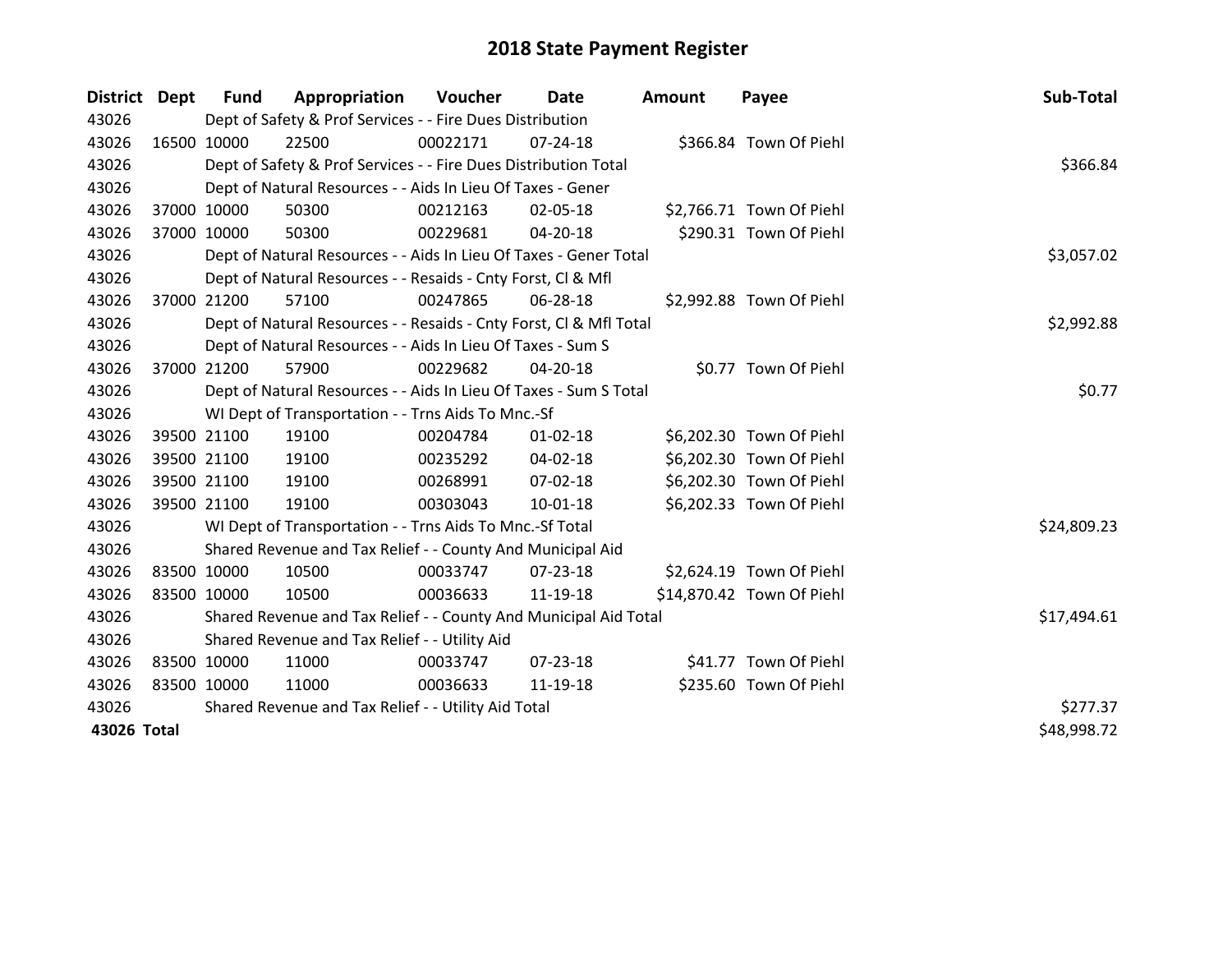| <b>District</b> | Dept        | Fund        | Appropriation                                                      | <b>Voucher</b> | Date           | <b>Amount</b> | Payee                         | Sub-Total    |
|-----------------|-------------|-------------|--------------------------------------------------------------------|----------------|----------------|---------------|-------------------------------|--------------|
| 43028           |             |             | Dept of Safety & Prof Services - - Fire Dues Distribution          |                |                |               |                               |              |
| 43028           |             | 16500 10000 | 22500                                                              | 00022172       | 07-25-18       |               | \$9,870.57 Town Of Pine Lake  |              |
| 43028           |             |             | Dept of Safety & Prof Services - - Fire Dues Distribution Total    |                |                |               |                               | \$9,870.57   |
| 43028           |             |             | Dept of Natural Resources - - Resaids - Cnty Forst, CI & Mfl       |                |                |               |                               |              |
| 43028           | 37000       | 21200       | 57100                                                              | 00247866       | 06-28-18       |               | \$1,922.07 Town Of Pine Lake  |              |
| 43028           |             |             | Dept of Natural Resources - - Resaids - Cnty Forst, CI & Mfl Total |                |                |               |                               | \$1,922.07   |
| 43028           |             |             | Dept of Natural Resources - - Rec & Resource Aids, Fed             |                |                |               |                               |              |
| 43028           |             | 37000 21200 | 58300                                                              | 00262133       | $08 - 27 - 18$ |               | \$1,814.38 Town Of Pine Lake  |              |
| 43028           |             |             | Dept of Natural Resources - - Rec & Resource Aids, Fed Total       |                | \$1,814.38     |               |                               |              |
| 43028           |             |             | WI Dept of Transportation - - Trns Aids To Mnc.-Sf                 |                |                |               |                               |              |
| 43028           |             | 39500 21100 | 19100                                                              | 00204785       | $01 - 02 - 18$ |               | \$39,896.30 Town Of Pine Lake |              |
| 43028           |             | 39500 21100 | 19100                                                              | 00235293       | $04 - 02 - 18$ |               | \$39,896.30 Town Of Pine Lake |              |
| 43028           |             | 39500 21100 | 19100                                                              | 00268992       | 07-02-18       |               | \$39,896.30 Town Of Pine Lake |              |
| 43028           |             | 39500 21100 | 19100                                                              | 00303044       | $10 - 01 - 18$ |               | \$39,896.30 Town Of Pine Lake |              |
| 43028           |             |             | WI Dept of Transportation - - Trns Aids To Mnc.-Sf Total           |                |                |               |                               | \$159,585.20 |
| 43028           |             |             | WI Dept of Transportation - - Loc Rd Imp Prg St Fd                 |                |                |               |                               |              |
| 43028           |             | 39500 21100 | 27800                                                              | 00211867       | $01 - 16 - 18$ |               | \$25,537.82 Town Of Pine Lake |              |
| 43028           |             |             | WI Dept of Transportation - - Loc Rd Imp Prg St Fd Total           |                |                |               |                               | \$25,537.82  |
| 43028           |             |             | Shared Revenue and Tax Relief - - County And Municipal Aid         |                |                |               |                               |              |
| 43028           | 83500 10000 |             | 10500                                                              | 00033748       | 07-23-18       |               | \$10,599.70 Town Of Pine Lake |              |
| 43028           |             | 83500 10000 | 10500                                                              | 00036634       | 11-19-18       |               | \$60,064.97 Town Of Pine Lake |              |
| 43028           |             |             | Shared Revenue and Tax Relief - - County And Municipal Aid Total   |                | \$70,664.67    |               |                               |              |
| 43028           |             |             | Shared Revenue and Tax Relief - - Exempt Computer Aid              |                |                |               |                               |              |
| 43028           |             | 83500 10000 | 10900                                                              | 00030980       | 07-23-18       |               | \$36.53 Town Of Pine Lake     |              |
| 43028           |             |             | Shared Revenue and Tax Relief - - Exempt Computer Aid Total        |                |                |               |                               | \$36.53      |
| 43028 Total     |             |             |                                                                    |                |                |               |                               | \$269,431.24 |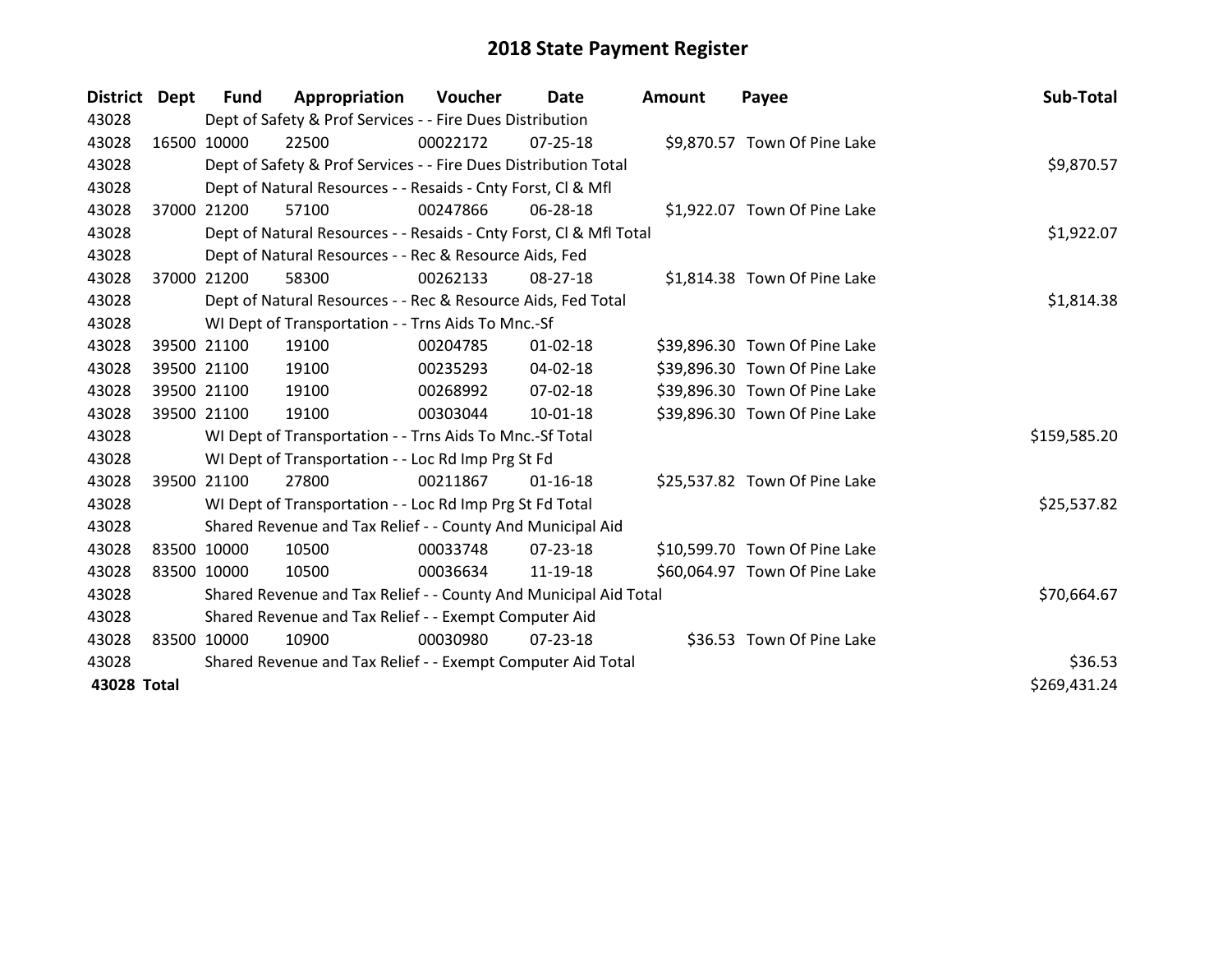| <b>District</b> | Dept        | Fund        | Appropriation                                                      | Voucher    | Date           | <b>Amount</b> | Payee                        | Sub-Total   |
|-----------------|-------------|-------------|--------------------------------------------------------------------|------------|----------------|---------------|------------------------------|-------------|
| 43030           |             |             | Dept of Safety & Prof Services - - Fire Dues Distribution          |            |                |               |                              |             |
| 43030           |             | 16500 10000 | 22500                                                              | 00022173   | 07-26-18       |               | \$2,834.27 Town Of Schoepke  |             |
| 43030           |             |             | Dept of Safety & Prof Services - - Fire Dues Distribution Total    |            |                |               |                              | \$2,834.27  |
| 43030           |             |             | Dept of Natural Resources - - Aids In Lieu Of Taxes - Gener        |            |                |               |                              |             |
| 43030           | 37000       | 10000       | 50300                                                              | 00212143   | 02-05-18       |               | \$50.05 Town Of Schoepke     |             |
| 43030           |             |             | Dept of Natural Resources - - Aids In Lieu Of Taxes - Gener Total  |            | \$50.05        |               |                              |             |
| 43030           |             |             | Dept of Natural Resources - - Resaids - Cnty Forst, CI & Mfl       |            |                |               |                              |             |
| 43030           | 37000       | 21200       | 57100                                                              | 00247867   | 06-28-18       |               | \$3,429.61 Town Of Schoepke  |             |
| 43030           |             |             | Dept of Natural Resources - - Resaids - Cnty Forst, Cl & Mfl Total |            | \$3,429.61     |               |                              |             |
| 43030           |             |             | Dept of Natural Resources - - Aids In Lieu Of Taxes - Sum S        |            |                |               |                              |             |
| 43030           |             | 37000 21200 | 57900                                                              | 00229593   | 04-20-18       |               | \$1.50 Town Of Schoepke      |             |
| 43030           |             |             | Dept of Natural Resources - - Aids In Lieu Of Taxes - Sum S Total  |            | \$1.50         |               |                              |             |
| 43030           |             |             | WI Dept of Transportation - - Trns Aids To Mnc.-Sf                 |            |                |               |                              |             |
| 43030           |             | 39500 21100 | 19100                                                              | 00204786   | $01 - 02 - 18$ |               | \$18,317.65 Town Of Schoepke |             |
| 43030           |             | 39500 21100 | 19100                                                              | 00235294   | 04-02-18       |               | \$18,317.65 Town Of Schoepke |             |
| 43030           |             | 39500 21100 | 19100                                                              | 00268993   | 07-02-18       |               | \$18,317.65 Town Of Schoepke |             |
| 43030           |             | 39500 21100 | 19100                                                              | 00303045   | $10 - 01 - 18$ |               | \$18,317.68 Town Of Schoepke |             |
| 43030           |             |             | WI Dept of Transportation - - Trns Aids To Mnc.-Sf Total           |            |                |               |                              | \$73,270.63 |
| 43030           |             |             | Shared Revenue and Tax Relief - - County And Municipal Aid         |            |                |               |                              |             |
| 43030           |             | 83500 10000 | 10500                                                              | 00033749   | 07-23-18       |               | \$897.59 Town Of Schoepke    |             |
| 43030           | 83500 10000 |             | 10500                                                              | 00036635   | 11-19-18       |               | \$5,086.37 Town Of Schoepke  |             |
| 43030           |             |             | Shared Revenue and Tax Relief - - County And Municipal Aid Total   | \$5,983.96 |                |               |                              |             |
| 43030           |             |             | Shared Revenue and Tax Relief - - Exempt Computer Aid              |            |                |               |                              |             |
| 43030           |             | 83500 10000 | 10900                                                              | 00030981   | 07-23-18       |               | \$7.10 Town Of Schoepke      |             |
| 43030           |             |             | Shared Revenue and Tax Relief - - Exempt Computer Aid Total        |            |                |               |                              | \$7.10      |
| 43030 Total     |             |             |                                                                    |            |                |               |                              | \$85,577.12 |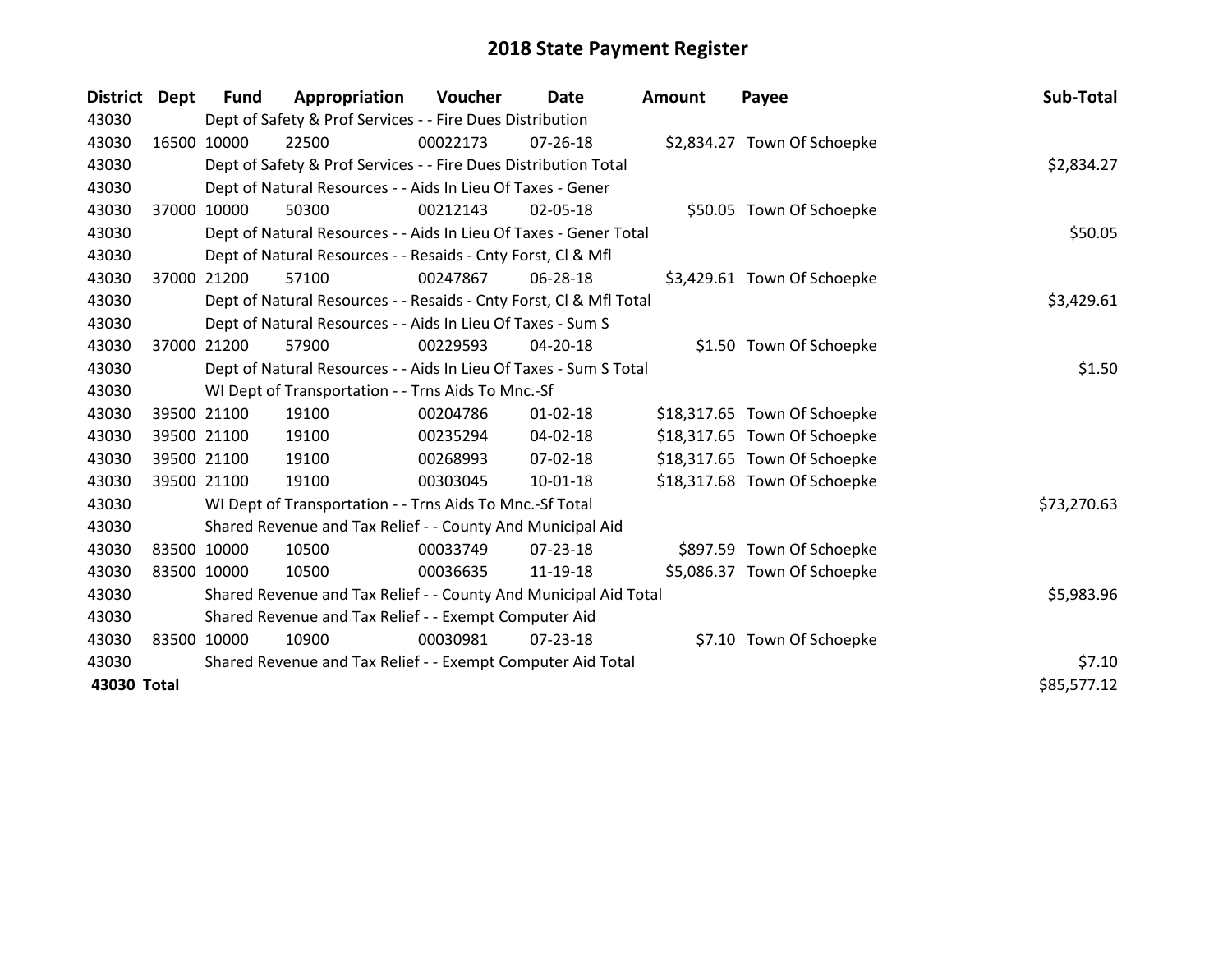| District Dept |             | Fund        | Appropriation                                                      | Voucher    | <b>Date</b>    | <b>Amount</b> | Payee                      | Sub-Total    |
|---------------|-------------|-------------|--------------------------------------------------------------------|------------|----------------|---------------|----------------------------|--------------|
| 43032         |             |             | Dept of Safety & Prof Services - - Fire Dues Distribution          |            |                |               |                            |              |
| 43032         |             | 16500 10000 | 22500                                                              | 00022174   | 07-25-18       |               | \$2,430.49 Town Of Stella  |              |
| 43032         |             |             | Dept of Safety & Prof Services - - Fire Dues Distribution Total    |            |                |               |                            | \$2,430.49   |
| 43032         |             |             | Dept of Natural Resources - - Resaids - Cnty Forst, CI & Mfl       |            |                |               |                            |              |
| 43032         |             | 37000 21200 | 57100                                                              | 00247868   | 06-28-18       |               | \$1,348.35 Town Of Stella  |              |
| 43032         |             |             | Dept of Natural Resources - - Resaids - Cnty Forst, CI & Mfl Total |            |                |               |                            | \$1,348.35   |
| 43032         |             |             | Dept of Natural Resources - - Aids In Lieu Of Taxes - Sum S        |            |                |               |                            |              |
| 43032         | 37000       | 21200       | 57900                                                              | 00230675   | 04-20-18       |               | \$1.32 Town Of Stella      |              |
| 43032         |             |             | Dept of Natural Resources - - Aids In Lieu Of Taxes - Sum S Total  | \$1.32     |                |               |                            |              |
| 43032         |             |             | WI Dept of Transportation - - Trns Aids To Mnc.-Sf                 |            |                |               |                            |              |
| 43032         |             | 39500 21100 | 19100                                                              | 00204787   | $01 - 02 - 18$ |               | \$23,292.75 Town Of Stella |              |
| 43032         |             | 39500 21100 | 19100                                                              | 00235295   | 04-02-18       |               | \$23,292.75 Town Of Stella |              |
| 43032         |             | 39500 21100 | 19100                                                              | 00268994   | $07 - 02 - 18$ |               | \$23,292.75 Town Of Stella |              |
| 43032         |             | 39500 21100 | 19100                                                              | 00303046   | 10-01-18       |               | \$23,292.75 Town Of Stella |              |
| 43032         |             |             | WI Dept of Transportation - - Trns Aids To Mnc.-Sf Total           |            |                |               |                            | \$93,171.00  |
| 43032         |             |             | Department of Revenue - - Payments For Municipal Svcs              |            |                |               |                            |              |
| 43032         |             | 56600 10000 | 50100                                                              | 00026867   | $01 - 31 - 18$ |               | \$143.98 Town Of Stella    |              |
| 43032         |             |             | Department of Revenue - - Payments For Municipal Svcs Total        |            |                |               |                            | \$143.98     |
| 43032         |             |             | Shared Revenue and Tax Relief - - County And Municipal Aid         |            |                |               |                            |              |
| 43032         | 83500 10000 |             | 10500                                                              | 00033750   | 07-23-18       |               | \$1,256.76 Town Of Stella  |              |
| 43032         |             | 83500 10000 | 10500                                                              | 00036636   | 11-19-18       |               | \$7,121.84 Town Of Stella  |              |
| 43032         |             |             | Shared Revenue and Tax Relief - - County And Municipal Aid Total   | \$8,378.60 |                |               |                            |              |
| 43032         |             |             | Shared Revenue and Tax Relief - - Exempt Computer Aid              |            |                |               |                            |              |
| 43032         |             | 83500 10000 | 10900                                                              | 00030982   | 07-23-18       |               | \$33.49 Town Of Stella     |              |
| 43032         |             |             | Shared Revenue and Tax Relief - - Exempt Computer Aid Total        |            |                |               |                            | \$33.49      |
| 43032 Total   |             |             |                                                                    |            |                |               |                            | \$105,507.23 |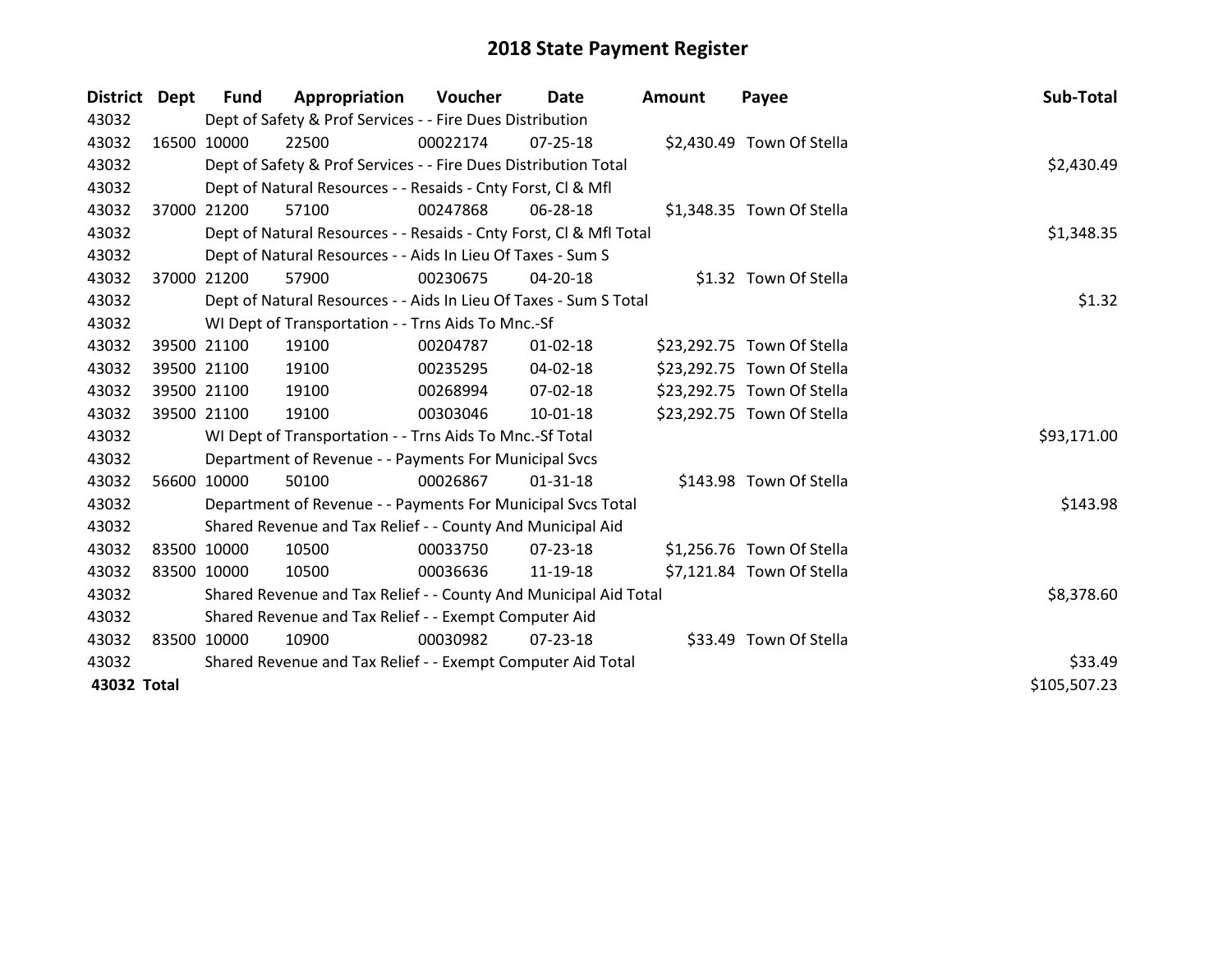| District Dept |             | <b>Fund</b>                                                | Appropriation                                                          | Voucher    | <b>Date</b>    | Amount | Payee                          | Sub-Total    |
|---------------|-------------|------------------------------------------------------------|------------------------------------------------------------------------|------------|----------------|--------|--------------------------------|--------------|
| 43034         |             |                                                            | Dept of Safety & Prof Services - - Fire Dues Distribution              |            |                |        |                                |              |
| 43034         | 16500 10000 |                                                            | 22500                                                                  | 00022175   | $07 - 25 - 18$ |        | \$10,387.39 Town Of Sugar Camp |              |
| 43034         |             |                                                            | Dept of Safety & Prof Services - - Fire Dues Distribution Total        |            |                |        |                                | \$10,387.39  |
| 43034         |             |                                                            | Dept of Natural Resources - - Aids In Lieu Of Taxes - Gener            |            |                |        |                                |              |
| 43034         |             | 37000 10000                                                | 50300                                                                  | 00212075   | 02-05-18       |        | \$28,252.64 Town Of Sugar Camp |              |
| 43034         |             | 37000 10000                                                | 50300                                                                  | 00212076   | 02-05-18       |        | \$2,794.84 Town Of Sugar Camp  |              |
| 43034         |             | 37000 10000                                                | 50300                                                                  | 00229160   | 04-20-18       |        | \$4.55 Town Of Sugar Camp      |              |
| 43034         |             | 37000 10000                                                | 50300                                                                  | 00229162   | 04-20-18       |        | \$51.04 Town Of Sugar Camp     |              |
| 43034         |             |                                                            | Dept of Natural Resources - - Aids In Lieu Of Taxes - Gener Total      |            |                |        |                                | \$31,103.07  |
| 43034         |             |                                                            | Dept of Natural Resources - - Resaids - Fire Suppress Grant            |            |                |        |                                |              |
| 43034         | 37000 21200 |                                                            | 54500                                                                  | 00213242   | $02 - 12 - 18$ |        | \$10,000.00 Town Of Sugar Camp |              |
| 43034         |             |                                                            | Dept of Natural Resources - - Resaids - Fire Suppress Grant Total      |            |                |        |                                | \$10,000.00  |
| 43034         |             |                                                            | Dept of Natural Resources - - Resaids - Cnty Forst, Cl & Mfl           |            |                |        |                                |              |
| 43034         | 37000 21200 |                                                            | 57100                                                                  | 00247869   | 06-28-18       |        | \$1,963.90 Town Of Sugar Camp  |              |
| 43034         |             |                                                            | Dept of Natural Resources - - Resaids - Cnty Forst, Cl & Mfl Total     | \$1,963.90 |                |        |                                |              |
| 43034         |             |                                                            | Dept of Natural Resources - - Aids In Lieu Of Taxes - Sum S            |            |                |        |                                |              |
| 43034         |             | 37000 21200                                                | 57900                                                                  | 00229159   | 04-20-18       |        | \$105.60 Town Of Sugar Camp    |              |
| 43034         |             | 37000 21200                                                | 57900                                                                  | 00229161   | 04-20-18       |        | \$8,646.13 Town Of Sugar Camp  |              |
| 43034         |             |                                                            | Dept of Natural Resources - - Aids In Lieu Of Taxes - Sum S Total      |            |                |        |                                | \$8,751.73   |
| 43034         |             |                                                            | WI Dept of Transportation - - Trns Aids To Mnc.-Sf                     |            |                |        |                                |              |
| 43034         |             | 39500 21100                                                | 19100                                                                  | 00204788   | $01 - 02 - 18$ |        | \$43,485.77 Town Of Sugar Camp |              |
| 43034         |             | 39500 21100                                                | 19100                                                                  | 00235296   | 04-02-18       |        | \$43,485.77 Town Of Sugar Camp |              |
| 43034         |             | 39500 21100                                                | 19100                                                                  | 00268995   | 07-02-18       |        | \$43,485.77 Town Of Sugar Camp |              |
| 43034         |             | 39500 21100                                                | 19100                                                                  | 00303047   | $10-01-18$     |        | \$43,485.78 Town Of Sugar Camp |              |
| 43034         |             |                                                            | WI Dept of Transportation - - Trns Aids To Mnc.-Sf Total               |            |                |        |                                | \$173,943.09 |
| 43034         |             |                                                            | Commissioners of Public Lands - - Trust Lands And Investments --       |            |                |        |                                |              |
| 43034         |             | 50700 10000                                                | 12800                                                                  | 00001637   | $01 - 04 - 18$ |        | \$1,228.40 Town Of Sugar Camp  |              |
| 43034         |             | 50700 10000                                                | 12800                                                                  | 00002239   | 12-20-18       |        | \$1,228.40 Town Of Sugar Camp  |              |
| 43034         |             |                                                            | Commissioners of Public Lands - - Trust Lands And Investments -- Total |            |                |        |                                | \$2,456.80   |
| 43034         |             | Shared Revenue and Tax Relief - - County And Municipal Aid |                                                                        |            |                |        |                                |              |
| 43034         | 83500 10000 |                                                            | 10500                                                                  | 00033751   | $07 - 23 - 18$ |        | \$4,107.96 Town Of Sugar Camp  |              |
| 43034         | 83500 10000 |                                                            | 10500                                                                  | 00036637   | 11-19-18       |        | \$23,278.45 Town Of Sugar Camp |              |
| 43034         |             |                                                            | Shared Revenue and Tax Relief - - County And Municipal Aid Total       |            |                |        |                                | \$27,386.41  |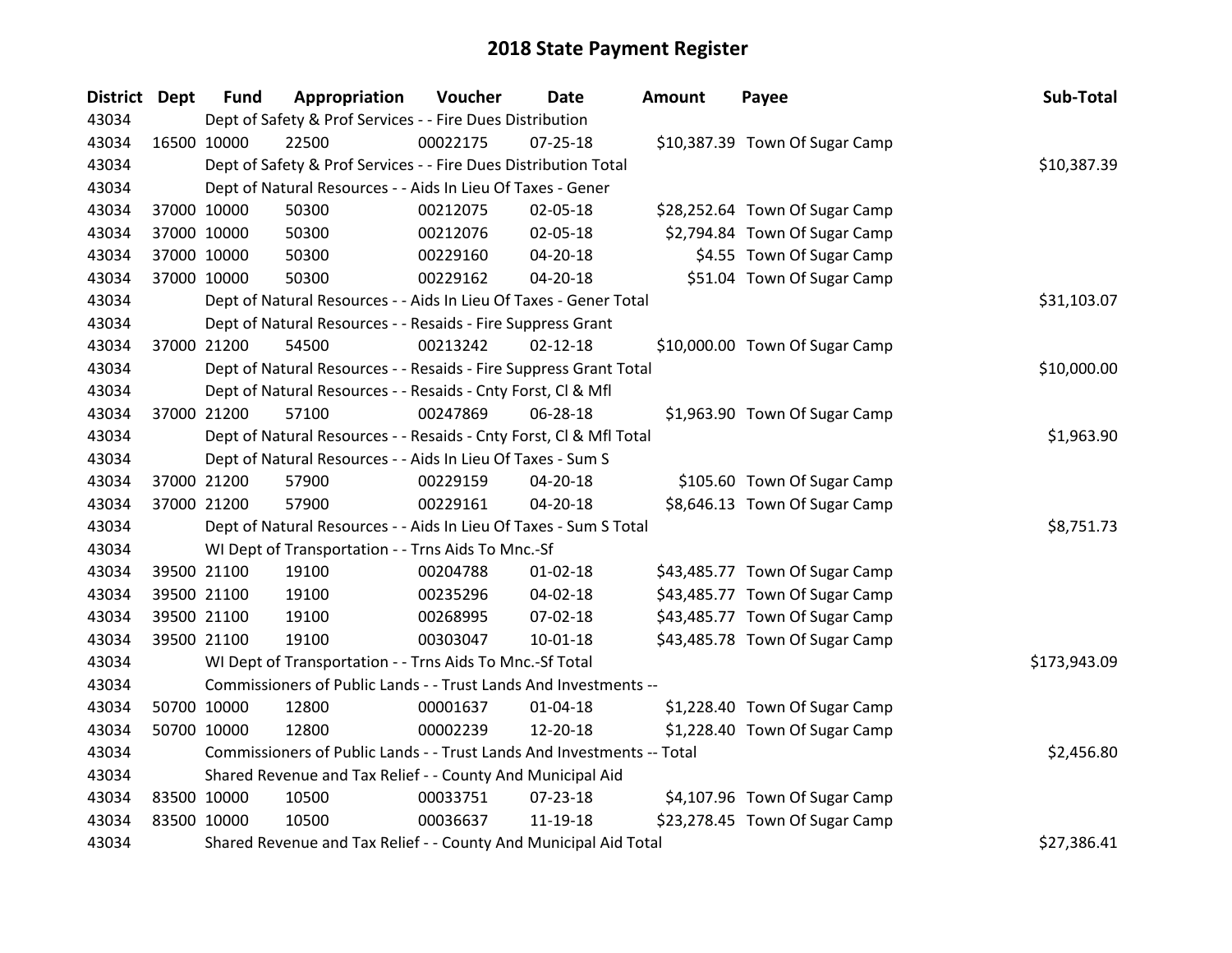| District Dept |             | Fund | Appropriation                                               | <b>Voucher</b> | Date     | Amount | <b>Pavee</b>               | Sub-Total    |
|---------------|-------------|------|-------------------------------------------------------------|----------------|----------|--------|----------------------------|--------------|
| 43034         |             |      | Shared Revenue and Tax Relief - - Exempt Computer Aid       |                |          |        |                            |              |
| 43034         | 83500 10000 |      | 10900                                                       | 00030983       | 07-23-18 |        | \$66.97 Town Of Sugar Camp |              |
| 43034         |             |      | Shared Revenue and Tax Relief - - Exempt Computer Aid Total |                |          |        |                            | \$66.97      |
| 43034 Total   |             |      |                                                             |                |          |        |                            | \$266,059.36 |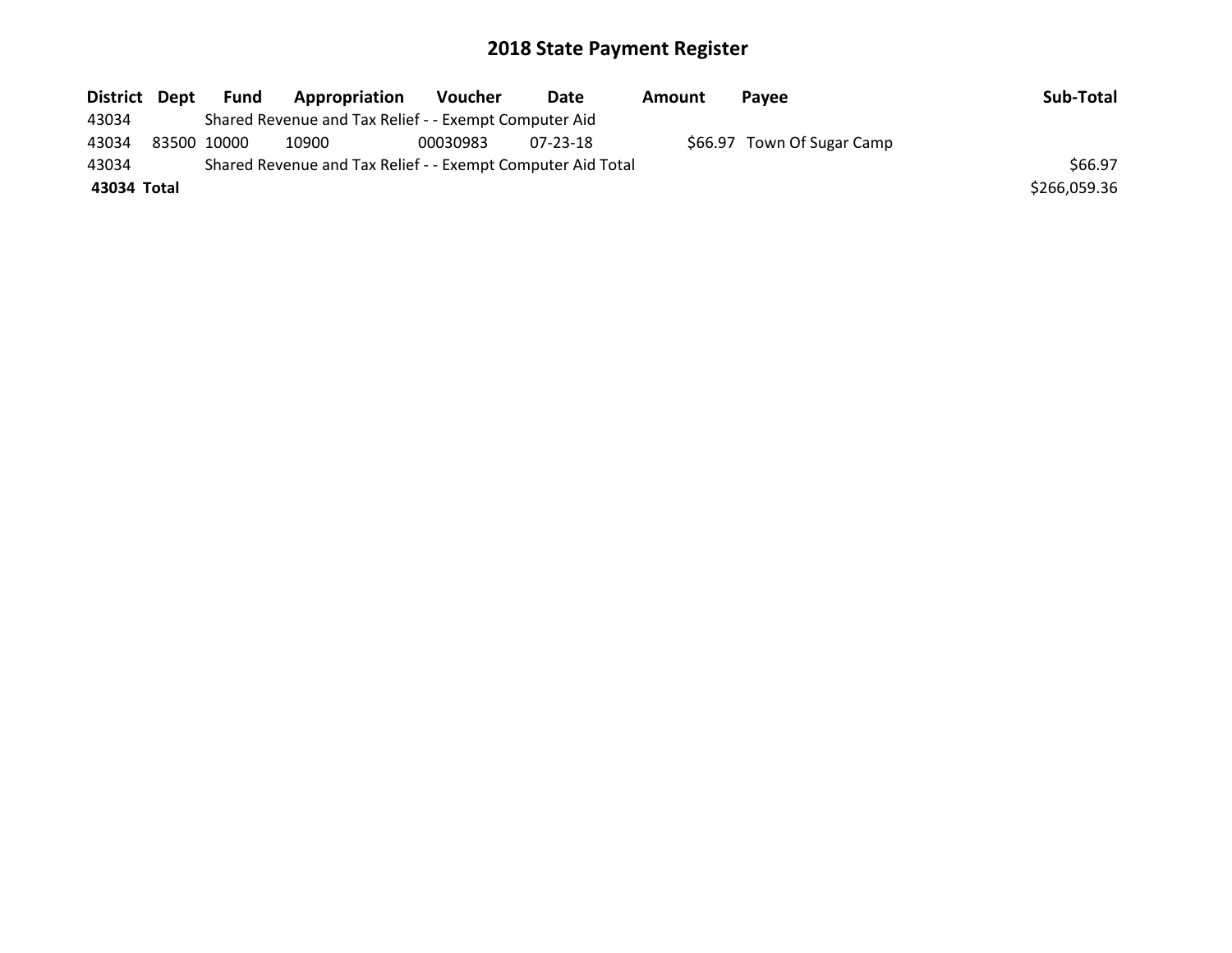| District Dept |             | <b>Fund</b> | Appropriation                                                      | Voucher  | Date           | <b>Amount</b> | Payee                           | Sub-Total   |
|---------------|-------------|-------------|--------------------------------------------------------------------|----------|----------------|---------------|---------------------------------|-------------|
| 43036         |             |             | Dept of Safety & Prof Services - - Fire Dues Distribution          |          |                |               |                                 |             |
| 43036         | 16500 10000 |             | 22500                                                              | 00022176 | $07 - 26 - 18$ |               | \$21,068.40 Town Of Three Lakes |             |
| 43036         |             |             | Dept of Safety & Prof Services - - Fire Dues Distribution Total    |          |                |               |                                 | \$21,068.40 |
| 43036         |             |             | Dept of Natural Resources - - Aids In Lieu Of Taxes - Gener        |          |                |               |                                 |             |
| 43036         | 37000 10000 |             | 50300                                                              | 00212239 | 02-05-18       |               | \$4,848.27 Town Of Three Lakes  |             |
| 43036         | 37000 10000 |             | 50300                                                              | 00230252 | 04-20-18       |               | \$125.72 Town Of Three Lakes    |             |
| 43036         | 37000 10000 |             | 50300                                                              | 00230254 | $04 - 20 - 18$ |               | \$488.72 Town Of Three Lakes    |             |
| 43036         |             |             | Dept of Natural Resources - - Aids In Lieu Of Taxes - Gener Total  |          |                |               |                                 | \$5,462.71  |
| 43036         |             |             | Dept of Natural Resources - - Gpo -Federal Funds                   |          |                |               |                                 |             |
| 43036         | 37000 21200 |             | 38100                                                              | 00222269 | 03-23-18       |               | \$3,329.15 Town Of Three Lakes  |             |
| 43036         |             |             | Dept of Natural Resources - - Gpo -Federal Funds Total             |          |                |               |                                 | \$3,329.15  |
| 43036         |             |             | Dept of Natural Resources - - Enf A - Boating Enforcement          |          |                |               |                                 |             |
| 43036         | 37000 21200 |             | 55000                                                              | 00222269 | 03-23-18       |               | \$7,304.42 Town Of Three Lakes  |             |
| 43036         |             |             | Dept of Natural Resources - - Enf A - Boating Enforcement Total    |          |                |               |                                 | \$7,304.42  |
| 43036         |             |             | Dept of Natural Resources - - Resaids - Cnty Forst, CI & Mfl       |          |                |               |                                 |             |
| 43036         | 37000 21200 |             | 57100                                                              | 00247870 | 06-28-18       |               | \$1,167.62 Town Of Three Lakes  |             |
| 43036         |             |             | Dept of Natural Resources - - Resaids - Cnty Forst, CI & Mfl Total |          |                |               |                                 | \$1,167.62  |
| 43036         |             |             | Dept of Natural Resources - - Aids In Lieu Of Taxes - Sum S        |          |                |               |                                 |             |
| 43036         | 37000 21200 |             | 57900                                                              | 00230253 | $04 - 20 - 18$ |               | \$1,775.53 Town Of Three Lakes  |             |
| 43036         | 37000 21200 |             | 57900                                                              | 00230255 | 04-20-18       |               | \$59.22 Town Of Three Lakes     |             |
| 43036         | 37000 21200 |             | 57900                                                              | 00230256 | 04-20-18       |               | \$5.63 Town Of Three Lakes      |             |
| 43036         |             |             | Dept of Natural Resources - - Aids In Lieu Of Taxes - Sum S Total  |          |                |               |                                 | \$1,840.38  |
| 43036         |             |             | Dept of Natural Resources - - Resaids - Pymt In Lieu Tax Fed       |          |                |               |                                 |             |
| 43036         | 37000 21200 |             | 58400                                                              | 00270502 | 10-01-18       |               | \$1,393.66 Town Of Three Lakes  |             |
| 43036         | 37000 21200 |             | 58400                                                              | 00285590 | 12-14-18       |               | \$22,365.88 Town Of Three Lakes |             |
| 43036         |             |             | Dept of Natural Resources - - Resaids - Pymt In Lieu Tax Fed Total |          |                |               |                                 | \$23,759.54 |
| 43036         |             |             | Dept of Natural Resources - - Fin Asst For Responsible Units       |          |                |               |                                 |             |
| 43036         | 37000 27400 |             | 67000                                                              | 00235056 | $05 - 11 - 18$ |               | \$8,027.69 Town Of Three Lakes  |             |
| 43036         |             |             | Dept of Natural Resources - - Fin Asst For Responsible Units Total |          |                |               |                                 | \$8,027.69  |
| 43036         |             |             | WI Dept of Transportation - - Trns Aids To Mnc.-Sf                 |          |                |               |                                 |             |
| 43036         | 39500 21100 |             | 19100                                                              | 00204789 | $01 - 02 - 18$ |               | \$77,218.45 Town Of Three Lakes |             |
| 43036         | 39500 21100 |             | 19100                                                              | 00235297 | 04-02-18       |               | \$77,218.45 Town Of Three Lakes |             |
| 43036         | 39500 21100 |             | 19100                                                              | 00268996 | $07 - 02 - 18$ |               | \$77,218.45 Town Of Three Lakes |             |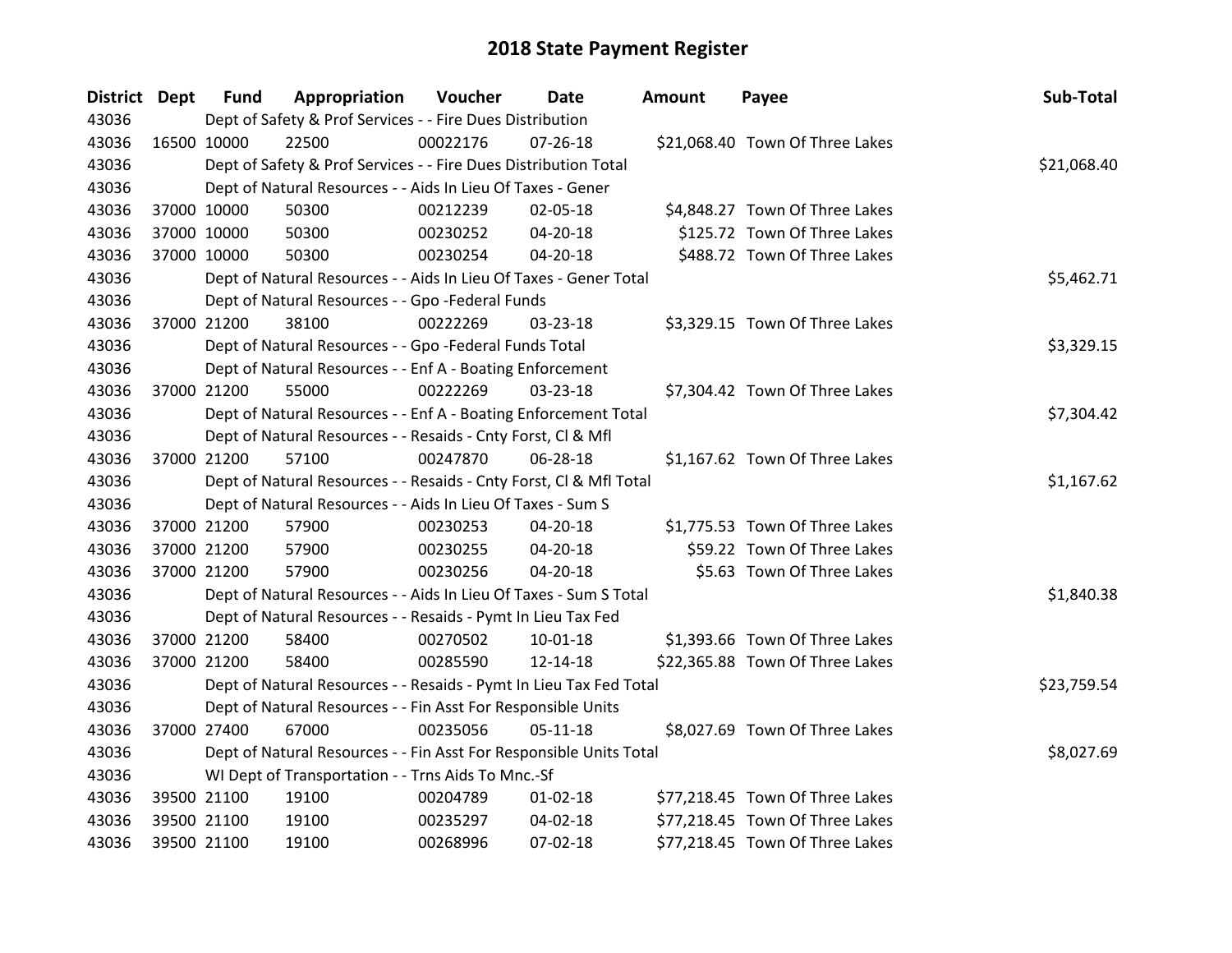| <b>District</b> | Dept  | Fund        | Appropriation                                                        | Voucher  | Date           | Amount | Payee                            | Sub-Total    |
|-----------------|-------|-------------|----------------------------------------------------------------------|----------|----------------|--------|----------------------------------|--------------|
| 43036           |       | 39500 21100 | 19100                                                                | 00303048 | $10-01-18$     |        | \$77,218.46 Town Of Three Lakes  |              |
| 43036           |       |             | WI Dept of Transportation - - Trns Aids To Mnc.-Sf Total             |          |                |        |                                  | \$308,873.81 |
| 43036           |       |             | Department of Justice - - Law Enforcement Train, Local               |          |                |        |                                  |              |
| 43036           | 45500 | 10000       | 23100                                                                | 00053769 | $10 - 25 - 18$ |        | \$800.00 Town Of Three Lakes     |              |
| 43036           |       |             | Department of Justice - - Law Enforcement Train, Local Total         |          |                |        |                                  | \$800.00     |
| 43036           |       |             | Department of Administration - - Federal Aid, Local Assistance       |          |                |        |                                  |              |
| 43036           |       | 50500 10000 | 74300                                                                | 00088536 | 09-21-18       |        | \$341,514.00 Town Of Three Lakes |              |
| 43036           |       | 50500 10000 | 74300                                                                | 00090879 | 10-30-18       |        | \$119,271.84 Town Of Three Lakes |              |
| 43036           |       |             | Department of Administration - - Federal Aid, Local Assistance Total |          |                |        |                                  | \$460,785.84 |
| 43036           |       |             | Shared Revenue and Tax Relief - - County And Municipal Aid           |          |                |        |                                  |              |
| 43036           |       | 83500 10000 | 10500                                                                | 00033752 | 07-23-18       |        | \$5,599.61 Town Of Three Lakes   |              |
| 43036           |       | 83500 10000 | 10500                                                                | 00036638 | 11-19-18       |        | \$31,731.14 Town Of Three Lakes  |              |
| 43036           |       |             | Shared Revenue and Tax Relief - - County And Municipal Aid Total     |          |                |        |                                  | \$37,330.75  |
| 43036           |       |             | Shared Revenue and Tax Relief - - Exempt Computer Aid                |          |                |        |                                  |              |
| 43036           |       | 83500 10000 | 10900                                                                | 00030984 | $07 - 23 - 18$ |        | \$350.07 Town Of Three Lakes     |              |
| 43036           |       |             | Shared Revenue and Tax Relief - - Exempt Computer Aid Total          |          |                |        |                                  | \$350.07     |
| 43036           |       |             | Shared Revenue and Tax Relief - - Utility Aid                        |          |                |        |                                  |              |
| 43036           |       | 83500 10000 | 11000                                                                | 00033752 | 07-23-18       |        | \$289.56 Town Of Three Lakes     |              |
| 43036           |       | 83500 10000 | 11000                                                                | 00036638 | 11-19-18       |        | \$8,816.80 Town Of Three Lakes   |              |
| 43036           |       |             | Shared Revenue and Tax Relief - - Utility Aid Total                  |          |                |        |                                  | \$9,106.36   |
| 43036 Total     |       |             |                                                                      |          |                |        |                                  | \$889,206.74 |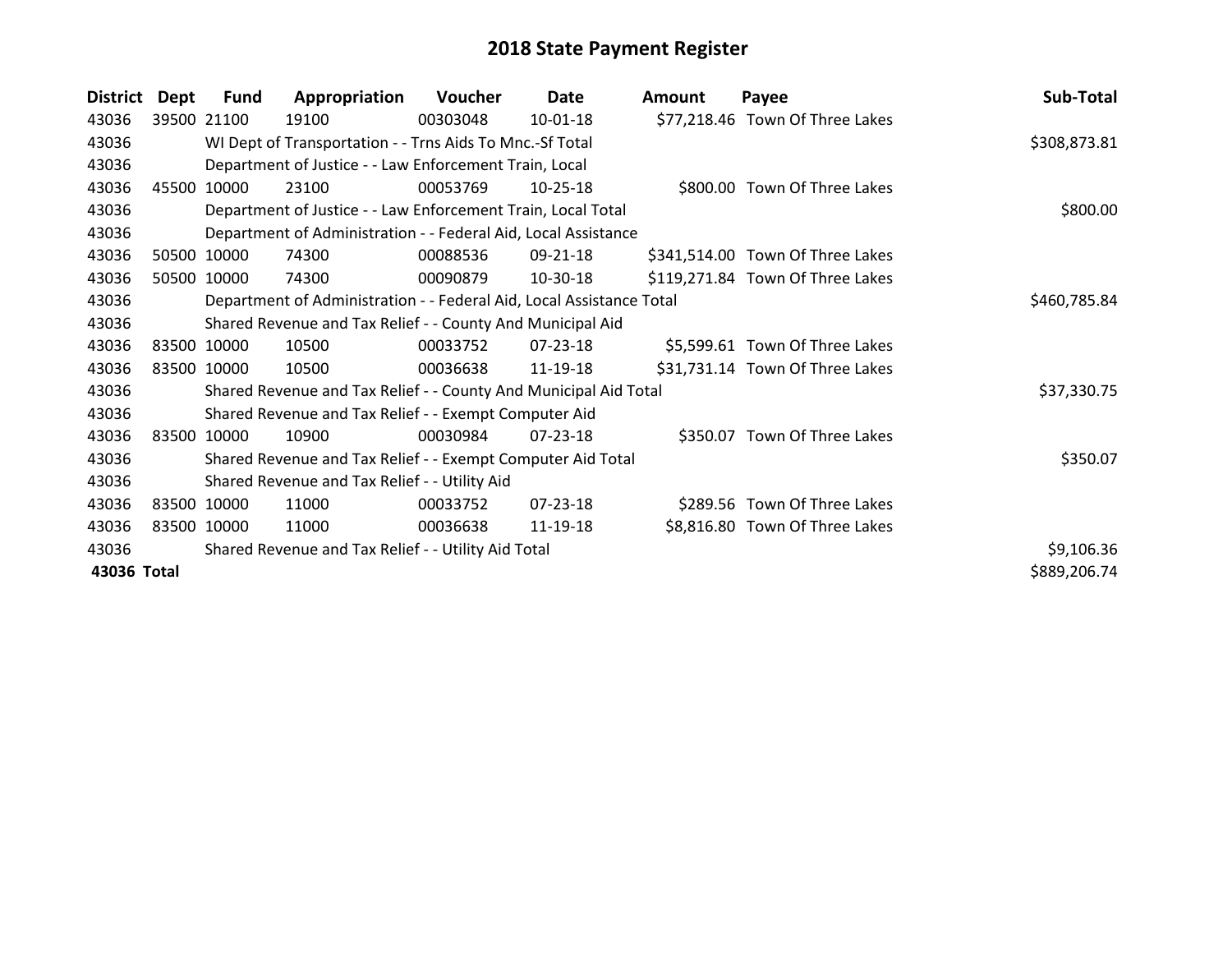| District Dept |       | <b>Fund</b> | Appropriation                                                      | Voucher  | Date           | <b>Amount</b> | Payee                        | Sub-Total    |
|---------------|-------|-------------|--------------------------------------------------------------------|----------|----------------|---------------|------------------------------|--------------|
| 43038         |       |             | Dept of Safety & Prof Services - - Fire Dues Distribution          |          |                |               |                              |              |
| 43038         |       | 16500 10000 | 22500                                                              | 00022177 | $07 - 24 - 18$ |               | \$4,286.10 Town Of Woodboro  |              |
| 43038         |       |             | Dept of Safety & Prof Services - - Fire Dues Distribution Total    |          |                |               |                              | \$4,286.10   |
| 43038         |       |             | Dept of Natural Resources - - Aids In Lieu Of Taxes - Gener        |          |                |               |                              |              |
| 43038         |       | 37000 10000 | 50300                                                              | 00212045 | 02-05-18       |               | \$95,041.51 Town Of Woodboro |              |
| 43038         |       |             | Dept of Natural Resources - - Aids In Lieu Of Taxes - Gener Total  |          |                |               |                              | \$95,041.51  |
| 43038         |       |             | Dept of Natural Resources - - Resaids - Cnty Forst, CI & Mfl       |          |                |               |                              |              |
| 43038         | 37000 | 21200       | 57100                                                              | 00247871 | 06-28-18       |               | \$2,914.36 Town Of Woodboro  |              |
| 43038         |       |             | Dept of Natural Resources - - Resaids - Cnty Forst, CI & Mfl Total |          |                |               |                              | \$2,914.36   |
| 43038         |       |             | Dept of Natural Resources - - Aids In Lieu Of Taxes - Sum S        |          |                |               |                              |              |
| 43038         |       | 37000 21200 | 57900                                                              | 00228988 | 04-20-18       |               | \$4.51 Town Of Woodboro      |              |
| 43038         |       |             | Dept of Natural Resources - - Aids In Lieu Of Taxes - Sum S Total  |          |                |               |                              | \$4.51       |
| 43038         |       |             | Dept of Natural Resources - - Resource Maint Develop Sp Frst       |          |                |               |                              |              |
| 43038         |       | 37000 21200 | 77900                                                              | 00284631 | 12-11-18       |               | \$55,873.16 Town Of Woodboro |              |
| 43038         |       |             | Dept of Natural Resources - - Resource Maint Develop Sp Frst Total |          |                |               |                              | \$55,873.16  |
| 43038         |       |             | WI Dept of Transportation - - Trns Aids To Mnc.-Sf                 |          |                |               |                              |              |
| 43038         |       | 39500 21100 | 19100                                                              | 00204790 | $01 - 02 - 18$ |               | \$28,900.92 Town Of Woodboro |              |
| 43038         |       | 39500 21100 | 19100                                                              | 00235298 | 04-02-18       |               | \$28,900.92 Town Of Woodboro |              |
| 43038         |       | 39500 21100 | 19100                                                              | 00268997 | $07 - 02 - 18$ |               | \$28,900.92 Town Of Woodboro |              |
| 43038         |       | 39500 21100 | 19100                                                              | 00303049 | 10-01-18       |               | \$28,900.95 Town Of Woodboro |              |
| 43038         |       |             | WI Dept of Transportation - - Trns Aids To Mnc.-Sf Total           |          |                |               |                              | \$115,603.71 |
| 43038         |       |             | Shared Revenue and Tax Relief - - County And Municipal Aid         |          |                |               |                              |              |
| 43038         |       | 83500 10000 | 10500                                                              | 00033753 | 07-23-18       |               | \$1,568.37 Town Of Woodboro  |              |
| 43038         |       | 83500 10000 | 10500                                                              | 00036639 | 11-19-18       |               | \$8,887.42 Town Of Woodboro  |              |
| 43038         |       |             | Shared Revenue and Tax Relief - - County And Municipal Aid Total   |          |                |               |                              | \$10,455.79  |
| 43038 Total   |       |             |                                                                    |          |                |               |                              | \$284,179.14 |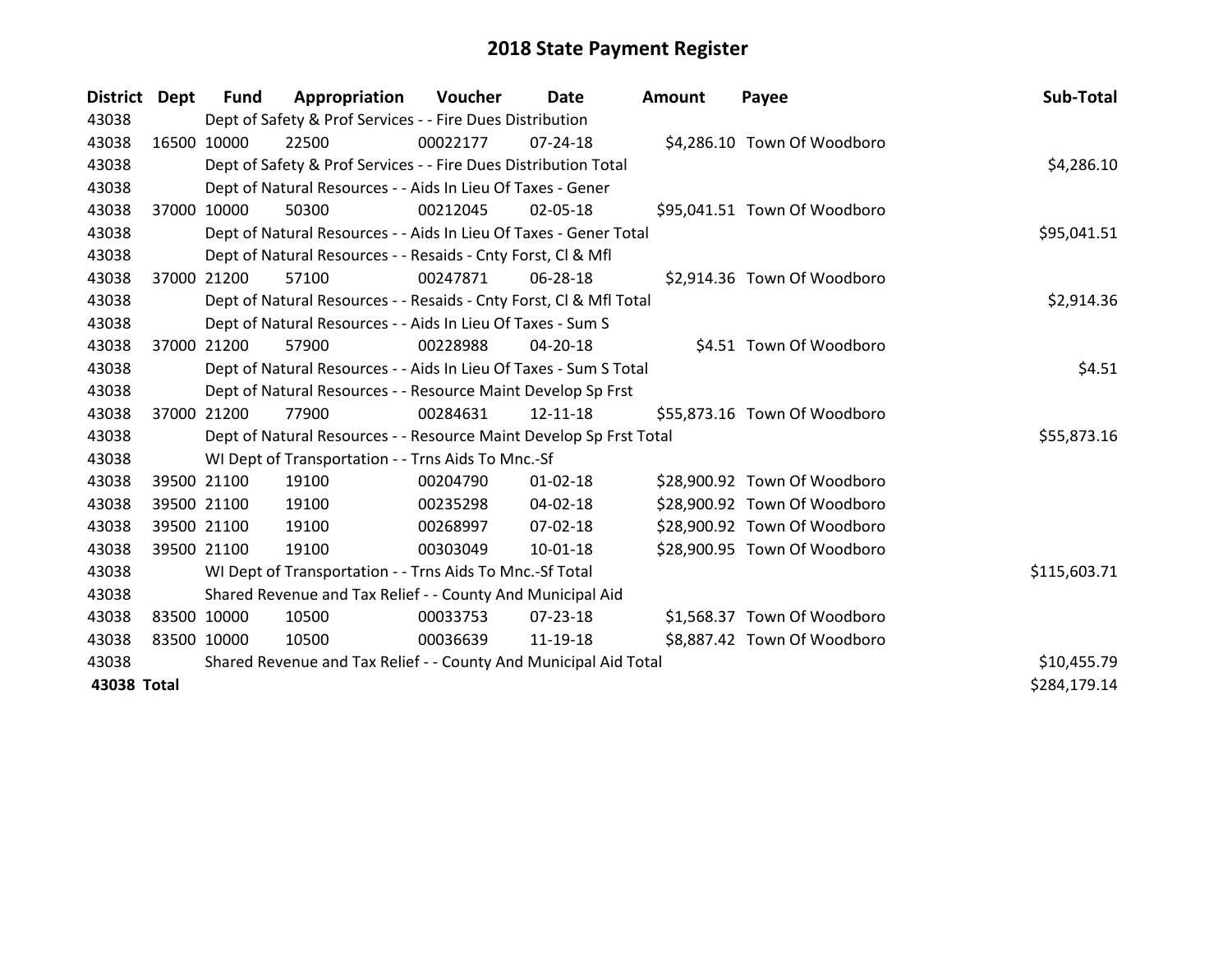| <b>District Dept</b> |             | <b>Fund</b> | Appropriation                                                      | Voucher  | Date           | <b>Amount</b> | Payee                        | Sub-Total    |  |  |  |
|----------------------|-------------|-------------|--------------------------------------------------------------------|----------|----------------|---------------|------------------------------|--------------|--|--|--|
| 43040                |             |             | Dept of Safety & Prof Services - - Fire Dues Distribution          |          |                |               |                              |              |  |  |  |
| 43040                | 16500 10000 |             | 22500                                                              | 00022178 | 07-25-18       |               | \$11,115.39 Town Of Woodruff |              |  |  |  |
| 43040                |             |             | Dept of Safety & Prof Services - - Fire Dues Distribution Total    |          |                |               |                              | \$11,115.39  |  |  |  |
| 43040                |             |             | Dept of Natural Resources - - Aids In Lieu Of Taxes - Gener        |          |                |               |                              |              |  |  |  |
| 43040                | 37000 10000 |             | 50300                                                              | 00212251 | 02-05-18       |               | \$6,470.58 Town Of Woodruff  |              |  |  |  |
| 43040                |             |             | Dept of Natural Resources - - Aids In Lieu Of Taxes - Gener Total  |          |                |               |                              | \$6,470.58   |  |  |  |
| 43040                |             |             | Dept of Natural Resources - - Gen Program Ops-State Funds-Fr       |          |                |               |                              |              |  |  |  |
| 43040                | 37000 21200 |             | 16600                                                              | 00208142 | $01-19-18$     |               | \$50.00 Town Of Woodruff     |              |  |  |  |
| 43040                |             |             | Dept of Natural Resources - - Gen Program Ops-State Funds-Fr Total |          |                |               |                              | \$50.00      |  |  |  |
| 43040                |             |             | Dept of Natural Resources - - General Program Operations --        |          |                |               |                              |              |  |  |  |
| 43040                | 37000 21200 |             | 25400                                                              | 00213453 | $02 - 12 - 18$ |               | \$50.00 Town Of Woodruff     |              |  |  |  |
| 43040                |             |             | Dept of Natural Resources - - General Program Operations -- Total  |          |                |               |                              | \$50.00      |  |  |  |
| 43040                |             |             | Dept of Natural Resources - - Resaids - Cnty Forst, Cl & Mfl       |          |                |               |                              |              |  |  |  |
| 43040                | 37000 21200 |             | 57100                                                              | 00247872 | 06-28-18       |               | \$68.01 Town Of Woodruff     |              |  |  |  |
| 43040                |             |             | Dept of Natural Resources - - Resaids - Cnty Forst, Cl & Mfl Total |          |                |               |                              | \$68.01      |  |  |  |
| 43040                |             |             | Dept of Natural Resources - - Aids In Lieu Of Taxes - Sum S        |          |                |               |                              |              |  |  |  |
| 43040                | 37000 21200 |             | 57900                                                              | 00230377 | 04-20-18       |               | \$11,649.22 Town Of Woodruff |              |  |  |  |
| 43040                | 37000 21200 |             | 57900                                                              | 00230378 | $04 - 20 - 18$ |               | \$90.87 Town Of Woodruff     |              |  |  |  |
| 43040                |             |             | Dept of Natural Resources - - Aids In Lieu Of Taxes - Sum S Total  |          |                |               |                              | \$11,740.09  |  |  |  |
| 43040                |             |             | WI Dept of Transportation - - Trns Aids To Mnc.-Sf                 |          |                |               |                              |              |  |  |  |
| 43040                | 39500 21100 |             | 19100                                                              | 00204791 | $01 - 02 - 18$ |               | \$38,580.62 Town Of Woodruff |              |  |  |  |
| 43040                | 39500 21100 |             | 19100                                                              | 00235299 | 04-02-18       |               | \$38,580.62 Town Of Woodruff |              |  |  |  |
| 43040                | 39500 21100 |             | 19100                                                              | 00268998 | 07-02-18       |               | \$38,580.62 Town Of Woodruff |              |  |  |  |
| 43040                | 39500 21100 |             | 19100                                                              | 00303050 | $10 - 01 - 18$ |               | \$38,580.62 Town Of Woodruff |              |  |  |  |
| 43040                |             |             | WI Dept of Transportation - - Trns Aids To Mnc.-Sf Total           |          |                |               |                              | \$154,322.48 |  |  |  |
| 43040                |             |             | WI Dept of Transportation - - Loc Rd Imp Prg St Fd                 |          |                |               |                              |              |  |  |  |
| 43040                | 39500 21100 |             | 27800                                                              | 00215804 | $01 - 26 - 18$ |               | \$4,467.91 Town Of Woodruff  |              |  |  |  |
| 43040                | 39500 21100 |             | 27800                                                              | 00215807 | $01 - 26 - 18$ |               | \$26,405.21 Town Of Woodruff |              |  |  |  |
| 43040                |             |             | WI Dept of Transportation - - Loc Rd Imp Prg St Fd Total           |          |                |               |                              | \$30,873.12  |  |  |  |
| 43040                |             |             | Department of Justice - - Law Enforcement Train, Local             |          |                |               |                              |              |  |  |  |
| 43040                | 45500 10000 |             | 23100                                                              | 00053845 | $10-25-18$     |               | \$800.00 Town Of Woodruff    |              |  |  |  |
| 43040                |             |             | Department of Justice - - Law Enforcement Train, Local Total       |          |                |               |                              | \$800.00     |  |  |  |
| 43040                |             |             | Department of Revenue - - Payments For Municipal Svcs              |          |                |               |                              |              |  |  |  |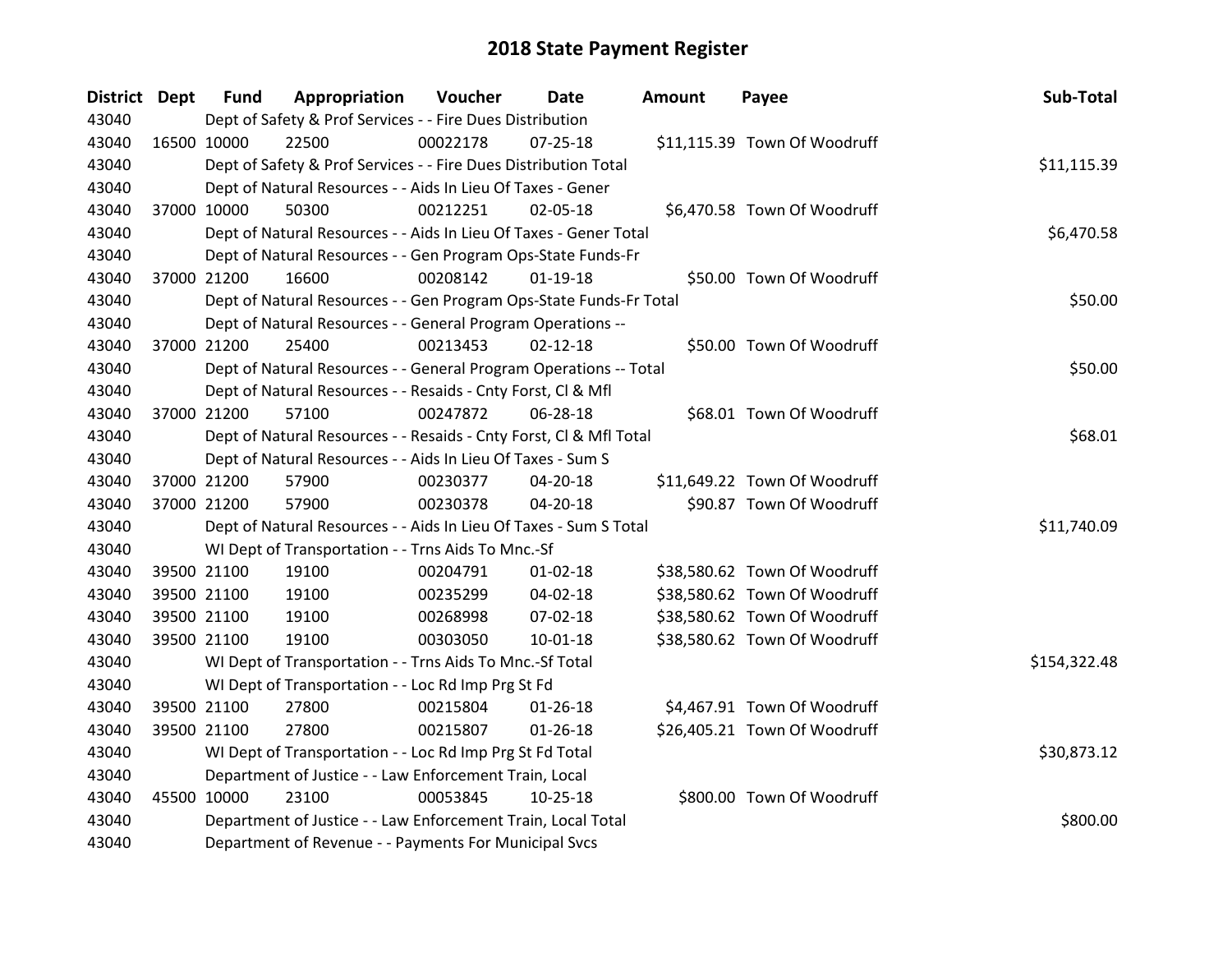| District    | Dept | Fund        | Appropriation                                                    | Voucher  | Date           | Amount | Payee                        | Sub-Total    |
|-------------|------|-------------|------------------------------------------------------------------|----------|----------------|--------|------------------------------|--------------|
| 43040       |      | 56600 10000 | 50100                                                            | 00026868 | $01 - 31 - 18$ |        | \$8,263.32 Town Of Woodruff  |              |
| 43040       |      |             | Department of Revenue - - Payments For Municipal Svcs Total      |          |                |        |                              | \$8,263.32   |
| 43040       |      |             | Shared Revenue and Tax Relief - - County And Municipal Aid       |          |                |        |                              |              |
| 43040       |      | 83500 10000 | 10500                                                            | 00033754 | $07 - 23 - 18$ |        | \$3,443.48 Town Of Woodruff  |              |
| 43040       |      | 83500 10000 | 10500                                                            | 00036640 | 11-19-18       |        | \$19,513.06 Town Of Woodruff |              |
| 43040       |      |             | Shared Revenue and Tax Relief - - County And Municipal Aid Total |          |                |        |                              | \$22,956.54  |
| 43040       |      |             | Shared Revenue and Tax Relief - - Exempt Computer Aid            |          |                |        |                              |              |
| 43040       |      | 83500 10000 | 10900                                                            | 00030985 | $07 - 23 - 18$ |        | \$2,433.25 Town Of Woodruff  |              |
| 43040       |      |             | Shared Revenue and Tax Relief - - Exempt Computer Aid Total      |          |                |        |                              | \$2,433.25   |
| 43040       |      |             | Shared Revenue and Tax Relief - - Utility Aid                    |          |                |        |                              |              |
| 43040       |      | 83500 10000 | 11000                                                            | 00033754 | 07-23-18       |        | \$1,711.45 Town Of Woodruff  |              |
| 43040       |      | 83500 10000 | 11000                                                            | 00036640 | 11-19-18       |        | \$9,776.57 Town Of Woodruff  |              |
| 43040       |      |             | Shared Revenue and Tax Relief - - Utility Aid Total              |          |                |        |                              | \$11,488.02  |
| 43040 Total |      |             |                                                                  |          |                |        |                              | \$260,630.80 |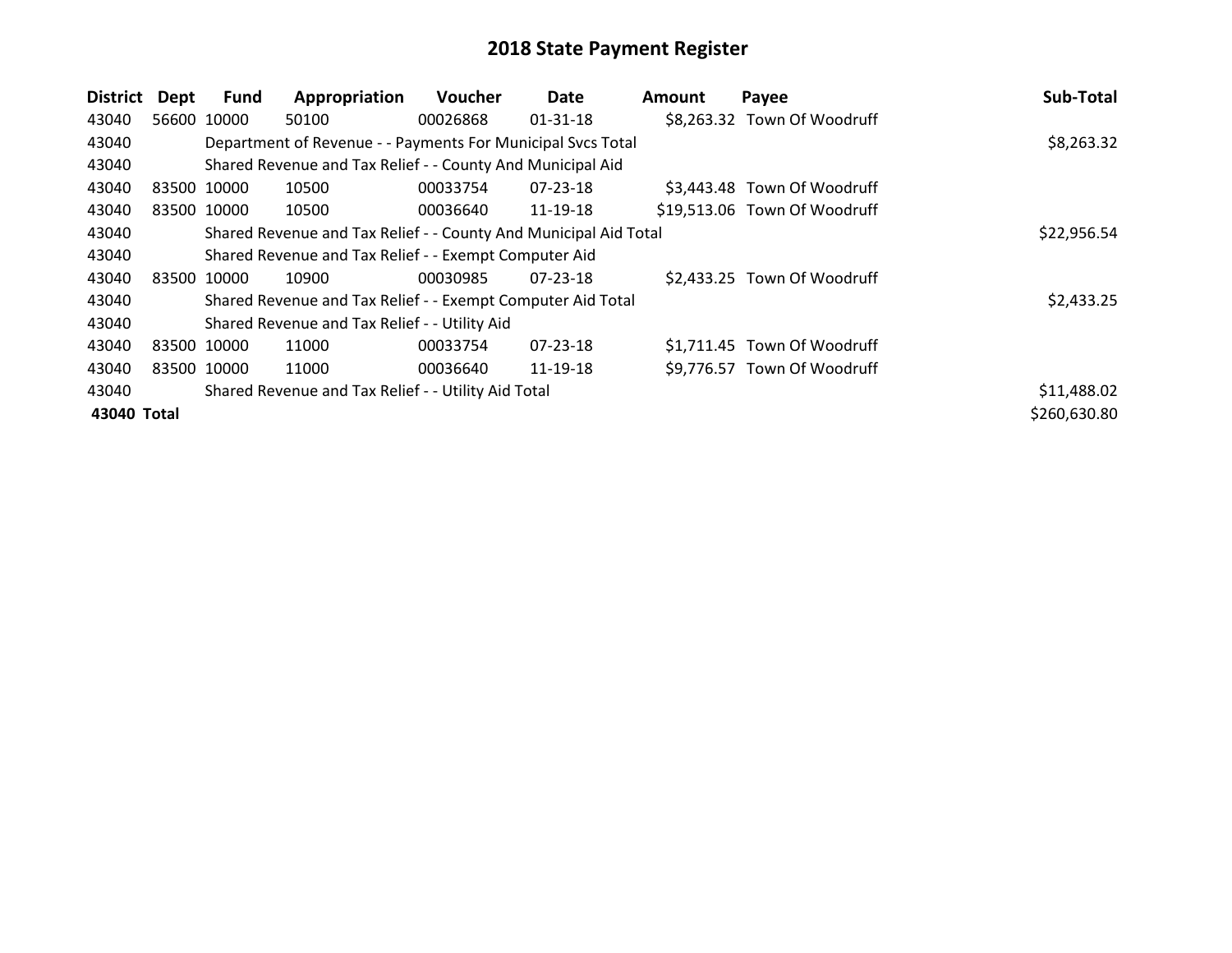| District Dept | <b>Fund</b> | Appropriation                                                      | Voucher  | <b>Date</b>    | <b>Amount</b> | Payee                           | Sub-Total   |
|---------------|-------------|--------------------------------------------------------------------|----------|----------------|---------------|---------------------------------|-------------|
| 43276         |             | Dept of Ag, Trade & Cons Protc - - Retail Petroleum                |          |                |               |                                 |             |
| 43276         | 11500 27200 | 16100                                                              | 00030443 | $01 - 12 - 18$ |               | \$92.00 City Of Rhinelander     |             |
| 43276         | 11500 27200 | 16100                                                              | 00031720 | $02 - 15 - 18$ |               | \$425.00 City Of Rhinelander    |             |
| 43276         | 11500 27200 | 16100                                                              | 00033857 | $04-17-18$     |               | \$515.00 City Of Rhinelander    |             |
| 43276         | 11500 27200 | 16100                                                              | 00033870 | 04-17-18       |               | \$92.00 City Of Rhinelander     |             |
| 43276         | 11500 27200 | 16100                                                              | 00034384 | $05 - 11 - 18$ |               | \$184.00 City Of Rhinelander    |             |
| 43276         | 11500 27200 | 16100                                                              | 00034389 | $05 - 11 - 18$ |               | \$170.00 City Of Rhinelander    |             |
| 43276         | 11500 27200 | 16100                                                              | 00035394 | 06-12-18       |               | \$3,312.00 City Of Rhinelander  |             |
| 43276         | 11500 27200 | 16100                                                              | 00036446 | $07 - 18 - 18$ |               | \$834.90 City Of Rhinelander    |             |
| 43276         | 11500 27200 | 16100                                                              | 00036458 | $07 - 18 - 18$ |               | \$92.00 City Of Rhinelander     |             |
| 43276         | 11500 27200 | 16100                                                              | 00036474 | 07-18-18       |               | \$7,268.00 City Of Rhinelander  |             |
| 43276         | 11500 27200 | 16100                                                              | 00038403 | 09-13-18       |               | \$184.00 City Of Rhinelander    |             |
| 43276         | 11500 27200 | 16100                                                              | 00039459 | $10-12-18$     |               | \$92.00 City Of Rhinelander     |             |
| 43276         | 11500 27200 | 16100                                                              | 00040861 | $11 - 15 - 18$ |               | \$1,509.00 City Of Rhinelander  |             |
| 43276         | 11500 27200 | 16100                                                              | 00040883 | $11 - 15 - 18$ |               | \$2,024.00 City Of Rhinelander  |             |
| 43276         | 11500 27200 | 16100                                                              | 00041883 | 12-13-18       |               | \$644.00 City Of Rhinelander    |             |
| 43276         |             | Dept of Ag, Trade & Cons Protc - - Retail Petroleum Total          |          |                |               |                                 | \$17,437.90 |
| 43276         |             | Dept of Safety & Prof Services - - Fire Dues Distribution          |          |                |               |                                 |             |
| 43276         | 16500 10000 | 22500                                                              | 00022179 | 07-26-18       |               | \$24,672.17 City Of Rhinelander |             |
| 43276         |             | Dept of Safety & Prof Services - - Fire Dues Distribution Total    |          |                |               |                                 | \$24,672.17 |
| 43276         |             | Dept of Natural Resources - - Aids In Lieu Of Taxes - Gener        |          |                |               |                                 |             |
| 43276         | 37000 10000 | 50300                                                              | 00212188 | 02-05-18       |               | \$22,646.27 City Of Rhinelander |             |
| 43276         |             | Dept of Natural Resources - - Aids In Lieu Of Taxes - Gener Total  |          |                |               |                                 | \$22,646.27 |
| 43276         |             | Dept of Natural Resources - - Gen Program Ops-State Funds-Fr       |          |                |               |                                 |             |
| 43276         | 37000 21200 | 16600                                                              | 00207190 | $01-11-18$     |               | \$130.13 City Of Rhinelander    |             |
| 43276         |             | Dept of Natural Resources - - Gen Program Ops-State Funds-Fr Total |          |                |               |                                 | \$130.13    |
| 43276         |             | Dept of Natural Resources - - General Program Operations --        |          |                |               |                                 |             |
| 43276         | 37000 21200 | 25400                                                              | 00221732 | 03-21-18       |               | \$267.43 City Of Rhinelander    |             |
| 43276         | 37000 21200 | 25400                                                              | 00227122 | 04-16-18       |               | \$124.41 City Of Rhinelander    |             |
| 43276         | 37000 21200 | 25400                                                              | 00246367 | 06-28-18       |               | \$275.78 City Of Rhinelander    |             |
| 43276         | 37000 21200 | 25400                                                              | 00265498 | 09-10-18       |               | \$281.83 City Of Rhinelander    |             |
| 43276         | 37000 21200 | 25400                                                              | 00274703 | 10-19-18       |               | \$130.13 City Of Rhinelander    |             |
| 43276         | 37000 21200 | 25400                                                              | 00285875 | 12-19-18       |               | \$199.71 City Of Rhinelander    |             |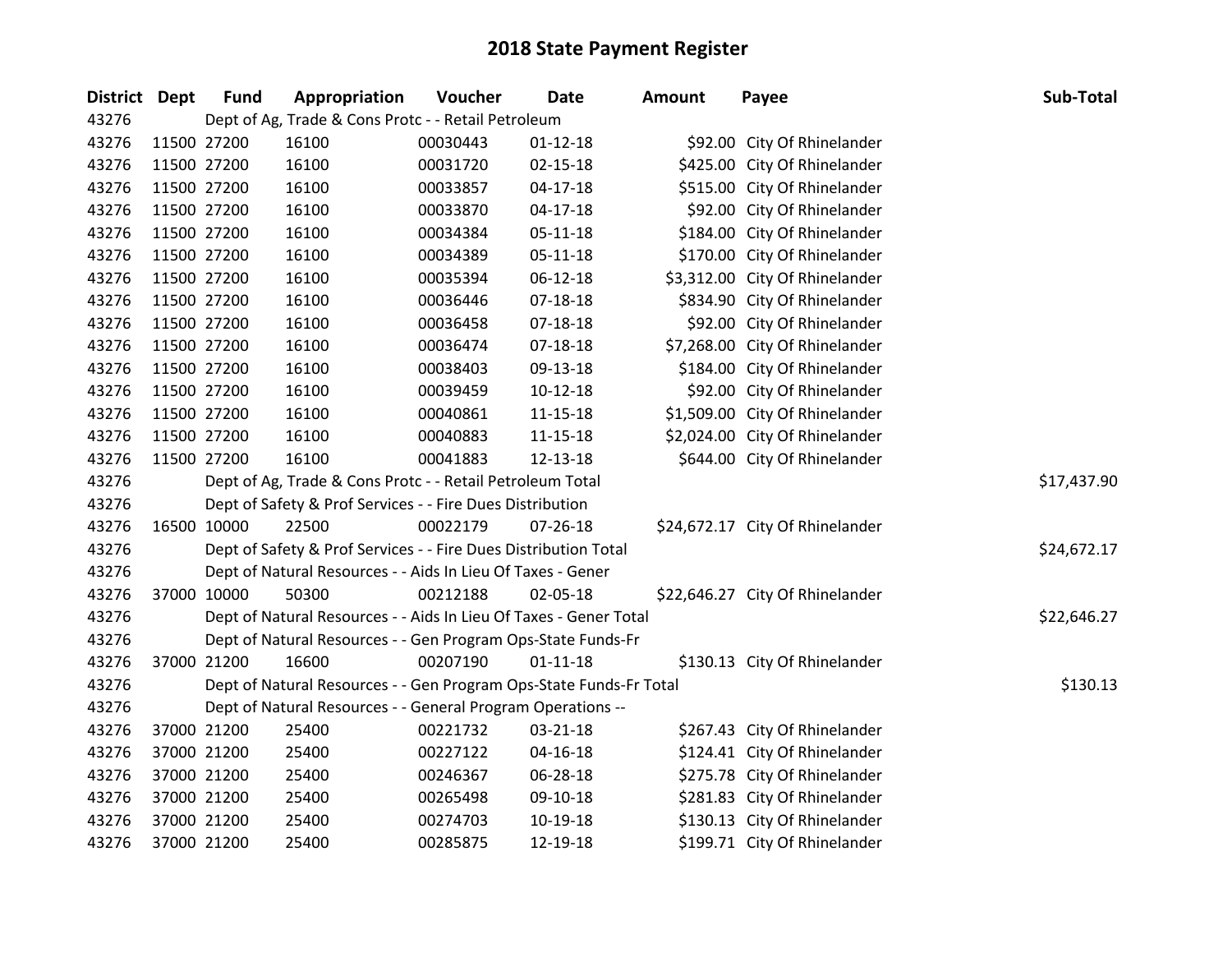| District Dept | <b>Fund</b> | Appropriation                                                      | Voucher  | <b>Date</b>    | <b>Amount</b> | Payee                           | Sub-Total   |
|---------------|-------------|--------------------------------------------------------------------|----------|----------------|---------------|---------------------------------|-------------|
| 43276         |             | Dept of Natural Resources - - General Program Operations -- Total  |          |                |               |                                 | \$1,279.29  |
| 43276         |             | Dept of Natural Resources - - Gpo--State Funds                     |          |                |               |                                 |             |
| 43276         | 37000 21200 | 86100                                                              | 00204750 | $01-03-18$     |               | \$57.93 City Of Rhinelander     |             |
| 43276         | 37000 21200 | 86100                                                              | 00211365 | 02-01-18       |               | \$57.93 City Of Rhinelander     |             |
| 43276         | 37000 21200 | 86100                                                              | 00217271 | 03-01-18       |               | \$57.93 City Of Rhinelander     |             |
| 43276         | 37000 21200 | 86100                                                              | 00221730 | 03-21-18       |               | \$1,168.69 City Of Rhinelander  |             |
| 43276         | 37000 21200 | 86100                                                              | 00223114 | 03-29-18       |               | \$57.93 City Of Rhinelander     |             |
| 43276         | 37000 21200 | 86100                                                              | 00232727 | 05-01-18       |               | \$57.93 City Of Rhinelander     |             |
| 43276         | 37000 21200 | 86100                                                              | 00240590 | 06-01-18       |               | \$57.93 City Of Rhinelander     |             |
| 43276         | 37000 21200 | 86100                                                              | 00246364 | 06-28-18       |               | \$1,240.07 City Of Rhinelander  |             |
| 43276         | 37000 21200 | 86100                                                              | 00249252 | 07-03-18       |               | \$57.93 City Of Rhinelander     |             |
| 43276         | 37000 21200 | 86100                                                              | 00252647 | $07 - 12 - 18$ |               | \$130.13 City Of Rhinelander    |             |
| 43276         | 37000 21200 | 86100                                                              | 00256320 | 08-01-18       |               | \$57.93 City Of Rhinelander     |             |
| 43276         | 37000 21200 | 86100                                                              | 00264298 | 09-04-18       |               | \$57.93 City Of Rhinelander     |             |
| 43276         | 37000 21200 | 86100                                                              | 00269000 | 09-27-18       |               | \$1,263.29 City Of Rhinelander  |             |
| 43276         | 37000 21200 | 86100                                                              | 00270326 | $10 - 01 - 18$ |               | \$57.93 City Of Rhinelander     |             |
| 43276         | 37000 21200 | 86100                                                              | 00277047 | $11 - 01 - 18$ |               | \$57.93 City Of Rhinelander     |             |
| 43276         | 37000 21200 | 86100                                                              | 00282823 | 12-03-18       |               | \$57.93 City Of Rhinelander     |             |
| 43276         | 37000 21200 | 86100                                                              | 00283247 | 12-07-18       |               | \$1,193.63 City Of Rhinelander  |             |
| 43276         | 37000 21200 | 86100                                                              | 00287722 | 12-28-18       |               | \$57.93 City Of Rhinelander     |             |
| 43276         |             | Dept of Natural Resources - - Gpo--State Funds Total               |          |                |               |                                 | \$5,748.90  |
| 43276         |             | Dept of Natural Resources - - Gpo - State Funds                    |          |                |               |                                 |             |
| 43276         | 37000 21200 | 96100                                                              | 00209784 | $01 - 24 - 18$ |               | \$1,394.24 City Of Rhinelander  |             |
| 43276         | 37000 21200 | 96100                                                              | 00285875 | 12-19-18       |               | \$24.97 City Of Rhinelander     |             |
| 43276         |             | Dept of Natural Resources - - Gpo - State Funds Total              |          |                |               |                                 | \$1,419.21  |
| 43276         |             | Dept of Natural Resources - - Fin Asst For Responsible Units       |          |                |               |                                 |             |
| 43276         | 37000 27400 | 67000                                                              | 00235915 | $05 - 11 - 18$ |               | \$22,534.60 City Of Rhinelander |             |
| 43276         |             | Dept of Natural Resources - - Fin Asst For Responsible Units Total |          |                |               |                                 | \$22,534.60 |
| 43276         |             | Department of Tourism - - Ab, Federa, Grants-Aids                  |          |                |               |                                 |             |
| 43276         | 38000 10000 | 34300                                                              | 00006301 | 09-19-18       |               | \$4,490.00 City Of Rhinelander  |             |
| 43276         |             | Department of Tourism - - Ab, Federa, Grants-Aids Total            |          |                |               |                                 | \$4,490.00  |
| 43276         |             | WI Dept of Transportation - - Tc, Trns Oper Aid Sf                 |          |                |               |                                 |             |
| 43276         | 39500 21100 | 17700                                                              | 00262497 | 06-14-18       |               | \$40,535.00 City Of Rhinelander |             |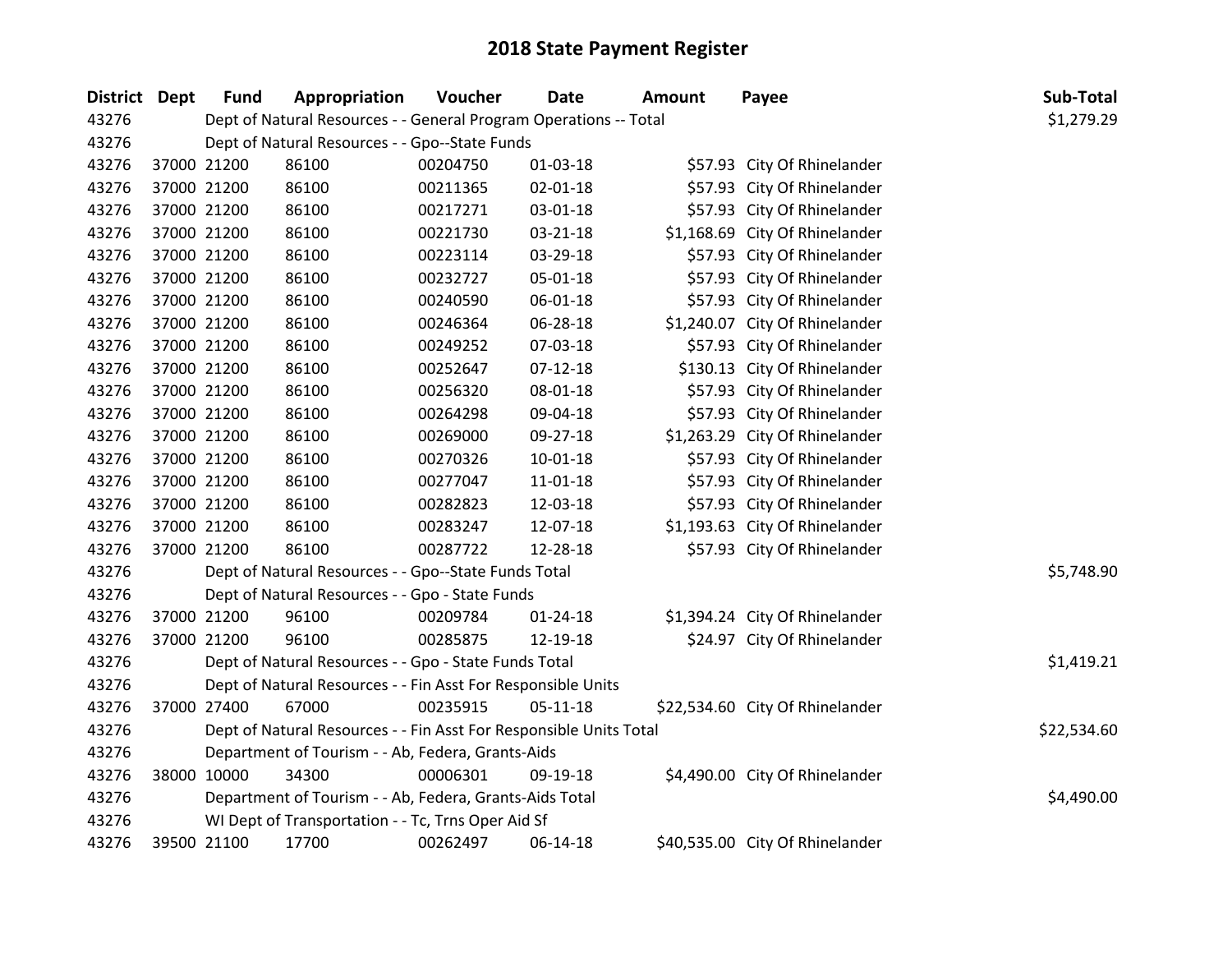| District Dept | <b>Fund</b> | Appropriation                                            | Voucher  | <b>Date</b>    | <b>Amount</b> | Payee                            | Sub-Total    |
|---------------|-------------|----------------------------------------------------------|----------|----------------|---------------|----------------------------------|--------------|
| 43276         | 39500 21100 | 17700                                                    | 00289449 | 08-27-18       |               | \$121,604.00 City Of Rhinelander |              |
| 43276         |             | WI Dept of Transportation - - Tc, Trns Oper Aid Sf Total |          |                |               |                                  | \$162,139.00 |
| 43276         |             | WI Dept of Transportation - - Trnst/Trns-Rel Aid F       |          |                |               |                                  |              |
| 43276         | 39500 21100 | 18200                                                    | 00226403 | 03-01-18       |               | \$56,133.03 City Of Rhinelander  |              |
| 43276         | 39500 21100 | 18200                                                    | 00323475 | $11 - 15 - 18$ |               | \$57,050.89 City Of Rhinelander  |              |
| 43276         | 39500 21100 | 18200                                                    | 00323496 | $11 - 15 - 18$ |               | \$56,519.69 City Of Rhinelander  |              |
| 43276         | 39500 21100 | 18200                                                    | 00323557 | $11 - 15 - 18$ |               | \$58,652.23 City Of Rhinelander  |              |
| 43276         |             | WI Dept of Transportation - - Trnst/Trns-Rel Aid F Total |          |                |               |                                  | \$228,355.84 |
| 43276         |             | WI Dept of Transportation - - Trns Aids To Mnc.-Sf       |          |                |               |                                  |              |
| 43276         | 39500 21100 | 19100                                                    | 00204792 | $01 - 02 - 18$ |               | \$160,657.55 City Of Rhinelander |              |
| 43276         | 39500 21100 | 19100                                                    | 00235300 | 04-02-18       |               | \$160,657.55 City Of Rhinelander |              |
| 43276         | 39500 21100 | 19100                                                    | 00268999 | 07-02-18       |               | \$160,657.55 City Of Rhinelander |              |
| 43276         | 39500 21100 | 19100                                                    | 00303051 | $10 - 01 - 18$ |               | \$160,657.56 City Of Rhinelander |              |
| 43276         |             | WI Dept of Transportation - - Trns Aids To Mnc.-Sf Total |          |                |               |                                  | \$642,630.21 |
| 43276         |             | WI Dept of Transportation - - Trnsprt Alternats Lf       |          |                |               |                                  |              |
| 43276         | 39500 21100 | 22600                                                    | 00221235 | 02-13-18       |               | \$2,350.00 City Of Rhinelander   |              |
| 43276         | 39500 21100 | 22600                                                    | 00321862 | $11 - 13 - 18$ |               | \$2,350.00 City Of Rhinelander   |              |
| 43276         | 39500 21100 | 22600                                                    | 00321863 | $11 - 13 - 18$ |               | \$2,350.00 City Of Rhinelander   |              |
| 43276         |             | WI Dept of Transportation - - Trnsprt Alternats Lf Total |          |                |               |                                  | \$7,050.00   |
| 43276         |             | WI Dept of Transportation - - Trnsprt Alternats Ff       |          |                |               |                                  |              |
| 43276         | 39500 21100 | 22700                                                    | 00221235 | $02 - 13 - 18$ |               | \$9,400.00 City Of Rhinelander   |              |
| 43276         | 39500 21100 | 22700                                                    | 00321862 | $11 - 13 - 18$ |               | \$9,400.00 City Of Rhinelander   |              |
| 43276         | 39500 21100 | 22700                                                    | 00321863 | $11 - 13 - 18$ |               | \$9,400.00 City Of Rhinelander   |              |
| 43276         |             | WI Dept of Transportation - - Trnsprt Alternats Ff Total |          |                |               |                                  | \$28,200.00  |
| 43276         |             | WI Dept of Transportation - - Dept Mgt & Oper St Fd      |          |                |               |                                  |              |
| 43276         | 39500 21100 | 46100                                                    | 00224760 | $02 - 21 - 18$ |               | \$333.05 City Of Rhinelander     |              |
| 43276         | 39500 21100 | 46100                                                    | 00228328 | 03-06-18       |               | \$1,766.26 City Of Rhinelander   |              |
| 43276         | 39500 21100 | 46100                                                    | 00250127 | 05-02-18       |               | \$339.71 City Of Rhinelander     |              |
| 43276         | 39500 21100 | 46100                                                    | 00262580 | $06 - 12 - 18$ |               | \$1,732.81 City Of Rhinelander   |              |
| 43276         | 39500 21100 | 46100                                                    | 00285098 | 08-09-18       |               | \$336.38 City Of Rhinelander     |              |
| 43276         | 39500 21100 | 46100                                                    | 00294996 | 09-10-18       |               | \$1,610.44 City Of Rhinelander   |              |
| 43276         | 39500 21100 | 46100                                                    | 00320658 | 11-07-18       |               | \$336.38 City Of Rhinelander     |              |
| 43276         | 39500 21100 | 46100                                                    | 00328766 | 12-04-18       |               | \$1,450.42 City Of Rhinelander   |              |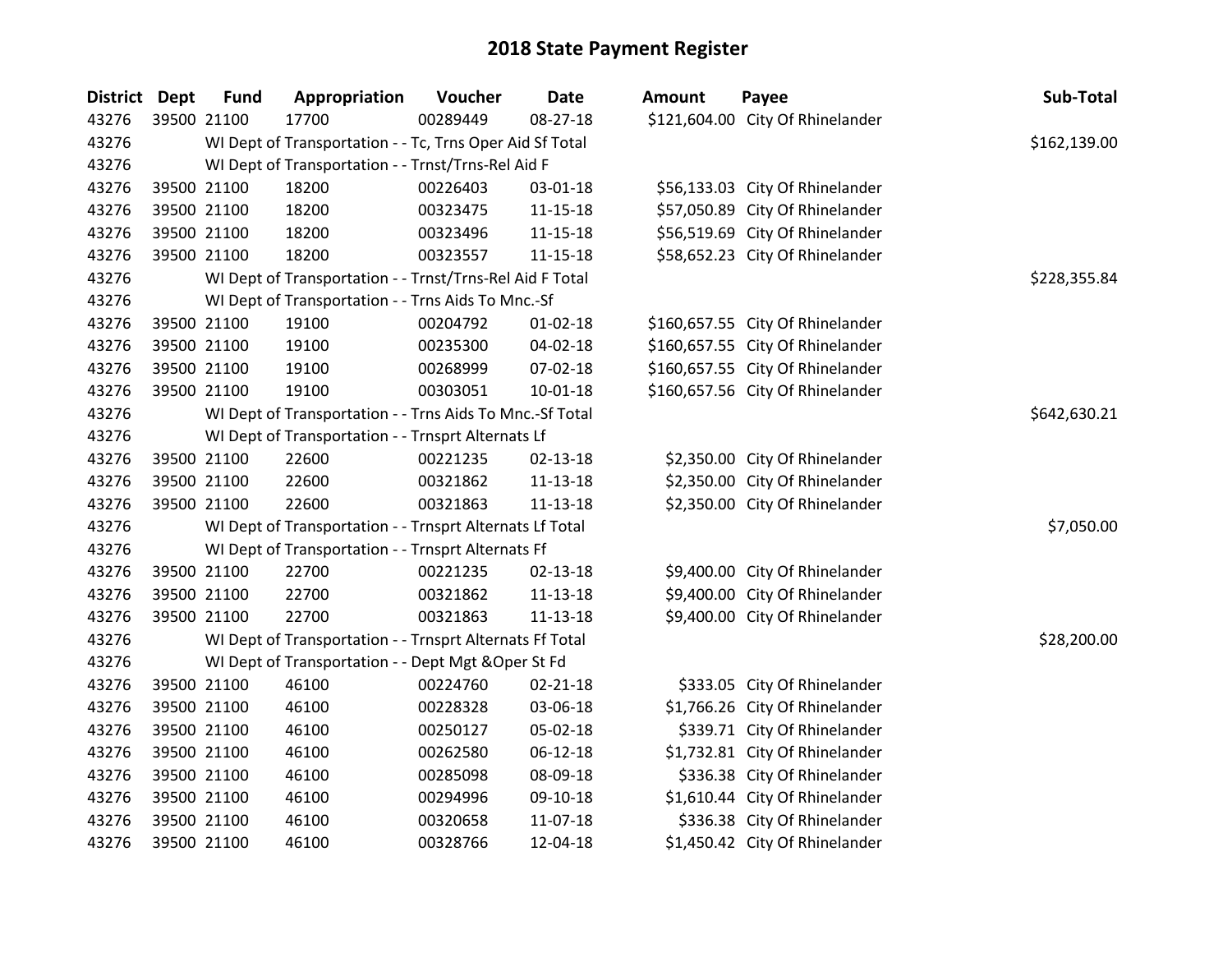| District Dept | <b>Fund</b>                                           | Appropriation                                                           | Voucher  | Date           | <b>Amount</b> | Payee                            | Sub-Total    |
|---------------|-------------------------------------------------------|-------------------------------------------------------------------------|----------|----------------|---------------|----------------------------------|--------------|
| 43276         |                                                       | WI Dept of Transportation - - Dept Mgt & Oper St Fd Total               |          |                |               |                                  | \$7,905.45   |
| 43276         |                                                       | Department of Health Services - - Emergency Medical Services, Ai        |          |                |               |                                  |              |
| 43276         | 43500 10000                                           | 11900                                                                   | 00229427 | 08-31-18       |               | \$5,212.95 City Of Rhinelander   |              |
| 43276         |                                                       | Department of Health Services - - Emergency Medical Services, Ai Total  |          |                |               |                                  | \$5,212.95   |
| 43276         |                                                       | Department of Justice - - Law Enforcement Train, Local                  |          |                |               |                                  |              |
| 43276         | 45500 10000                                           | 23100                                                                   | 00053676 | 10-18-18       |               | \$2,400.00 City Of Rhinelander   |              |
| 43276         |                                                       | Department of Justice - - Law Enforcement Train, Local Total            |          |                |               |                                  | \$2,400.00   |
| 43276         |                                                       | Department of Military Affairs - - Energy Costs, Energy-Related A       |          |                |               |                                  |              |
| 43276         | 46500 10000                                           | 10600                                                                   | 00036961 | $01 - 10 - 18$ |               | \$1,004.01 City Of Rhinelander   |              |
| 43276         | 46500 10000                                           | 10600                                                                   | 00041852 | $04 - 17 - 18$ |               | \$1,050.87 City Of Rhinelander   |              |
| 43276         | 46500 10000                                           | 10600                                                                   | 00046289 | $07-12-18$     |               | \$1,010.87 City Of Rhinelander   |              |
| 43276         | 46500 10000                                           | 10600                                                                   | 00050273 | $10 - 11 - 18$ |               | \$1,041.72 City Of Rhinelander   |              |
| 43276         |                                                       | Department of Military Affairs - - Energy Costs, Energy-Related A Total |          |                |               |                                  | \$4,107.47   |
| 43276         |                                                       | Public Defender Board - - Trial Representation                          |          |                |               |                                  |              |
| 43276         | 55000 10000                                           | 10300                                                                   | 00165777 | 10-24-18       |               | \$22.20 City Of Rhinelander      |              |
| 43276         |                                                       | Public Defender Board - - Trial Representation Total                    |          |                |               |                                  | \$22.20      |
| 43276         |                                                       | Public Defender Board - - Transcript, Discovery And Int                 |          |                |               |                                  |              |
| 43276         | 55000 10000                                           | 10600                                                                   | 00159613 | 09-04-18       |               | \$5.60 City Of Rhinelander       |              |
| 43276         |                                                       | Public Defender Board - - Transcript, Discovery And Int Total           |          |                |               |                                  | \$5.60       |
| 43276         |                                                       | Department of Revenue - - Payments For Municipal Svcs                   |          |                |               |                                  |              |
| 43276         | 56600 10000                                           | 50100                                                                   | 00026869 | $01 - 31 - 18$ |               | \$30,710.17 City Of Rhinelander  |              |
| 43276         |                                                       | Department of Revenue - - Payments For Municipal Svcs Total             |          |                |               |                                  | \$30,710.17  |
| 43276         |                                                       | Shared Revenue and Tax Relief - - Expenditure Restraint Program         |          |                |               |                                  |              |
| 43276         | 83500 10000                                           | 10100                                                                   | 00033755 | $07 - 23 - 18$ |               | \$230,161.52 City Of Rhinelander |              |
| 43276         |                                                       | Shared Revenue and Tax Relief - - Expenditure Restraint Program Total   |          |                |               |                                  | \$230,161.52 |
| 43276         |                                                       | Shared Revenue and Tax Relief - - County And Municipal Aid              |          |                |               |                                  |              |
| 43276         | 83500 10000                                           | 10500                                                                   | 00033755 | 07-23-18       |               | \$135,402.77 City Of Rhinelander |              |
| 43276         | 83500 10000                                           | 10500                                                                   | 00036641 | 11-19-18       |               | \$767,282.37 City Of Rhinelander |              |
| 43276         |                                                       | Shared Revenue and Tax Relief - - County And Municipal Aid Total        |          |                |               |                                  | \$902,685.14 |
| 43276         | Shared Revenue and Tax Relief - - Exempt Computer Aid |                                                                         |          |                |               |                                  |              |
| 43276         | 83500 10000                                           | 10900                                                                   | 00030986 | 07-23-18       |               | \$24,620.68 City Of Rhinelander  |              |
| 43276         | 83500 10000                                           | 10900                                                                   | 00032440 | 07-23-18       |               | \$28,891.79 City Of Rhinelander  |              |
| 43276         |                                                       | Shared Revenue and Tax Relief - - Exempt Computer Aid Total             |          |                |               |                                  | \$53,512.47  |